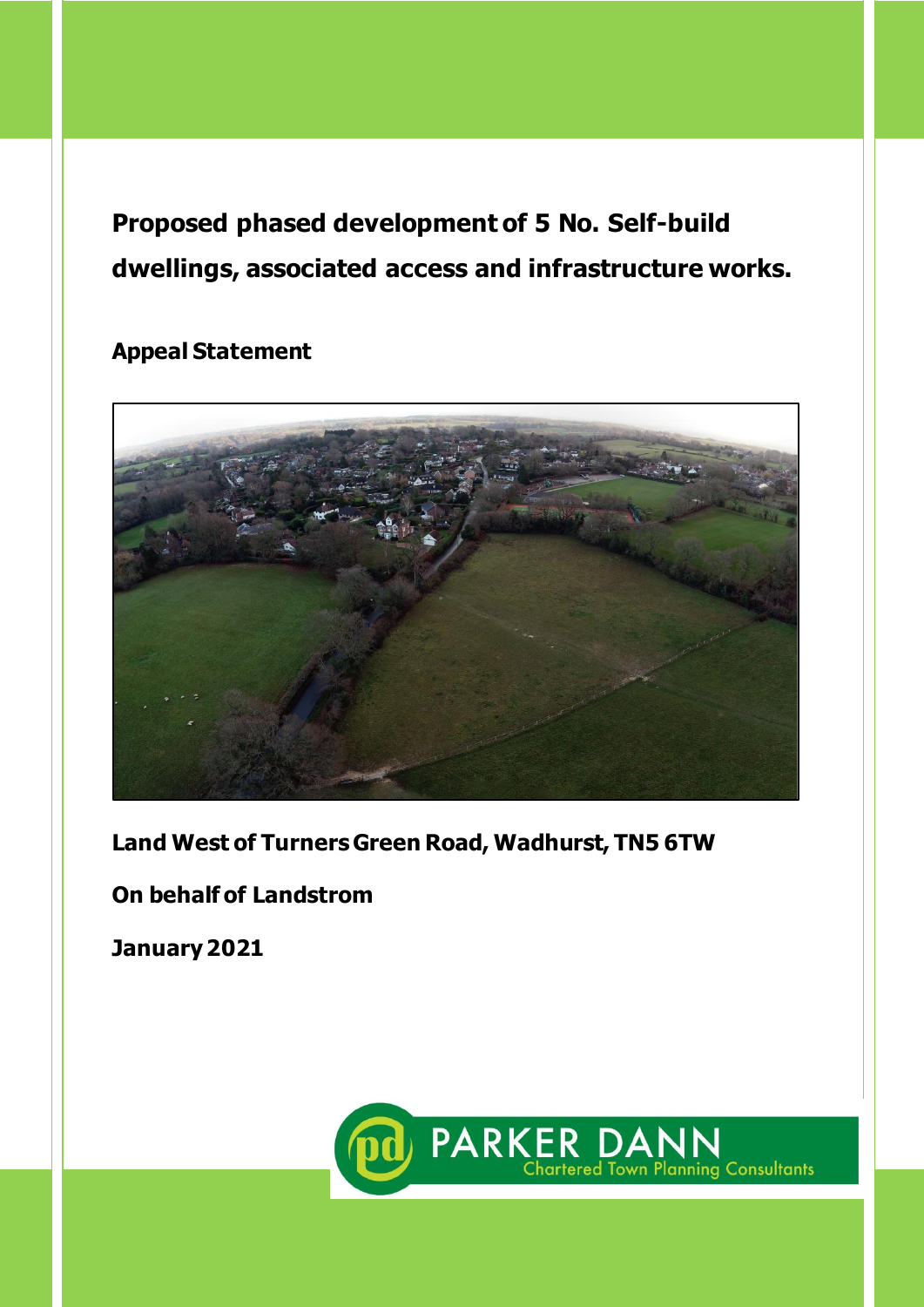# **Contents**

|     |                                              | Page           |
|-----|----------------------------------------------|----------------|
| 1.0 | Introduction                                 | $\overline{4}$ |
| 2.0 | The Application Site and Surrounding Area    | 7              |
| 3.0 | The Proposal                                 | 12             |
| 4.0 | Relevant Case Law                            | 14             |
| 5.0 | <b>Relevant Appeal Decisions</b>             | 19             |
| 6.0 | <b>Relevant Planning Policy</b>              | 24             |
| 7.0 | Five Year Housing Land Supply                | 32             |
| 8.0 | Rebuttal of the Council's Reason for Refusal | 34             |
| 9.0 | Conclusions                                  | 47             |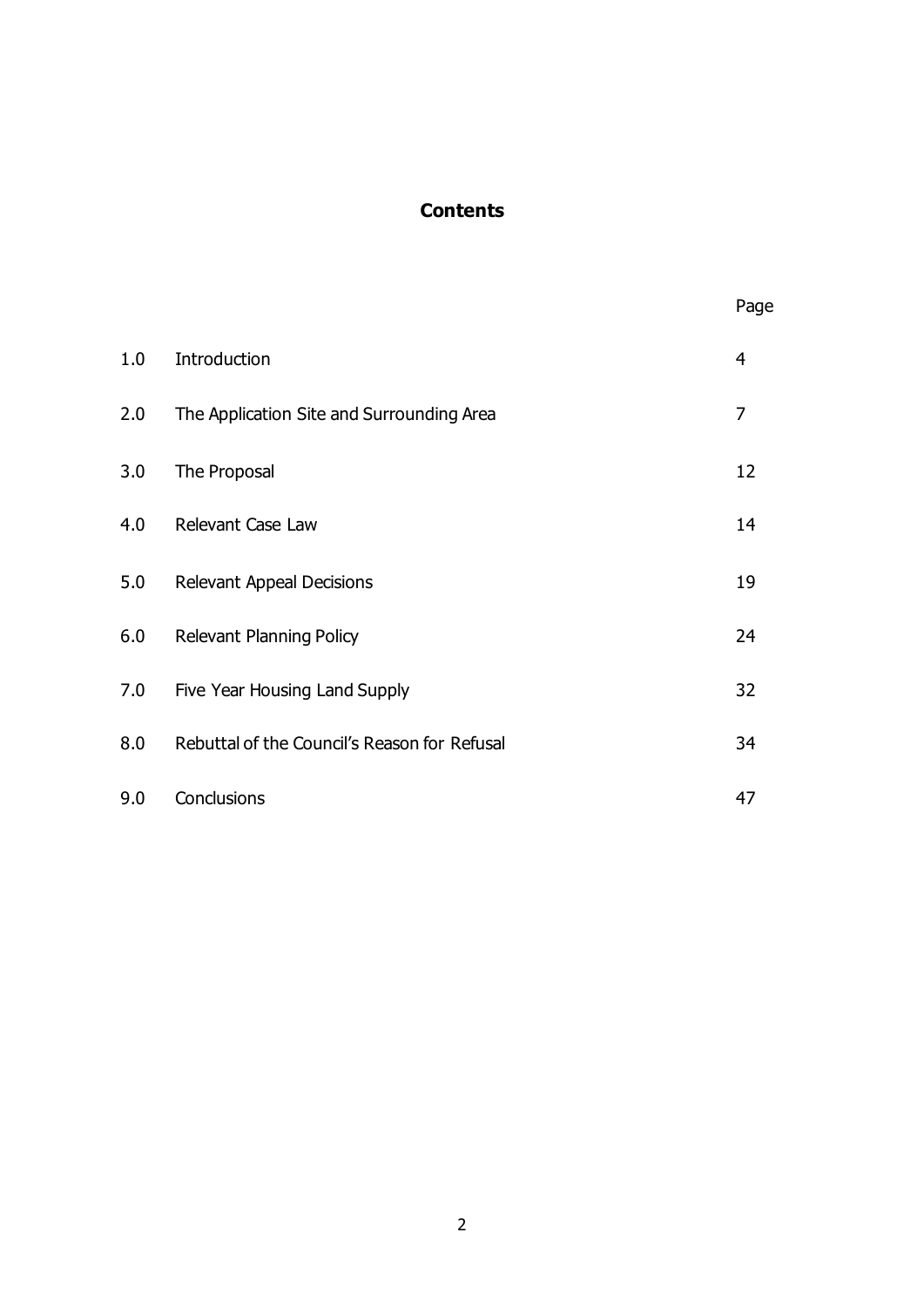# **Appendices**

| Appendix A - | Withdrawn Wealden District Local Plan 2019                                                                                                     |
|--------------|------------------------------------------------------------------------------------------------------------------------------------------------|
| Appendix B - | Suffolk Coastal District Council v Hopkins Homes Ltd and Richborough Estates<br>Partnership LLP v Cheshire East Borough Council [2017] UKSC 36 |
| Appendix C - | Hallam Land Management Ltd v Secretary of State for Communities and Local<br>Government [2018] EWCA Civ 1808                                   |
| Appendix D - | Appeal Ref: APP/P1615/W/18/3213122 - The Meadows, Bromsberrow Heath,<br>Ledbury, Herefordshire HR8 1NX                                         |
| Appendix E - | Appeal Ref: APP/G2435/W/18/3214451 (Appeal A) Land off Hepworth Road,<br>Woodville DE11 7DW                                                    |
| Appendix F - | Appeal Ref: APP/C1435/W/17/3178137 Land to the west of Culpepper Close,<br>Station Road, Isfield, East Sussex                                  |
| Appendix G - | Appeal Ref: APP/C1435/W/17/3179061 Windmill Feeds and Saddlery, Lewes<br>Road, Cross in Hand, Heathfield, TN21 0TA                             |
| Appendix H - | Appeal Ref: APP/C1435/W/17/3189368 - Land adjacent to Recreation Ground,<br>Framfield Road, Blackboys                                          |
| Appendix I - | Five Year Housing Land Supply as of 31 March 2016 Statement                                                                                    |
| Appendix J - | Five Year Housing Land Supply as of 30 June 2017 Statement                                                                                     |
| Appendix K - | Five Year Housing Land Supply as of 30 April 2018 Statement within AMR                                                                         |
| Appendix L - | Five Year Housing Land Supply as of 1 April 2019 Statement within AMR                                                                          |
| Appendix M - | Five Year Housing Land Supply as of 1 April 2020 Statement                                                                                     |
| Appendix N - | Rural Footway Technical Proposal and Cost Estimate                                                                                             |
| Appendix O - | High Weald AONB Unit Consultation Response                                                                                                     |
| Appendix P - | Copy of Correspondence between Applicant and Case Officer                                                                                      |
| Appendix Q - | Officer's Report - Delegated Officer's Recommendation                                                                                          |
| Appendix R - | Urban Design and Landscape Development Appraisal by LDA Design                                                                                 |
| Appendix S - | Self-Build and Custom Housebuilding summary of Key Information October 2020                                                                    |
| Appendix T - | Custom House Build Demand Research December 2020                                                                                               |
| Appendix U - | Wealden District Local Plan Authority Monitoring 2018-2019                                                                                     |
|              |                                                                                                                                                |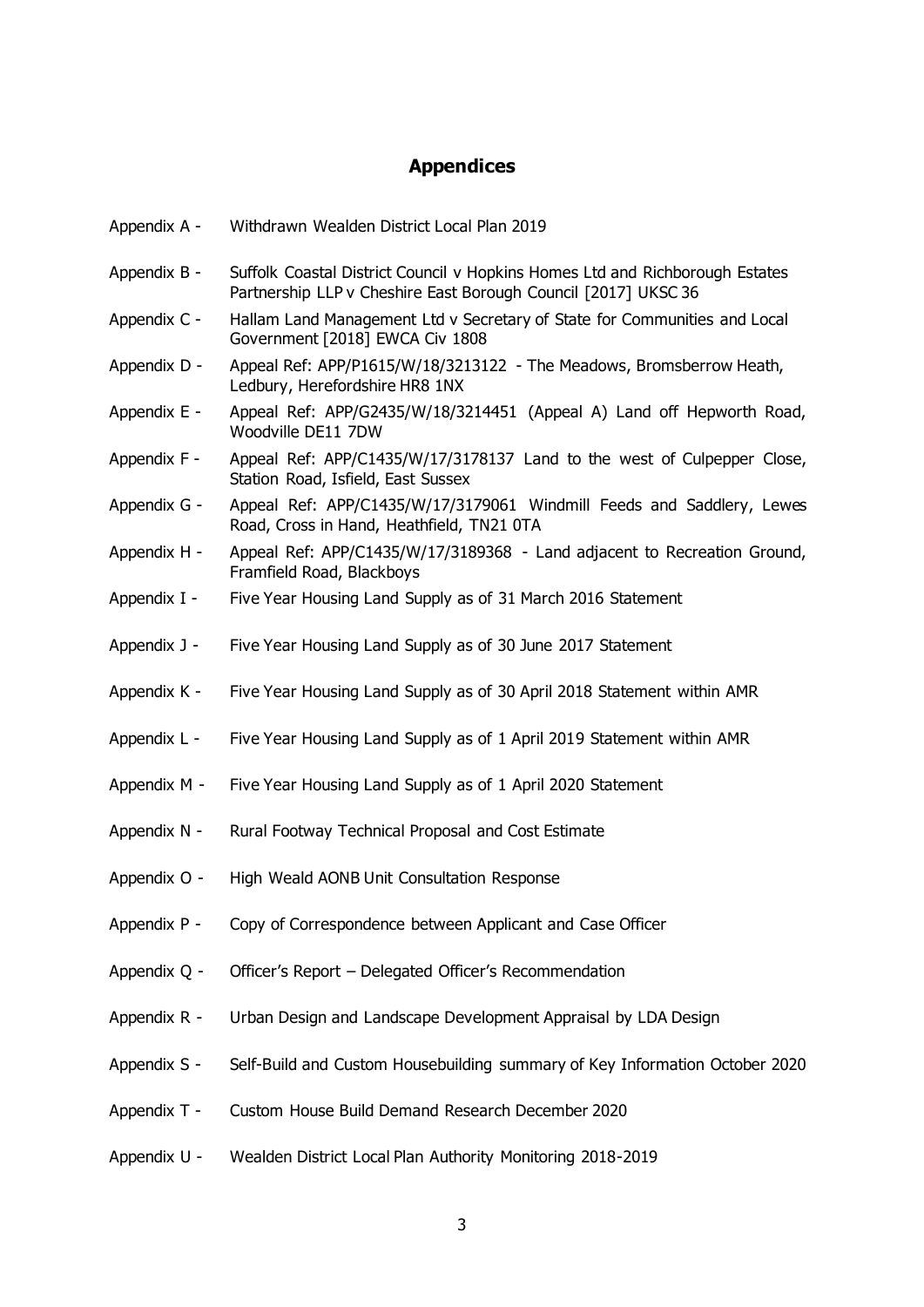#### **1.0 Introduction**

- 1.1 The appeal is being made under Section 78 of the Town and Country Planning Act 1990 in response to Wealden District Council's decision to refuse planning application reference WD/2019/2252, which sought outline planning permission for a phased development of 5 No. self-build residential dwellings and associated access and infrastructure works at Land West of Turners Green, Wadhurst, East Sussex, TN5 6TW.
- 1.2 The application was refused under delegated powers on  $20<sup>th</sup>$  July 2020 for the following reasons:

"When measured against the full objectively assessed housing need, the Council does not have a 5 year supply of housing land. It is accepted that the NPPF requires applications for housing to be approved without delay, unless any adverse impacts of doing so would significantly and demonstrably outweigh the benefits, when assessed against the policies in the NPPF taken as a whole; or when specific policies in the Framework indicate development should be restricted.

The NPPF explains sustainable development has three objectives – economic, social and environmental. Planning policies and decisions need to guide development towards sustainable solutions while taking local circumstances into account.

The application site lies within the High Weald Area of Outstanding Natural Beauty outside the development boundary for Wadhurst defined within the adopted Wealden Local Plan (WLP) 1998 and retained in the adopted Wealden Core Strategy Local Plan (CSLP) 2013. It is located in an area where new residential dwellings would not normally be acceptable as they are contrary to the rural housing restraint policies within Saved Policies GD2 and DC17 of the WLP 1998 and WCS 6 of the CSLP 2013.

The site being on the northern edge of the village means that it is some distance from a number of the villages services and would rely on any future occupants to travel along roads without footpath and lighting to reach them, which is likely to discourage people from walking or cycling to reach these destinations. With this in mind, the occupiers of any dwelling here would be dependent on the use of the private car for most needs and services, which is the least sustainable mode of transport and would be in conflict with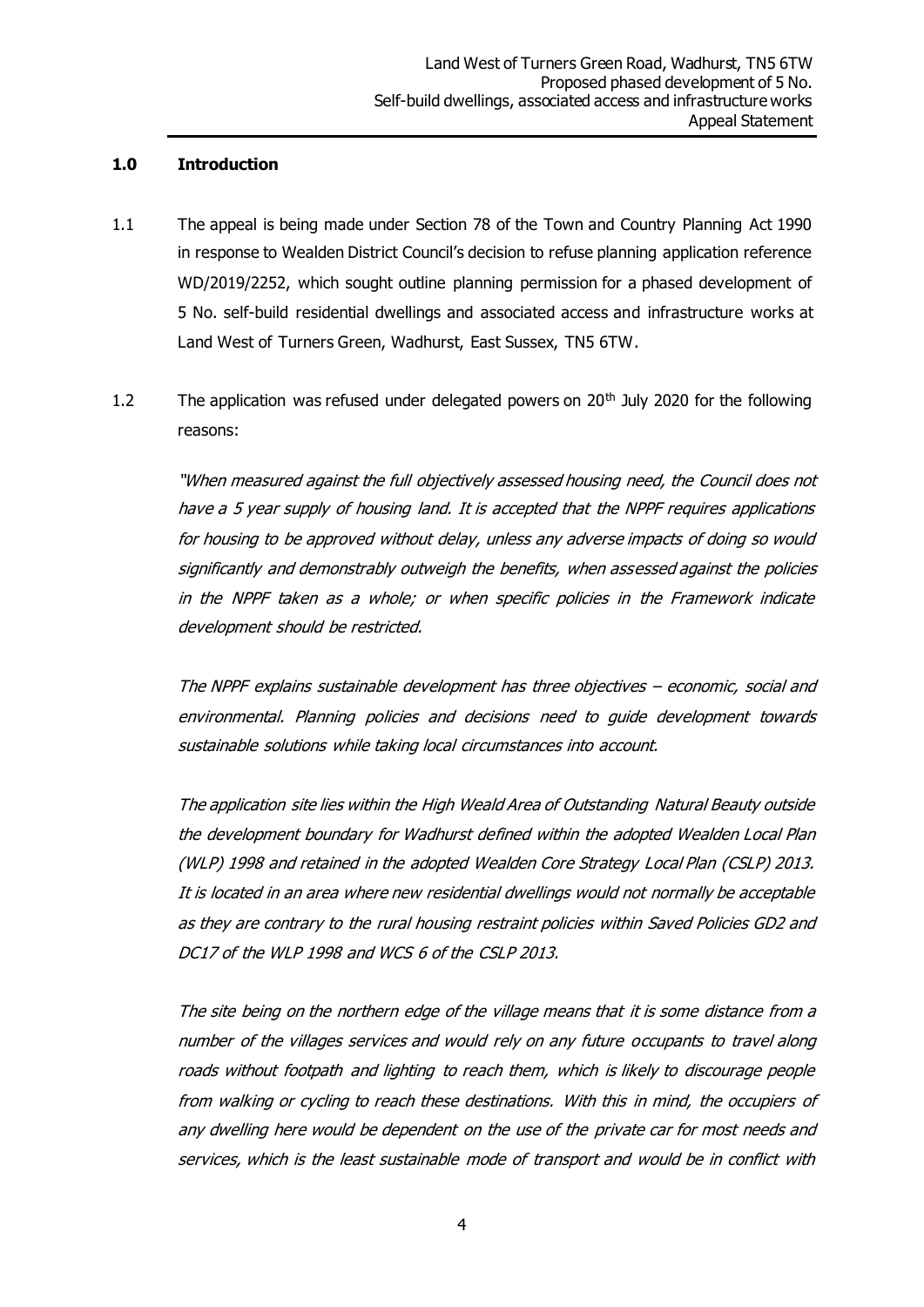the environmental objectives of sustainability, as set out in paragraph 8 of the NPPF. As a consequence, the proposal is not considered to present a sustainable form of development in a rural location.

It is considered that any built development on this site would be very harmful to the landscape and scenic beauty of the High Weald AONB as it would extend the settlement of Turners Green out into open countryside onto a site which currently contributes positively to the character of the AONB and setting of Wadhurst village. In additional, the proposed cul-de-sac layout is contrary to the historic settlement pattern in this part of the High Weald contrary to the objectives S2 and S3 of the High Weald AONB Management Plan. This further exacerbates the harm of residential development on this sensitive urban edge. Moreover, the loss of the mature boundary hedgerow to facilitate the new access along with the associated engineering works given the change in levels between the highway and site will have a significant detrimental impact on the immediate streetscene and AONB. The Council acknowledges that it will need to allow some development within the AONB to meet its housing requirement. However, development on this sensitive urban edge extending built form into open countryside would cause harm to the intrinsic natural beauty of this part of the countryside where the designation as an AONB ensures the highest status of protection in relation to its landscape and scenic beauty.

The weight to be afforded to the delivery of five self build plots in terms of housing supply; helping to meet the Council's statutory obligations with respect to the duty under Section 2A of the Self-Build and Custom Housebuilding Act 2015 (as amended); support to the existing services and facilities in the village; and, short term economic benefit of the construction phase are outweighed by the significant adverse impacts identified. It is considered that overall the identified harm outweighs the benefits and that the proposal would not represent sustainable development under the NPPF.

The harmful effects of the proposals in this location would conflict with development plan policies other than those for the supply of housing and as such there are no material considerations that outweigh the conflict with the development plan. The proposals are contrary therefore to Saved Policies GD2, EN1, EN6, EN27 and DC17 of the Wealden Local Plan 1998, Spatial Planning Objectives SPO3 and Policies WCS6 and WCS14 of the Wealden Core Strategy Local Plan 2013, paragraphs 2, 7, 8, 11, 170 and 172 of the NPPF 2019. In addition it is considered that the development would run counter to the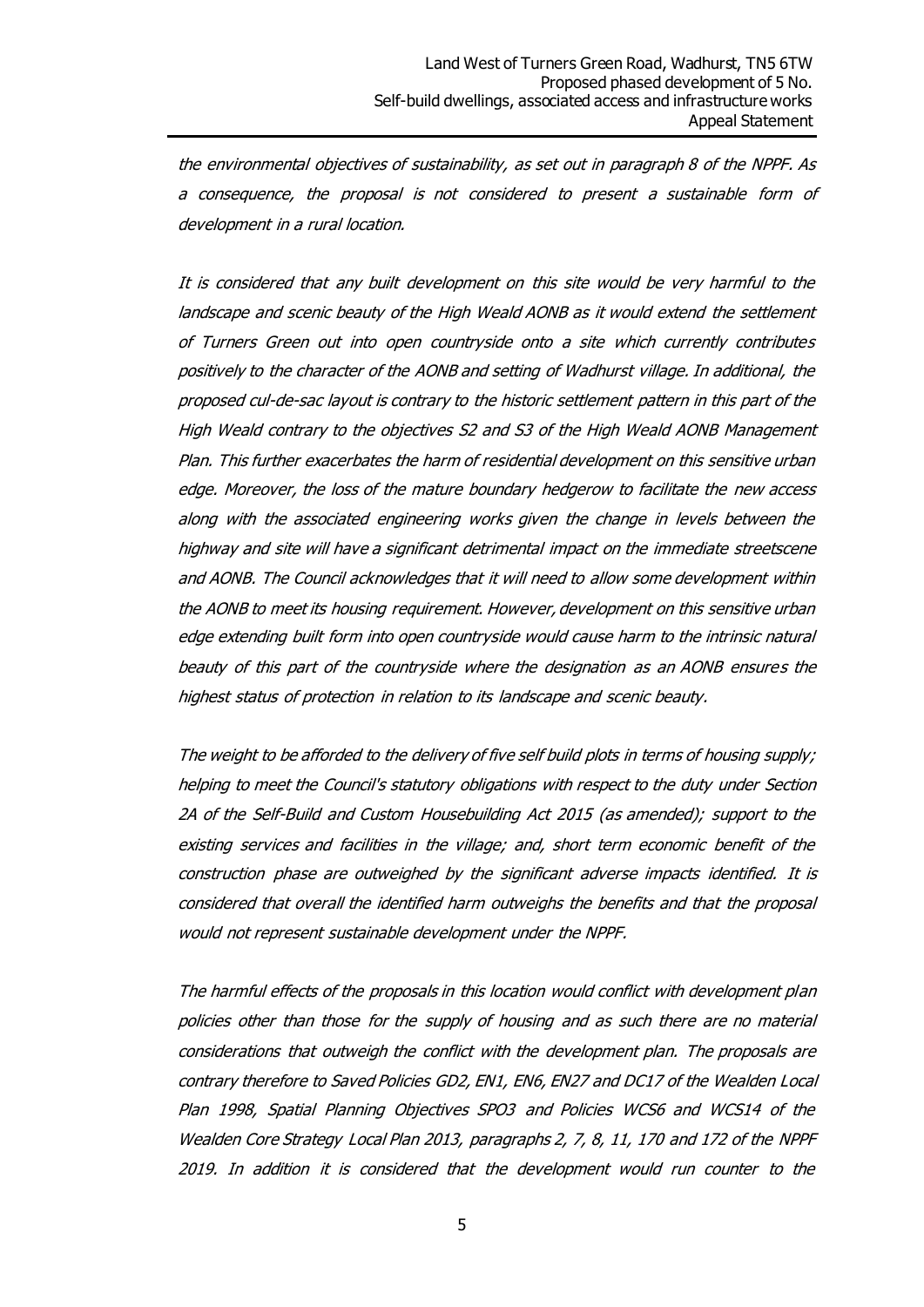constraints and qualities of the designated landscape in terms of the advice at 2.6 and 2.7 of Chapter 2 of the Wealden Design Guide November 2008 (adopted as Supplementary Planning Guidance).

In coming to this decision to refuse permission, the Local Planning Authority have had regard to the requirement to negotiate both positively and pro-actively with the applicant, in line with the guidance at paragraph 187 of the National Planning Policy Framework. However, the planning constraints leading to this refusal of a permission do not appear capable of resolution."

- 1.3 This Appeal Statement will set out why the above Reasons for Refusal (RfR) regarding sustainability and landscape harm have been incorrectly arrived at; that the sustainability of the site has been underrepresented and the potential impacts on landscape character have been overstated, alongside a lack of consideration to the genuine contribution that the proposal would make to meeting the Council's duty under Section 2A of the Self-Build and Custom Housebuilding Act 2015 (as amended) and the positive impact small schemes can have on the Council's housing land supply.
- 1.4 The case will also be made that paragraph five of the RfR, has been overly reliant upon an individual consultation response from a non-statutory consultee without due consideration to the accuracy of the advice contained therein. Moreover, this undue reliance appears a contributing factor in the Delegated Refusal conclusion that the planning constraints leading to the refusal of the permission are incapable of resolution. This would appear to have impeded the Local Planning Authority's (LPA) in its duty to approach the decision making in a positive and creative way (NPPF 38).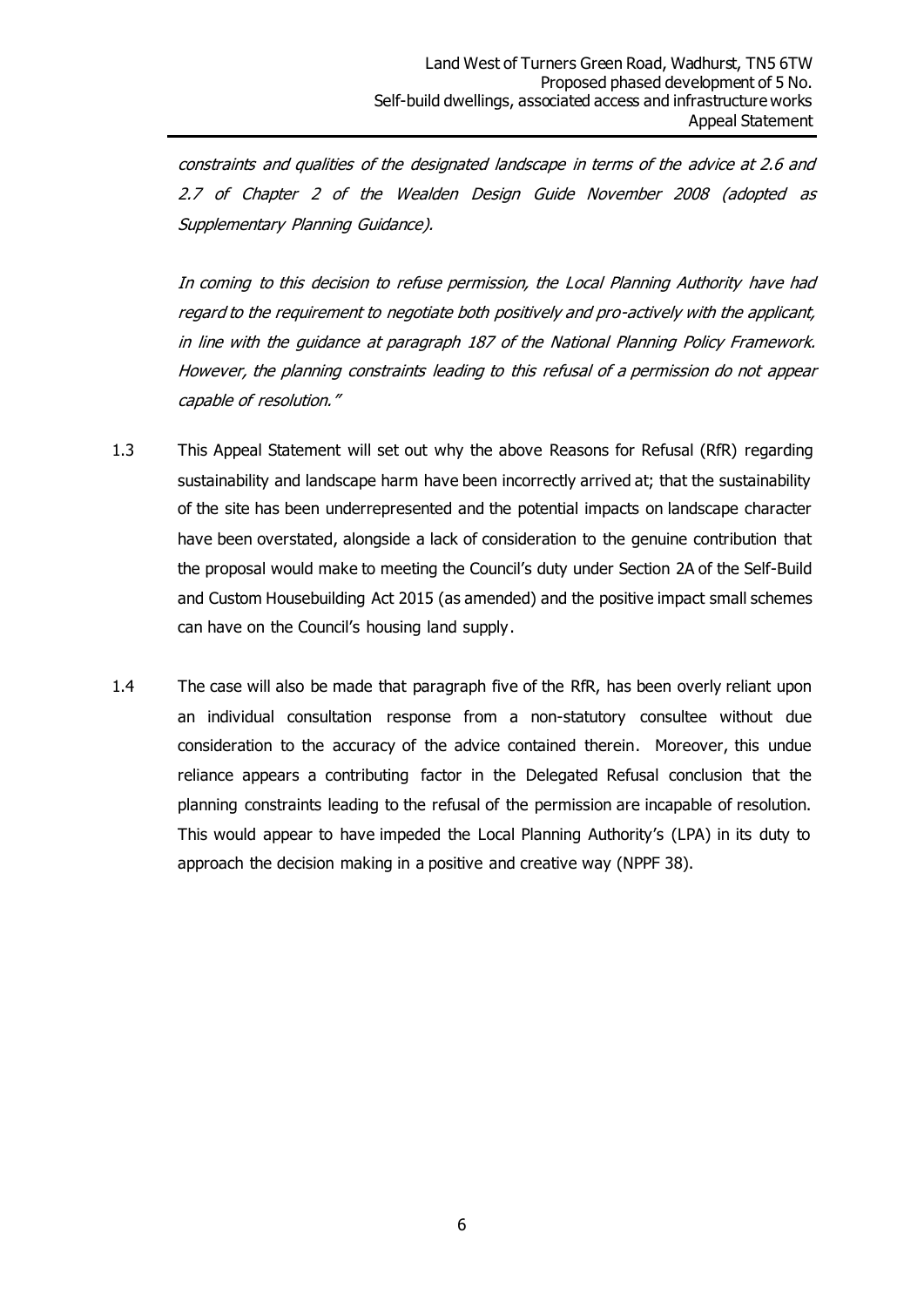#### **2.0 The Appeal Site and Surrounding Area**

- 2.1 The appeal site (Easting 563625, Northing 133029) is located on the edge of Wadhurst settlement close to the northern settlement boundary at Turners Green. Wadhurst is one of the largest villages in the district, described in local policy terms as a sustainable settlement with good accessibility and provision of services and facilities. The settlement benefits from a train station on the Hastings to London mainline. The entire village is located within the High Weald AONB and accommodation within the Parish is characterised by large detached and semi-detached dwellings (withdrawn 2019 Local Plan p269 para 20.1, submitted to this appeal as Appendix A to this Statement).
- 2.2 The 1998 Wealden Local Plan describes the area to the north east of Station Road as comprising both modern cul-de-sac and older terrace and semi-detached development (p317 para 19.37.5) and this pattern of cul-de-sac development can be seen right up to the northern settlement boundary at Balaclava Lane, close to the appeal site. To the north and east of the appeal site, the area is characterised by larger detached properties set within spacious grounds. The appeal site, set within the context of the existing pattern of development, is shown below in yellow in Figure 1.



**Figure 1: Pattern of Development in North Wadhurst**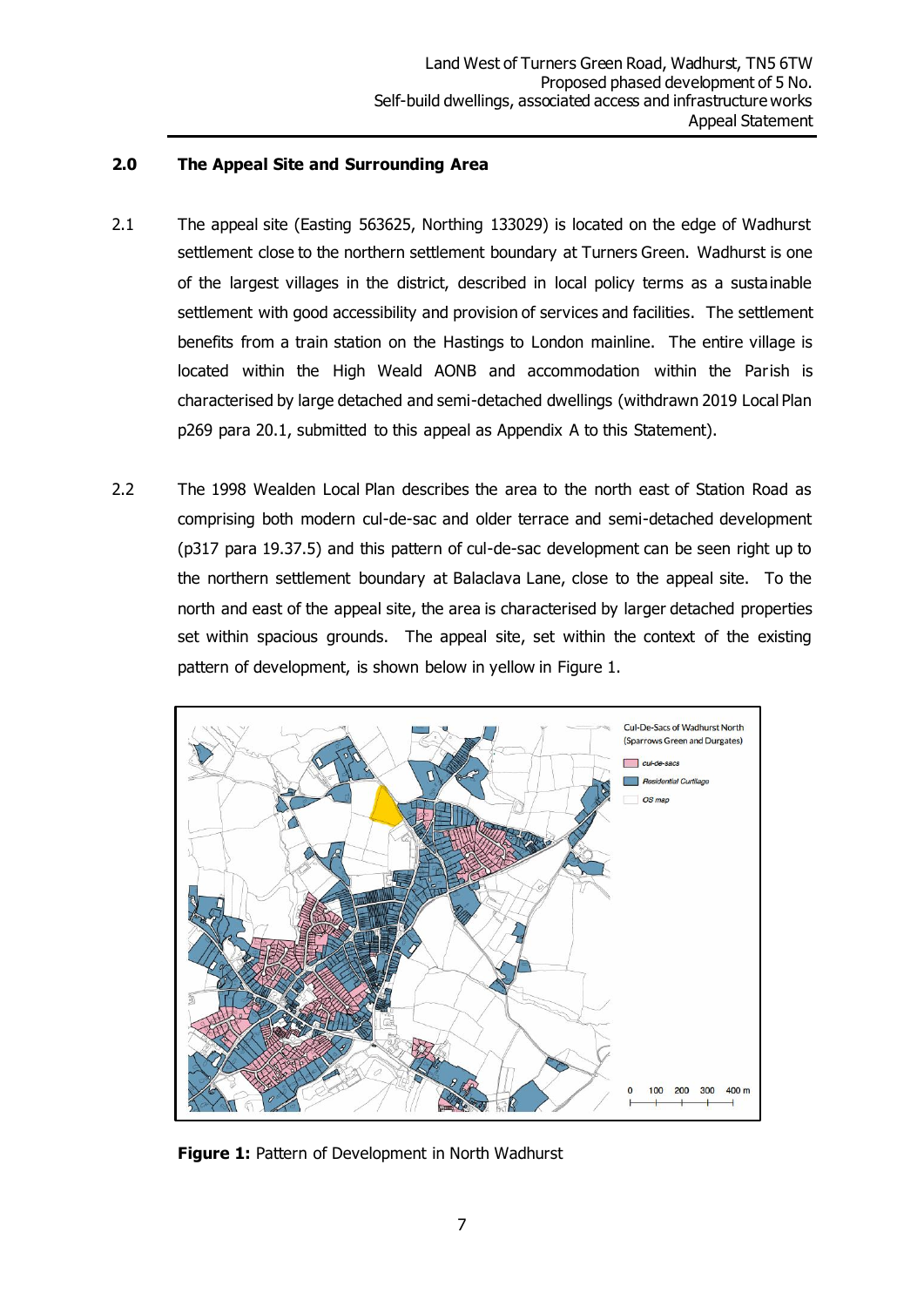2.3 The development boundary for Wadhurst was set in 1998 though the adoption of the Wealden Local Plan and has not been amended since. Consequently, development has been approved outside the development boundary and Figure 2 below provides a map showing approved planning applications outside the development boundary.



**Figure 2:** Planning Permissions outside the Development Boundary

- 2.4 There are no listed buildings within the vicinity of the appeal site, which is located a considerable distance from the Wadhurst Conservation Area situated in the southern part of the settlement. The closest dwelling is approximately 30m east of the eastern site boundary, there are larger detached properties along Three oaks Lane, with the closest approximately 60m from the northern boundary and 100m west of the western site boundary.
- 2.5 Directly adjacent to the appeal site's southern boundary is the Sparrows Green Recreation Ground, comprising of a generous equipped children's play area, small area of outdoor adult gym equipment, four floodlit artificial grass tennis courts, two junior football grass pitches and four mini soccer grass pitches, and a brick built pavilion with changing facilities, toilets, social and activity areas. The recreation ground also has 30 parking spaces and disabled access. Opposite the vehicular entrance to the recreation ground is 'The Hall' a community building available for community meetings, social gatherings, and events. The pedestrian entrance to the recreation ground is approximately 120m from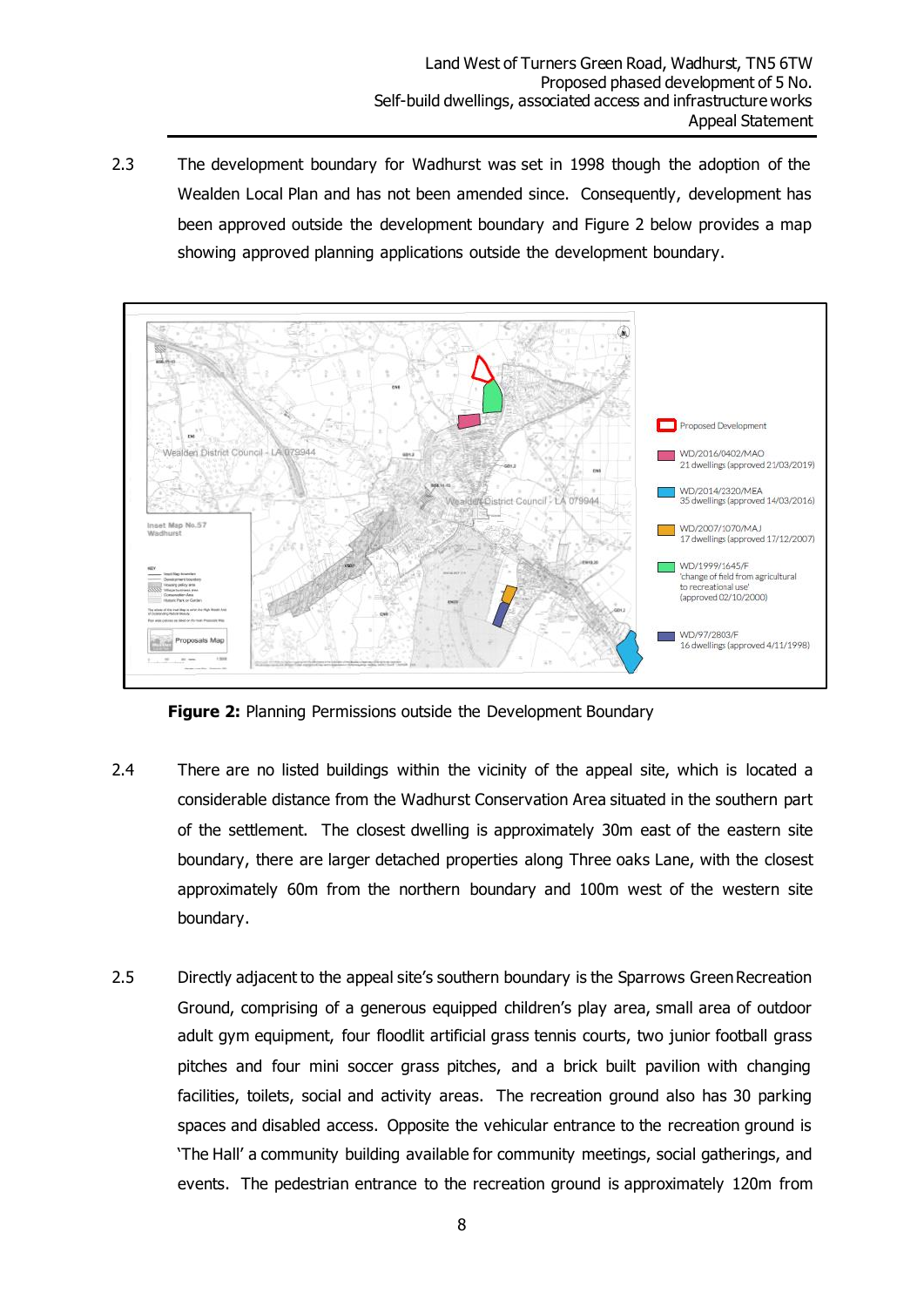the proposed entrance to the appeal site. There is footpath all the way from the recreation ground to the centre of the village, which contains the primary school and food shops, less than 800m from the appeal site. There is a continuous footpath to the railway station, which is a 2.4km (1.5 mile) and approximately 30 minute walk away and there is a connecting bus service between the train station and Sparrows Green. There is a secondary school approximately 1km from the appeal site in south Wadhurst accessible by footpath from the Sparrows Green Recreation Ground. All the services and facilities are within comfortable cycling distance

- 2.6 The appeal site itself has previously been used as agricultural land for grazing and lies wholly within Flood Zone 1 and at the lowest risk of flooding. The appeal site slopes gently from south to north and contains a Public Right of Way (PRoW) running east-west from approximately opposite the junction of Turners Green Road and Balaclava Lane. The PRoW links Turners Green Road to Three Oaks Lane, which links to the train station, providing an approximately 1.2km (0.8 mile) route to the train station from the site, albeit there is no footpath for much of the route the journey time on foot would be approximately halved.
- 2.7 The appeal site is located west of Balaclava Lane and four of the proposed self-build plots for development would be southwest of the northern tip of the settlement boundary. It is evident that development to northeast of the development boundary towards Woods Green would be resisted through the 1998 Local Plan and the now withdrawn 2019 Wealden Local Plan due to risk of coalescence and eroding the countryside, but this is not the stated position for proposals to the west and southwest:

"Balaclava Lane forms a clear northern boundary to development in Turners Green, beyond which any new development would erode the open countryside separating the village from the small rural hamlets of Woods Green, Osmers Hill and Pell Green." (1998 Local Plan p317 para 19.37.7 and 2019 withdrawn Local Plan p271 para 20.12.)

2.8 These hamlets are all situated northeast of Balaclava Lane. The appeal site and surrounding area are within the lowest level of landscape sensitivity of the whole area surrounding the settlement<sup>1</sup>, albeit it is recognised that overall sensitivity is high being located within the High Weald AONB. The appeal site is identified as having " $Low$ Landscape Capacity", because of the character area it lies within rather than any innate

<sup>&</sup>lt;sup>1</sup> The Wealden Landscape and Settlement Character Assessment Supplementary Report 2016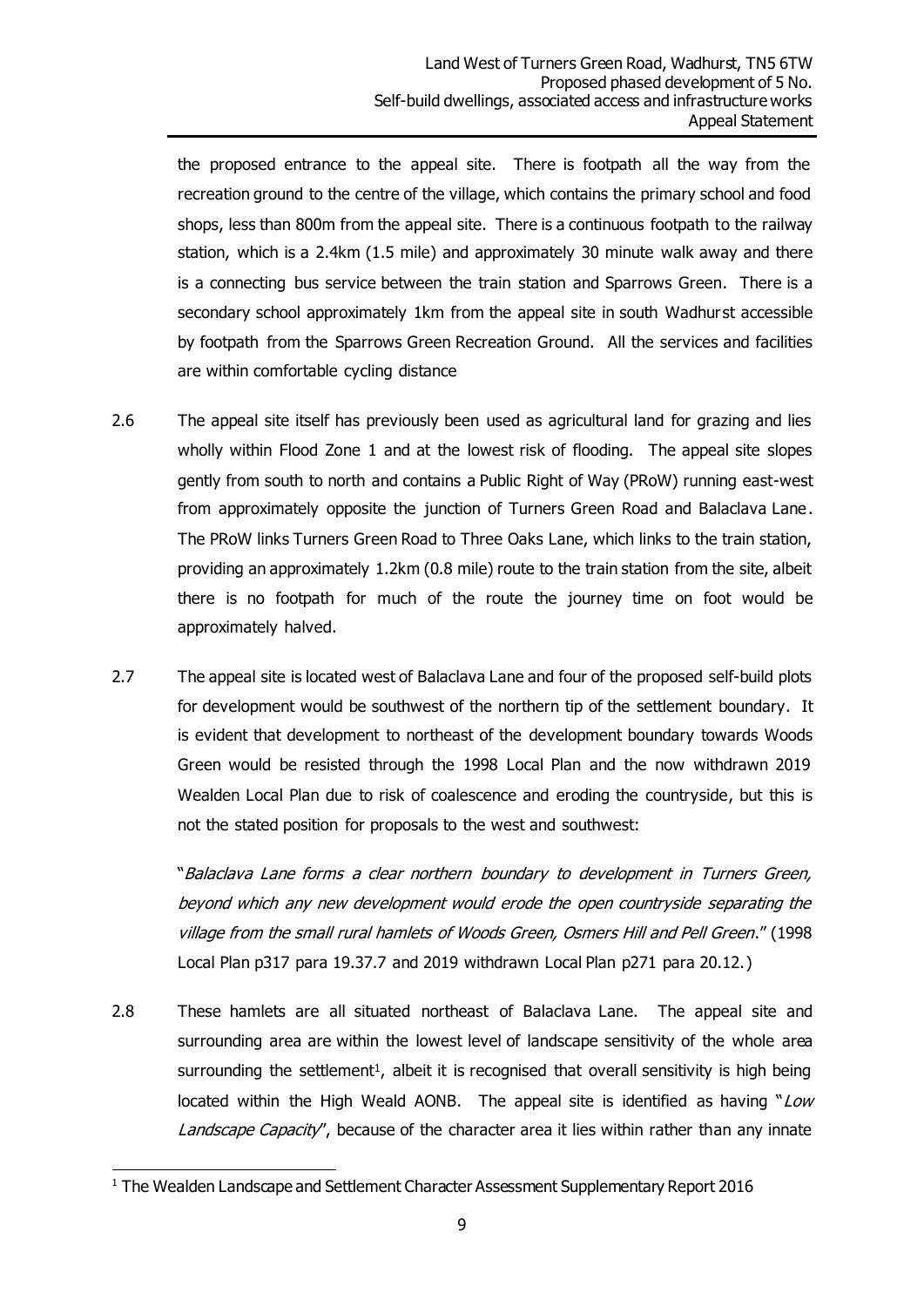qualities it possesses. The Council's Landscape and Settlement Character Assessment rightly acknowledges that even if an area is identified as having "Low Landscape Capacity" this expressly and unequivocally does not mean no development can take place in the area but rather:

"The capacity evaluation for each landscape unit does not necessarily assume that this capacity applies consistently across the entire landscape unit. For example, it is possible for a certain amount/scale of development, where carefully sited, well-designed and with suitable landscaping mitigation, to be accommodated in a landscape unit assessed as having an overall low or moderate capacity." (Paragraph 2.4.18)

- 2.9 The withdrawn 2019 Local Plan proposed allocations for 21 No. and 40 No. dwellings outside the development boundary at Wadhurst on sites with similar or higher levels of landscape sensitivity (WAD3 and WAD4, p287 and p291 respectively), which demonstrates that such sites can be deemed suitable when considered in the balance of the principles of sustainable development. The appeal site is visually well contained to the north, south and east in the wider landscape with open views to the west from elevated parts of the site. Field boundaries of mixed native species hedgerow act as screening, which greatly limits the views into the site from the public highway. At a local level, the Landscape Sensitivity is judged as High owing to its location in the AONB.
- 2.10 The site is in close proximity to the residential edge of Sparrows Green which includes a landscape detracting car park for around 30 vehicles and the local Sparrows Green Recreation Ground, which includes illuminated tennis courts and several sports pitches. The car park and sports facilities have an adverse influence on the tranquillity of the Site when they are in use. The high quality, wide framed, long distance views across the High Weald to the west are an influence on the Site's character also. Sparrows Green located to the south of the Site has developed along the historic ridge line and is predominantly residential. To the north, east and west there are occasional buildings, and the landscape is rural. Local roads are hedge and tree lined with a predominantly discrete and rural character.
- 2.11 Access to the site would be from Turners Green Road and located south of the junction with Balaclava Lane. Turners Green Road in this area is within a 30mph zone<sup>2</sup> and has

 $^2$  Lower average speeds of  $\sim$ 22mph in each direction recorded in Appendix D of the Transport Statement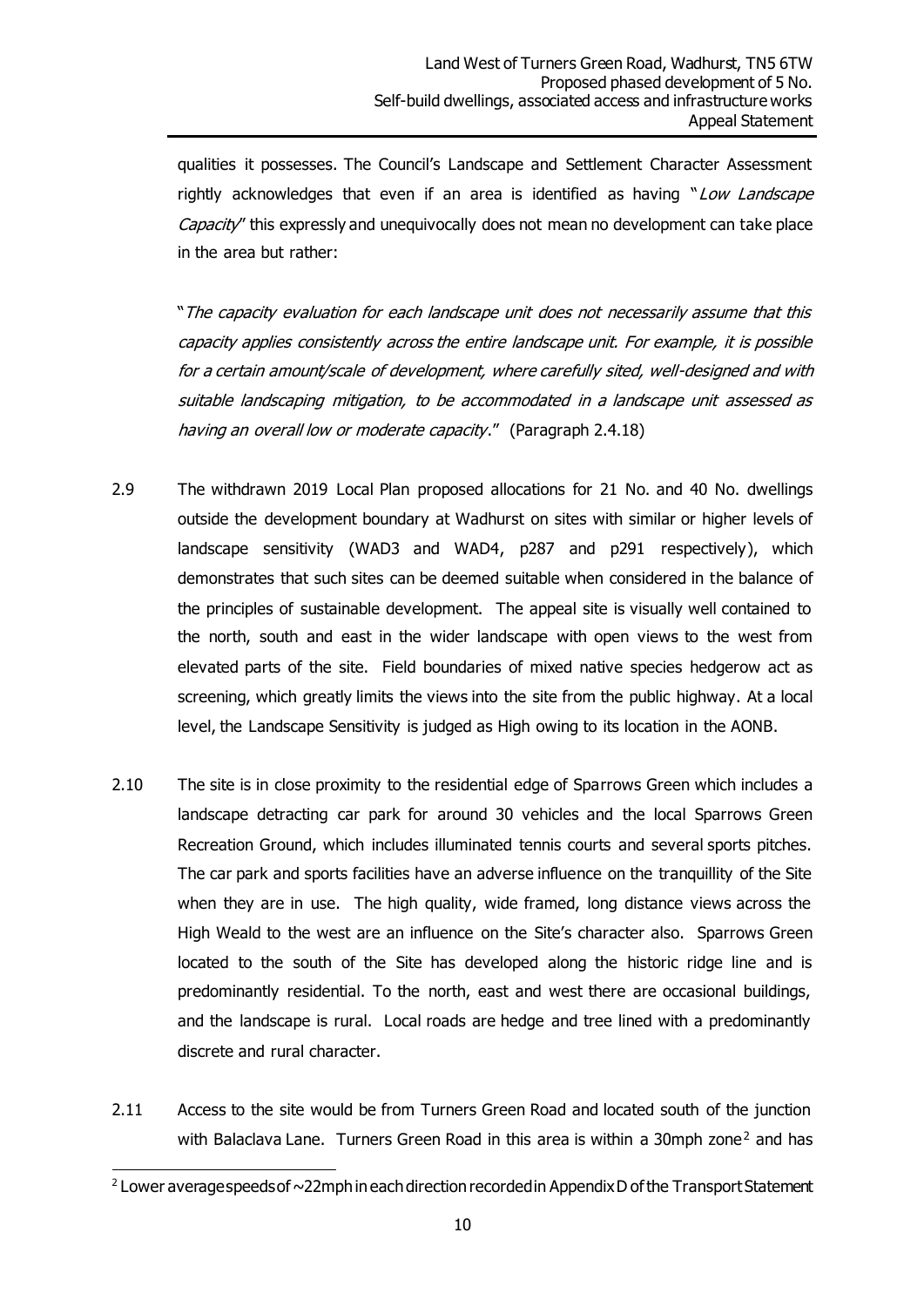a wide verge on the western side stretching from the PRoW to the Sparrows Green Recreation Ground, becoming significantly wider on approach to the recreation ground. The development proposal includes the option $3$  to provide a more formalised footpath along the verge to link the site and recreation ground. This would essentially mean that the site is linked by footpath to the village centre and its services and facilities less than 800m away and to the train station 2.4km away.

<sup>&</sup>lt;sup>3</sup> A Unilateral Undertaking to provide a footpath is submitted in support of this Appeal Statement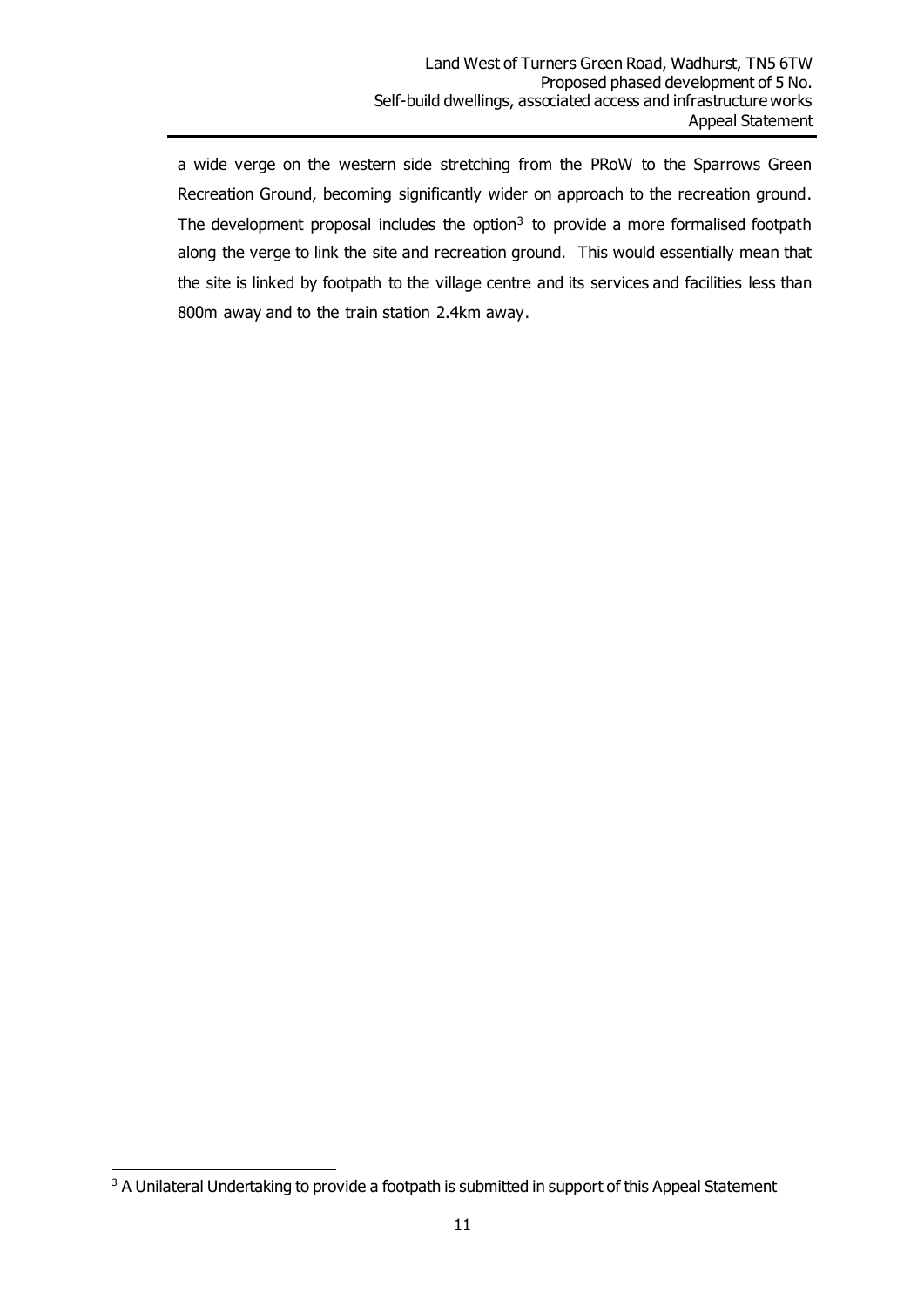#### **3.0 The Proposal**

- 3.1 The proposal is for the phased development of 5 No. self-build residential dwellings and associated access and infrastructure works. All matters are reserved except access and a Design Code is put forward to be conditioned for application at the reserved matters stage. The appeal scheme is intended to meet the aspirations of the self-builder in accordance with preferences expressed on the Council's Self-Build and Custom Housebuilding Register<sup>4</sup> (72% expressed preference for a village location with 26% specifically citing preference for between 1,000 and 1,499sqm). It is a genuine, 100%, self-build development opportunity for larger plots with design guidance for creating bespoke (but harmonious) self-build homes on the edge of a village settlement; rather than a council-led ensuing 5% self-build plots secured as part of larger development proposals, which are at risk of reverting to market housing if the self-build plots do not get purchased within 12 months of marketing.
- 3.2 Vehicular access to the site is proposed approximately 20m south of the PRoW in the form of a simple priority junction and will have a carriage width of 4.8m. Based on the recorded  $85<sup>th</sup>$  percentile speeds, visibility splays of 2.4m x 33m are provided in each direction. No objection has been made by the Highways Authority in relation to the proposed access. The creation of the new vehicular access will require the removal of some 10m of the existing roadside hedge. The proposal seeks to provide an additional 440m of native planted hedging within the development through the framing of the serviced plots and the PRoW crossing the site. The intention to limit the impact on the existing hedgerow and the character of the area has informed the indicative layout and design credentials for the site.
- 3.3 The indicative layout, in keeping with the character and pattern of growth of the settlement, proposes a cul-de-sac arrangement to access 5 No. serviced plots and retains and enhances pedestrian permeability to the PRoW and countryside beyond. Plot density is greatest along the southern boundary, with larger plots/lower density graduating towards the north of the site. Subsequent phases would fix the scale, layout and landscaping prior to plots being sold to self-builders or a Custom Build developer that

<sup>&</sup>lt;sup>4</sup> The Council's October 2020 Summary of Key Information from the Self Build and Custom Housebuilding Register is attached at Appendix R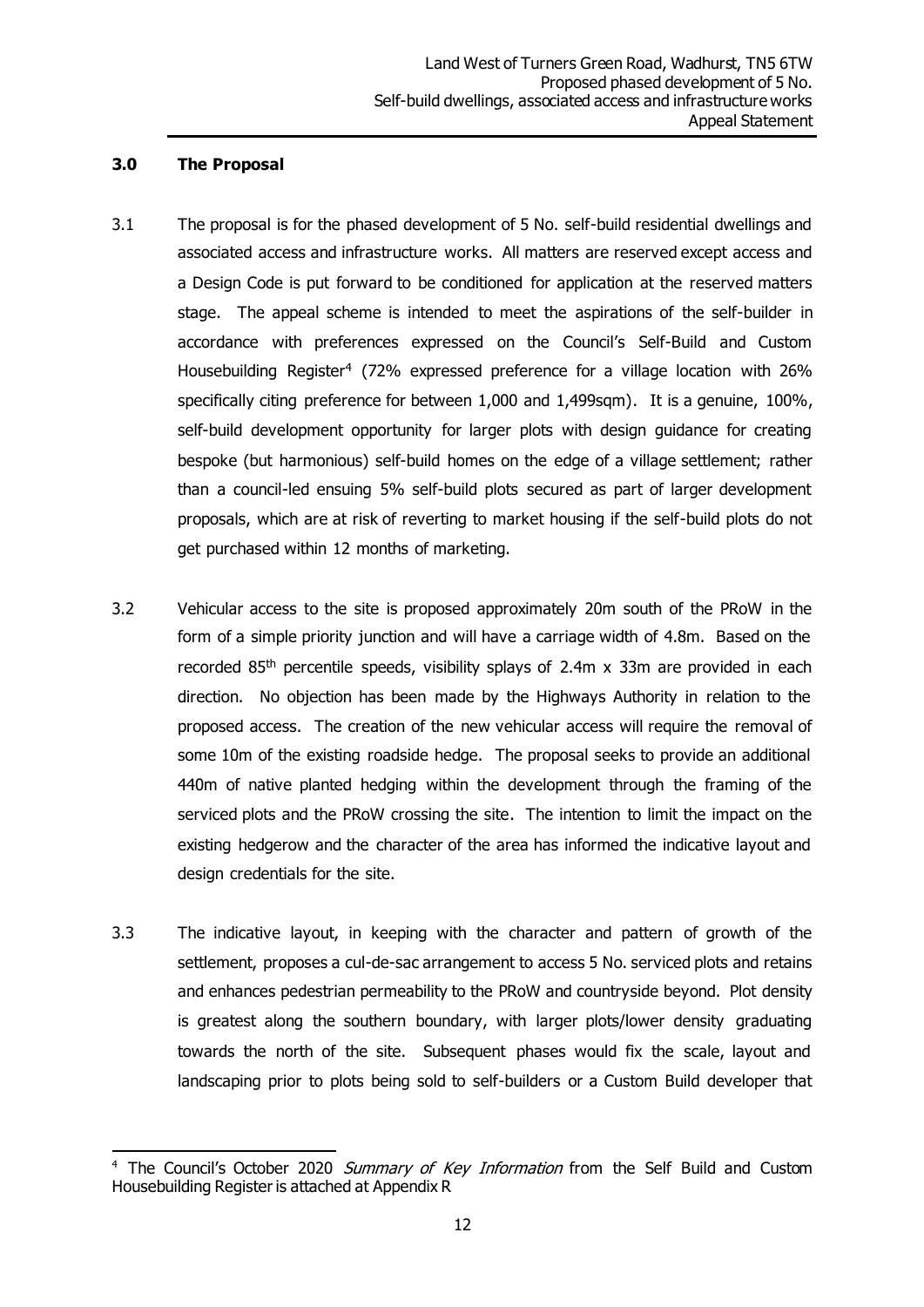would apply for final reserve matters concerning appearance. All subsequent phases would be subject to the conditioned Design Code.

3.4 It has been the intention of this application that the accompanying Design Code be conditioned at the outset and outline permission stage, to ensure the quality and character of the overall development is secured and that the plots work together as a harmonious entity. The Design Code has established a set of 'Design Rules' and 'Plot Passports' covering architectural quality, materials and colour palette, thermal performance criteria, shared surface details and landscaping principles. The Design Code, modelled on principles from the 'Building for the High Weald', the Wealden Design Guide' and the 'High Weald AONB Colour Study 2017', is sufficiently detailed to provide a robust framework for future reserved matters applications on all remaining aspects requiring permission.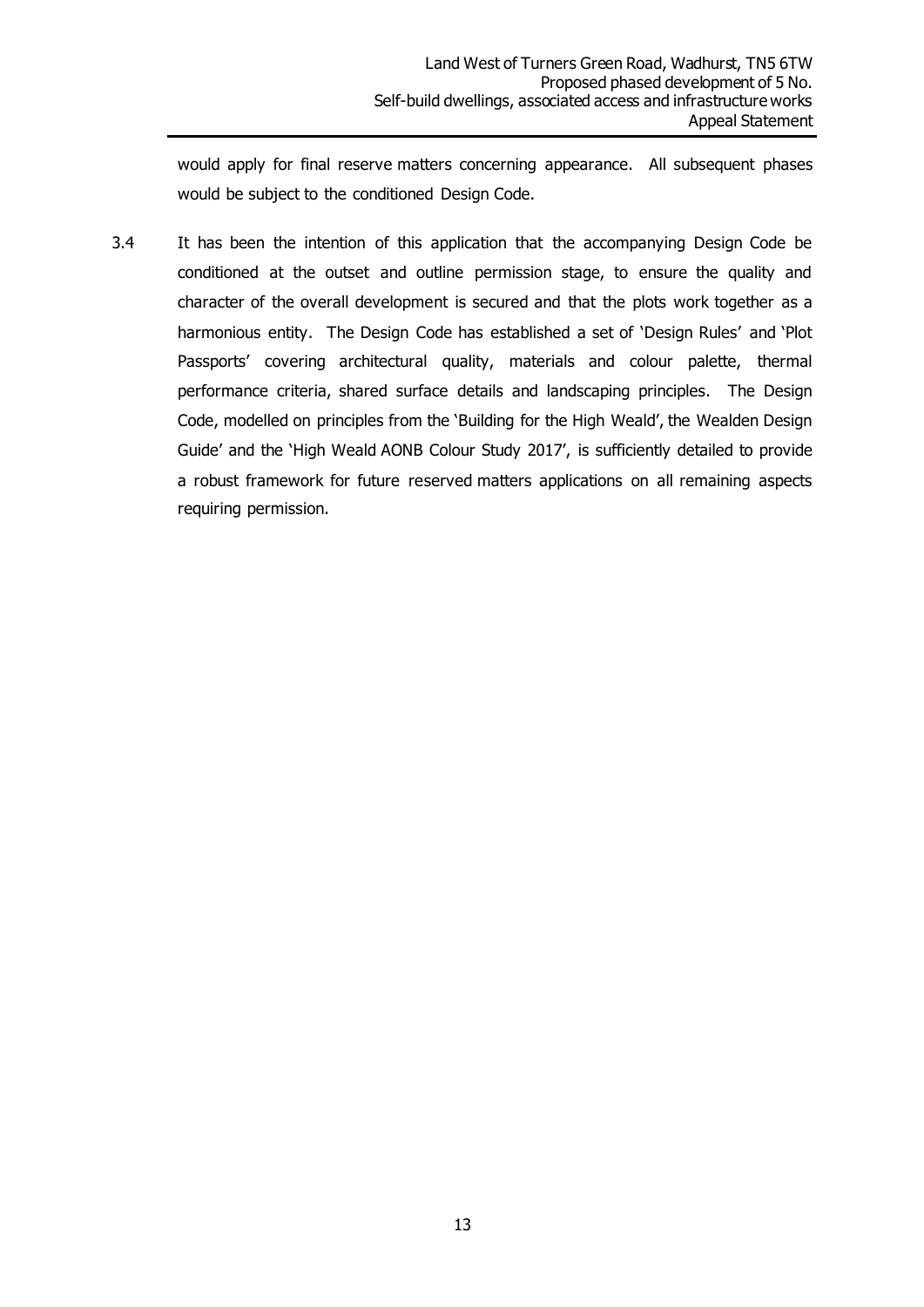#### **4.0 Relevant Case Law**

4.1 Prior to reviewing relevant planning policy below, it is important to understand the legal context within which this policy sits. There have been several notable cases recently which materially affect the weight that should be attributed to particular policies contained within the Development Plan and therefore affect the determination of the appeal proposal. These have now climaxed in the consideration of the National Planning Policy Framework by the Supreme Court for the first time.

# Suffolk Coastal District Council v Hopkins Homes Ltd and Richborough Estates Partnership LLP v Cheshire East Borough Council [2017] UKSC 36

- 4.2 The Supreme Court has handed down judgment in the cases of Suffolk Coastal District Council v Hopkins Homes Ltd and Richborough Estates Partnership LLP v Cheshire East Borough Council [2017] UKSC 36 concerning the meaning and effect of the provisions of the NPPF on housing land supply and the presumption in favour of sustainable development. A copy can be found at Appendix B.
- 4.3 The leading judgement was handed down by Lord Carnwath (with whom Lord Neuberger, Lord Clarke and Lord Hodge agreed). It notes that the primary purpose of paragraph 49 is simply to act as a trigger to the operation of the "tilted balance" under paragraph 14. It explains how paragraph 14 is intended to operate indicating:

"In the absence of relevant or up-to-date development plan policies, the balance is tilted in favour of the grant of permission, except where the benefits are "significantly and demonstrably" outweighed by the adverse effects, or where "specific policies" indicate otherwise." (Paragraph 54)

4.4 Paragraph 56 explains that policies do not need to be labelled as "out of date" simply to ascribe the weight that should be afforded to them under paragraph 14. That is the preserve of the decision-maker. It states that restrictive policies in the development plan (specific or not) are relevant but explains that their weight will need to be assessed against the needs for development of different kinds (and housing in particular), subject where applicable to the "tilted balance".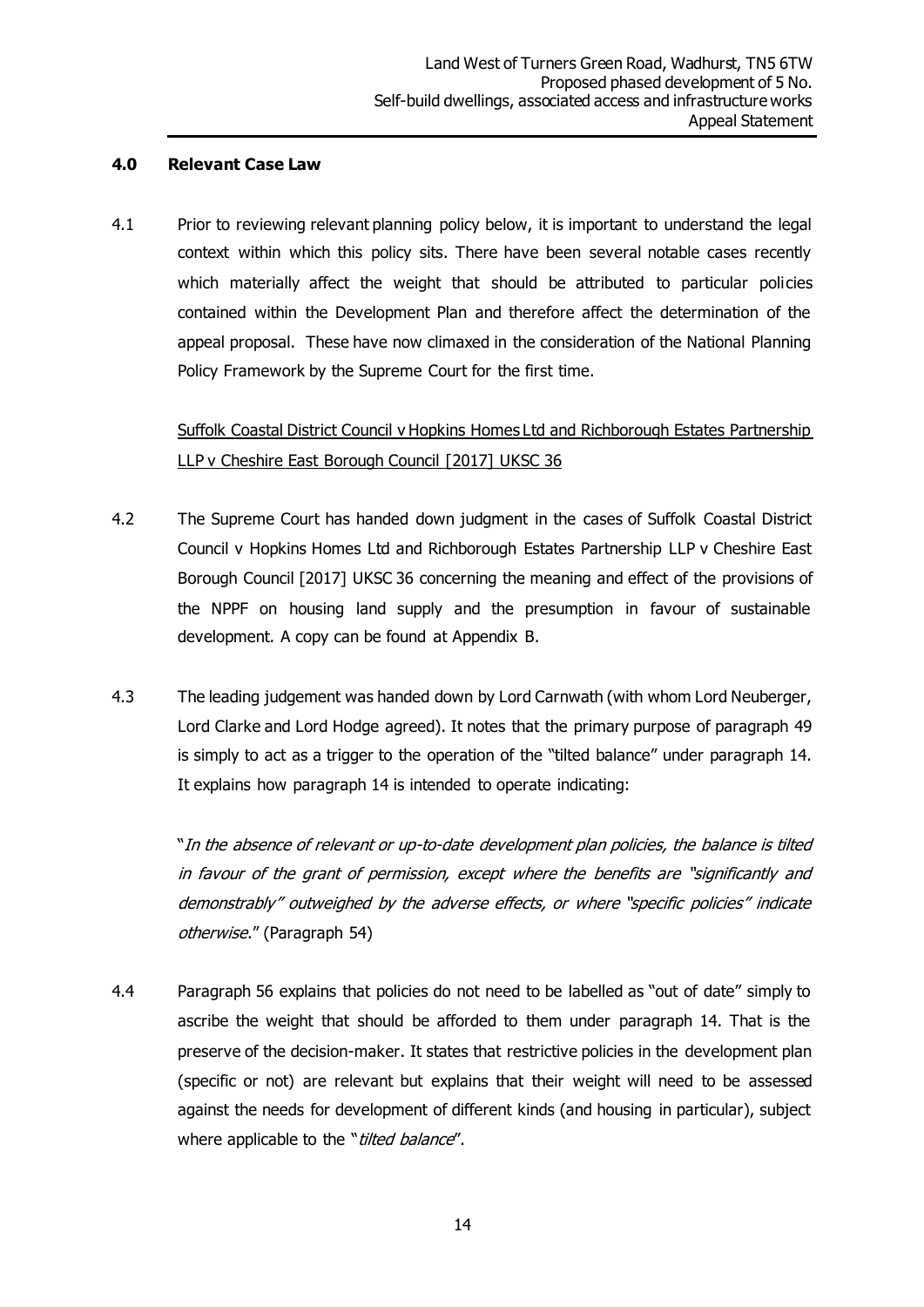4.5 The Supreme Court seemingly adopts the "narrow" approach but tries to steer decisiontakers away from a legalistic exercise of determining whether policies are "out of date" by reference to paragraph 49. It asserts:

"The important question is not how to define individual policies, but whether the result is a five-year supply in accordance with the objectives set by paragraph 47. If there is a failure in that respect, it matters not whether the failure is because of the inadequacies of the policies specifically concerned with housing provision, or because of the overrestrictive nature of other non-housing policies. The shortfall is enough to trigger the operation of the second part of paragraph 14." (Paragraph 59)

- 4.6 The strong inference in paragraph 59 is that if a Local Planning Authority is unable to demonstrate a five-year supply of housing land, the decision-maker need not concern themselves with the specifics of what is causing the lack of supply but rather attribute weight proportionally to address the problem applying the tilted balance. This allows the need to secure an adequate supply of housing land to be taken into account in determining the weight to be applied to a policy, even for those policies not specifically caught by paragraph 49.
- 4.7 The separate judgement by Lord Gill (with whom Lord Neuberger, Lord Clarke and Lord Hodge agree) stresses the importance that the NPPF places on boosting the supply of housing (paragraph 76 and 77). He describes the message the Government is sending to Local Planning Authorities contained in section 6 of the Framework as "unmistakable".
- 4.8 With reference to how restrictive policies contained within the Development Plan should be approached Lord Gill stresses:

"The rigid enforcement of such policies may prevent a planning authority from meeting its requirement to provide a five-years supply." (Paragraph 79)

4.9 Paragraph 80 notes the purpose of paragraph 49 is to achieve the Government's ambition set out in paragraph 47 which is to "boost significantly the supply of housing". The judgement notes that paragraph 49 only applies where: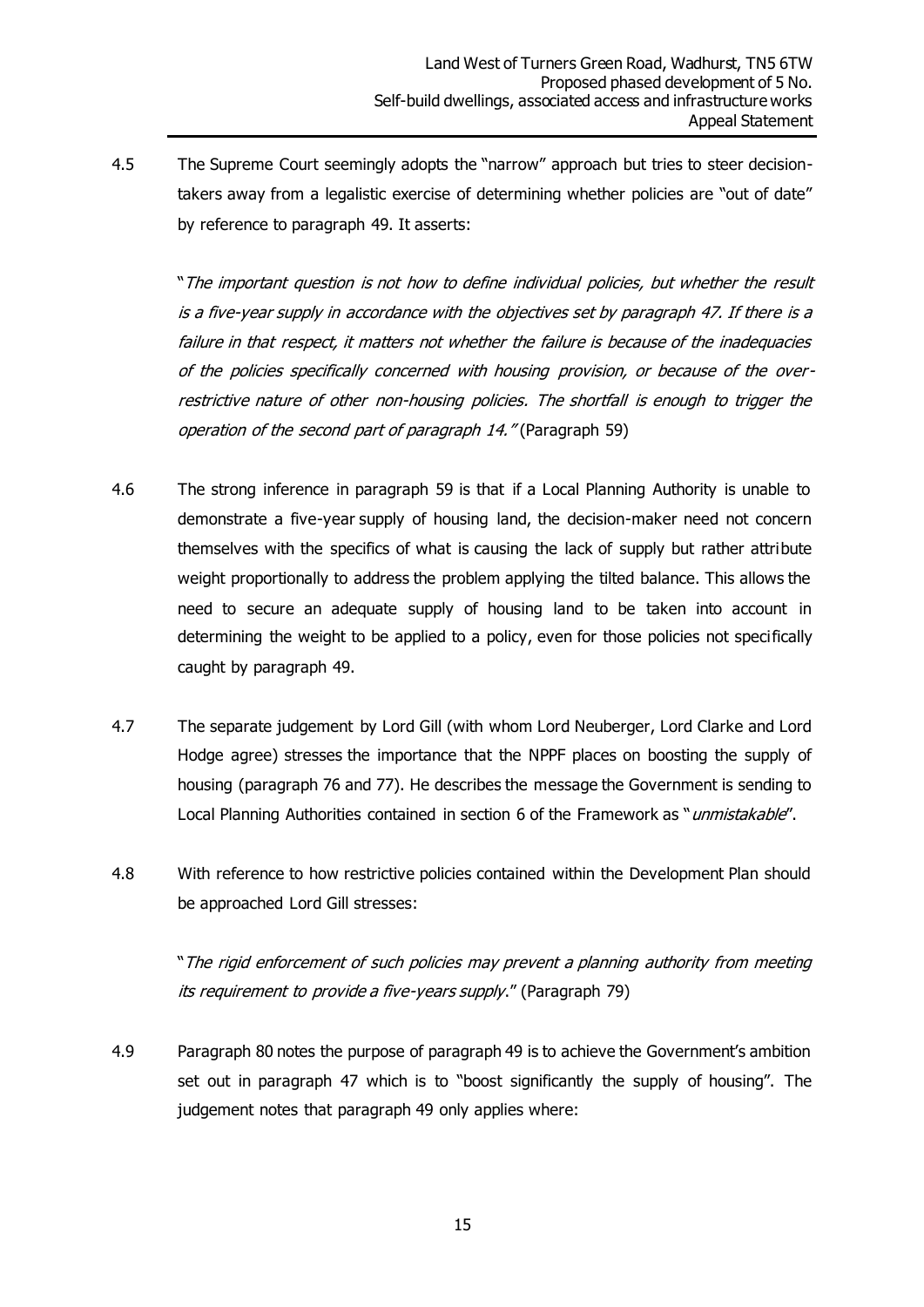"the planning authority has failed to demonstrate a five-years supply of deliverable sites and is therefore failing properly to contribute to the national housing requirement." (Paragraph 80)

4.10 Paragraph 83 explicitly explains how decision-takers should approach the application of weight restrictive policies. It confirms:

"If a planning authority that was in default of the requirement of a five-years supply were to continue to apply its environmental and amenity policies with full rigour, the objective of the Framework could be frustrated. The purpose of paragraph 49 is to indicate a way in which the lack of a five-years supply of sites can be put right." (Paragraph 83)

- 4.11 Clearly it is not the Government's intention to have the objectives of paragraph 47 frustrated, hence the provisions of paragraph 49 designed to "*put right*" the situation.
- 4.12 Paragraph 84 requires the decision taker to take a wider view of the development plan policies when material considerations (notably an absence of a five-year housing land supply) shift the focus away from the statutory force of development plan policies.
- 4.13 To summarise, where a local planning authority is unable to demonstrate a five-year housing land supply (like the existing situation in Wealden District) decision takers are required to attribute weight to different aspects of the planning balance noting the objective of the Framework to "*boost significantly the supply of housing*". The Supreme Court cautions against an approach where environmental and amenity policies are applied with "*full rigour*" lest the Government's objectives in the Framework be frustrated.
- 4.14 We therefore invite the Inspector to attribute diminished weight to any policies that restrict the supply of housing in the overall balancing exercise.

# Hallam Land Management Ltd v Secretary of State for Communities and Local Government [2018] EWCA Civ 1808

4.15 The recent Court of Appeal decision considered a refusal given by the Secretary of State for the development of 225 dwellings in a strategic green gap. A copy has been included at Appendix C.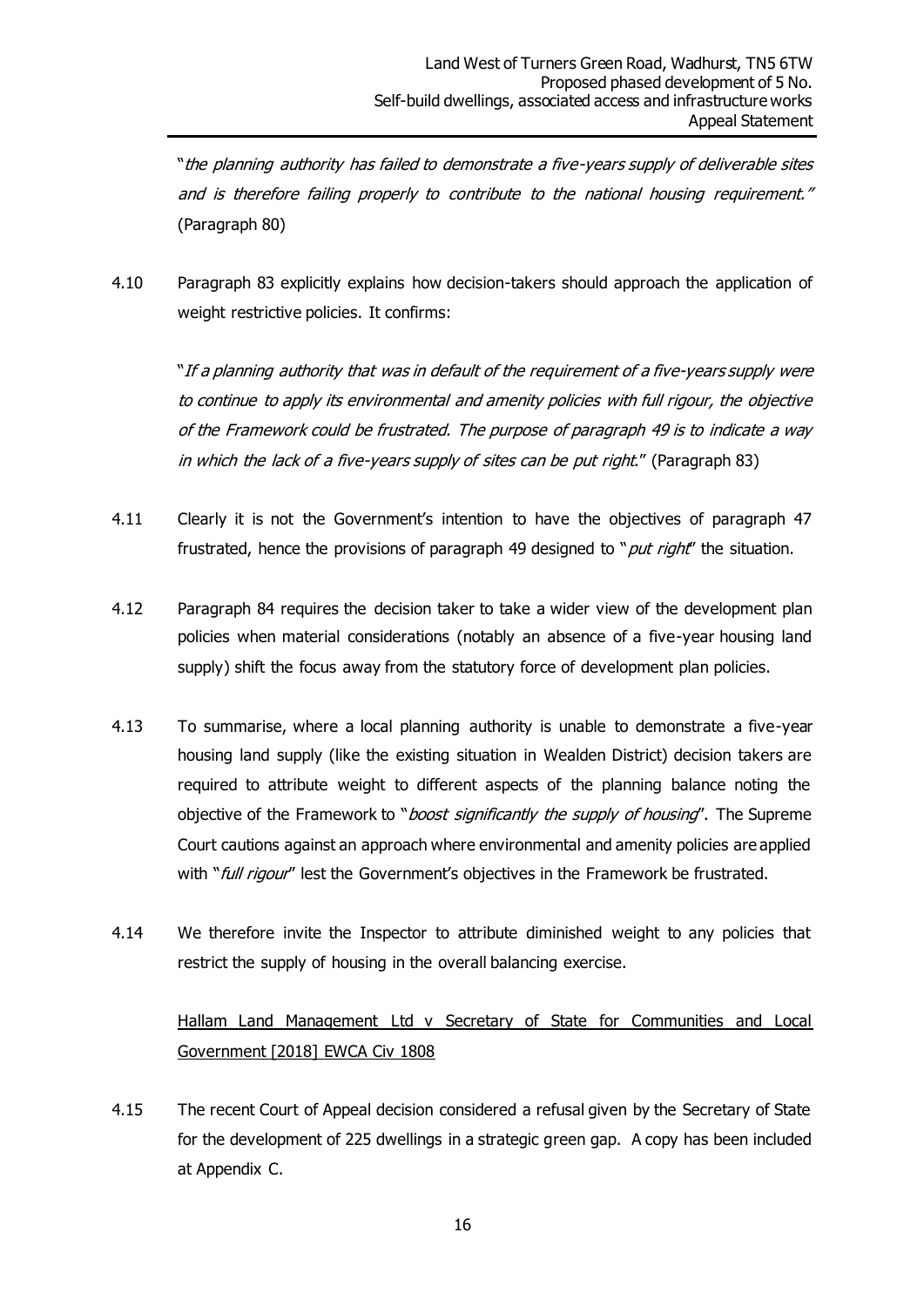- 4.16 In reaching his decision, the Secretary of State appeared to accept a housing supply figure of 4.86 years and subsequently concluded that Eastleigh Borough Council's "*limited*" shortfall was not sufficient to outweigh the harm which arose due to conflict with policies for the protection of countryside. This was despite two appeal decisions issued at the same time for development within the Borough which determined the housing land supply in a materially different way, concluding in favour of the proposed development on the basis of the Council's "significant" shortfall of between 4.25 years and 4.71 years.
- 4.17 The Court stated that the NPPF does not require a "*mathematical*" calculation of housing supply in order to inform the application of the tilted balance contained under paragraph 14 (now 11), and the Secretary of State did not err in this instance. However, his failure to engage with the conclusions on housing land supply reached in the recent decisions affected the legitimacy of the weight attributed to the policies of the development plan.
- 4.18 The Court usefully set out examples of circumstances which could influence the weight attributable to a shortfall in housing land supply when determining the overall planning balance, and re-affirmed the principles established in Suffolk Coastal District Council v Hopkins Homes Ltd and Richborough Estates Partnership LLP v Cheshire East Borough Council on the interpretation of paragraph 14 of the NPPF:

"The policy in paragraph 14 of the NPPF requires the appropriate balance to be struck, and a balance can only be struck if the considerations on either side of it are given due weight. But in a case where the local planning authority is unable to demonstrate a five years' supply of housing land, the policy leaves to the decision-maker's planning judgement the weight he gives to relevant restrictive policies. Logically, however, one would expect the weight given to such policies to be less if the shortfall in the housing land supply is large, and more if it is small."

4.19 The Court provided further insight into the extent of the weight that can be attributed to housing shortfall:

"The weight to be given to the benefits of new housing development in an area where the shortfall in housing land supply has arisen is likely to depend on factors such as the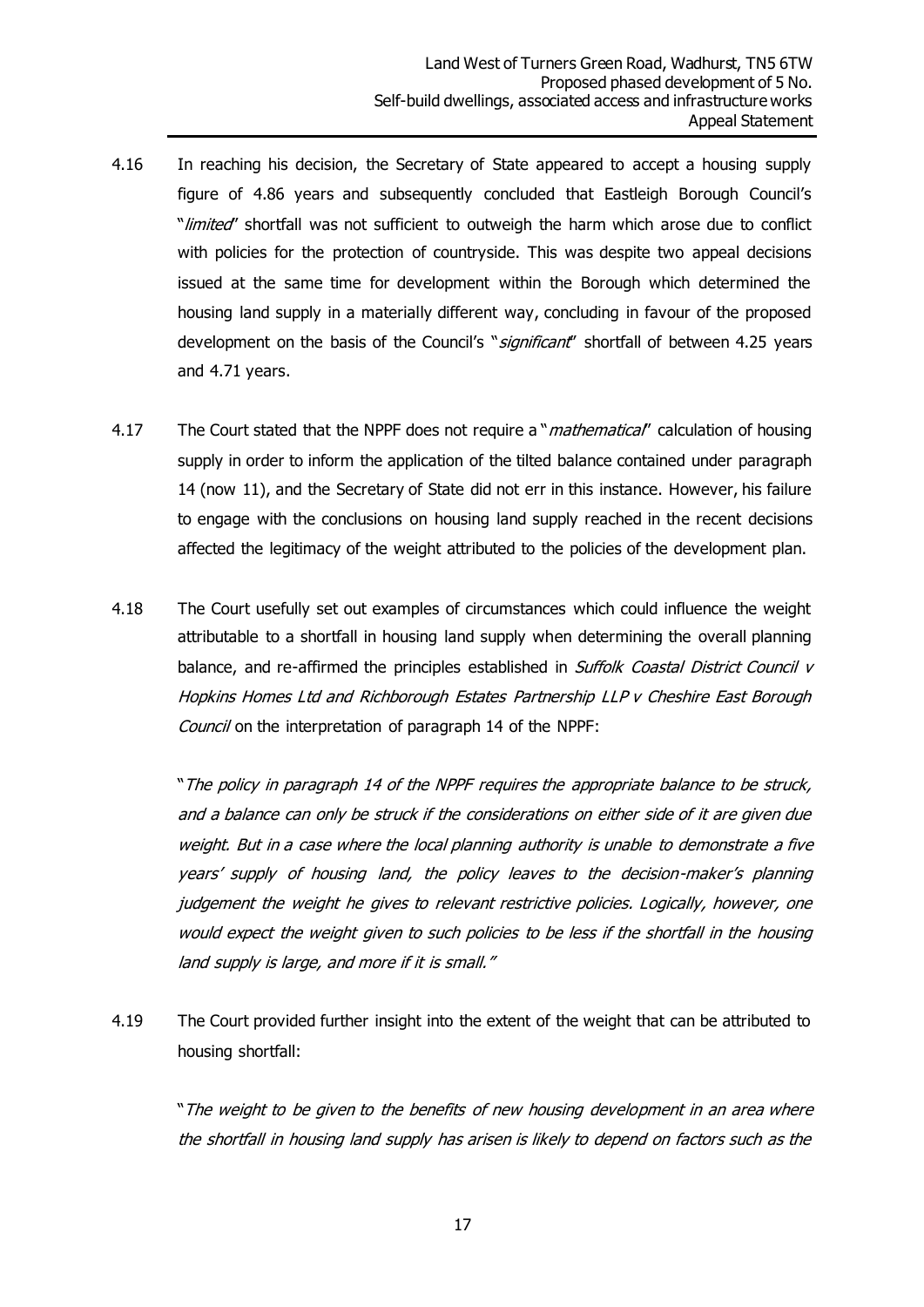broad magnitude of the shortfall, how long it is likely to persist, what the local planning authority is doing to try and reduce it, and how much of it the development will meet".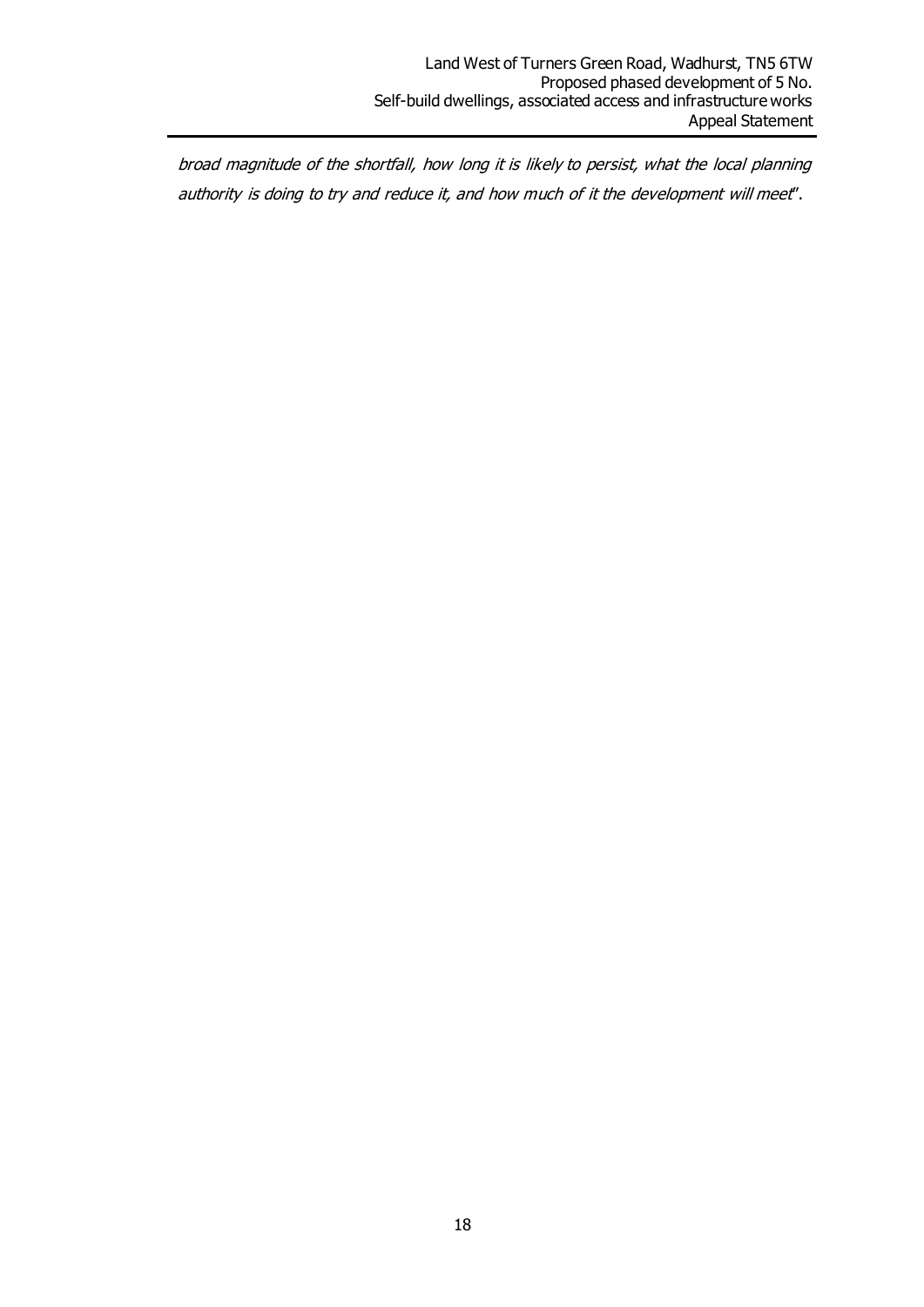#### **5.0 Relevant Appeal Decisions**

5.1 There has been clarity provided by recent appeal decisions regarding weight that can be given to a local authority's housing need, and further the legal requirement for a Council to meet the demand for people to build their own homes, as set out in the Self-Build and Custom Housebuilding Act 2015 (as amended), the National Planning Policy Framework and related Government Planning Practice Guidance.

# Appeal Ref: APP/P1615/W/18/3213122 - The Meadows, Bromsberrow Heath, Ledbury, Herefordshire HR8 1NX

- 5.2 The appeal concerned an outline application for the erection of up to 5 No. self-build dwellings and associated works with all matters reserved. A copy of the Inspector's decision is provided at Appendix D. The Inspector concluded that the lack of any clear policy within the Council's development plan to support Custom and Self Build housing or evidence of local initiatives to promote it, there could not be any confidence that local demand would be met and, therefore, that five Custom or Self Build houses would help to address the demand in the local area.
- 5.3 The Council has no local planning policy mechanism to deliver self-build plots and the Appellant considers it unrealistic to assume provision of sufficient self-build plots can be achieved within the rolling 3-year window, as required by the Self Build and Custom Housebuilding Act 2015 (as amended). This is set within the context of a rising application-rate to the Register, a point that will be returned to and evidenced later in the Appeal Statement.
- 5.4 This appeal highlights a number of important planning issues articulated by the National Custom and Self Build Association:
	- "Firstly, that the extent to which Councils are meeting their duties under the 2015 Act is an important material planning consideration when determining planning applications, even if a Council can show a five-year land supply. Councils are therefore well advised to take steps to meet their statutory obligations, which the National Custom and Self Build Association's Right to Build Task Force can help with.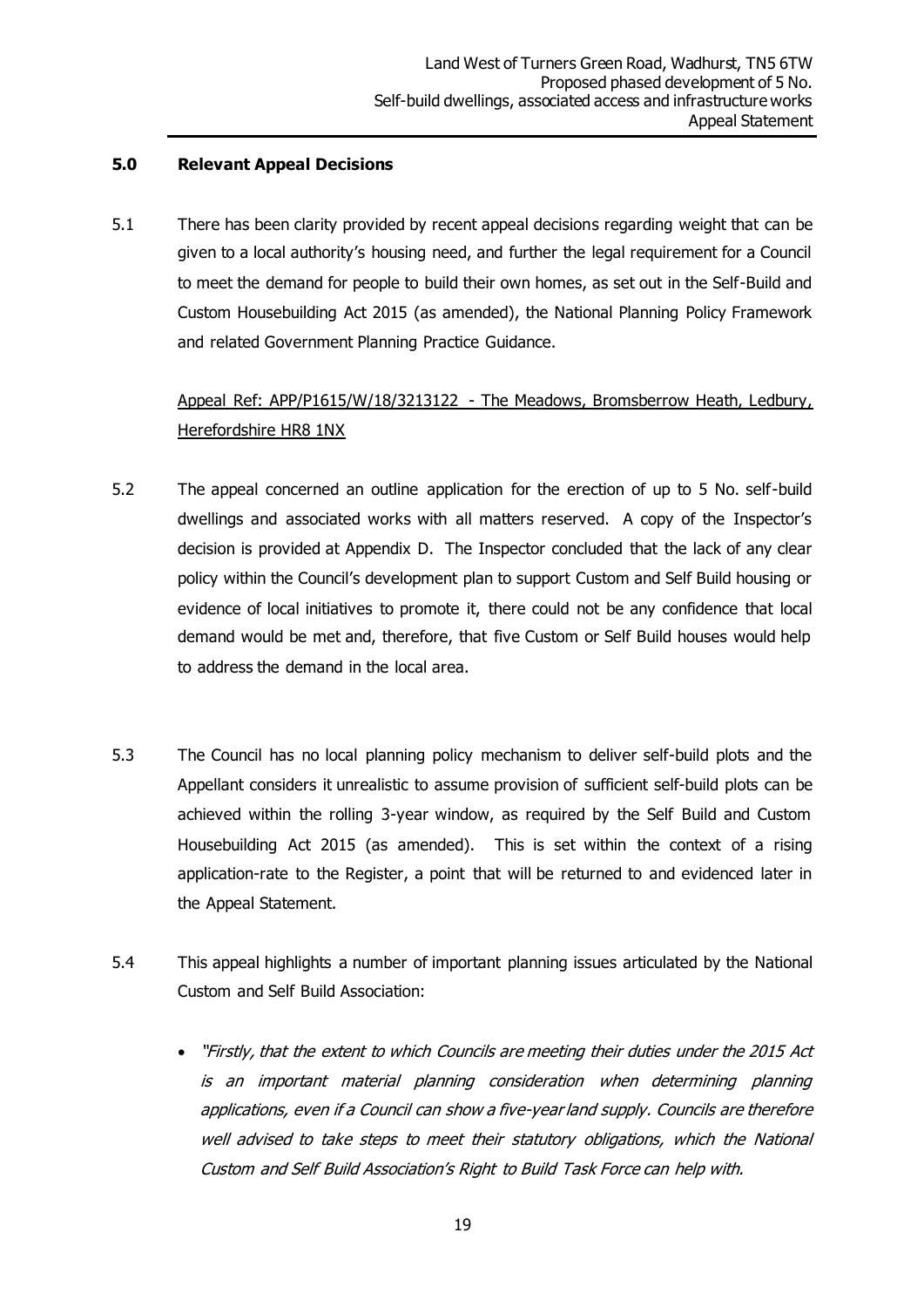- Secondly, that even if a local plan is up to date, the absence of a policy to support Custom and Self Build can heighten the risk of Councils losing planning appeals, given the support which the National Planning Policy Framework gives to the need for Councils to plan for people who wish to commission or build their own homes.
- Thirdly, the importance of applicants using a Unilateral Undertaking to give decisionmakers confidence that the development will be delivered for Custom and Self Build housing.
- Finally, that outline planning permission (or Permission in Principle) can count towards meeting demand on registers." 5

### Appeal Ref: APP/G2435/W/18/3214451 (Appeal A) Land off Hepworth Road, Woodville DE11 7DW

- 5.5 The appeal concerned an outline application for self and custom build residential development consisting of 30 plots with a new access and supporting infrastructure (outline – access and layout included) at Land Off Hepworth Road, Woodville, Swadlincote. A copy of the Inspector's decision is provided at Appendix E. The Inspector concluded that, on balance, the economic, social, and environmental benefits of the proposal significantly and demonstrably outweigh the conflict with the development plan.
- 5.6 The Council in this case had 54 people on its register at the time, by comparison Wealden District Council has 104 people on its register as of October 2020. The Council had attempted to argue that it had permitted an additional 133 single plot dwellings across the district and thereby met its duty. The Inspector dismissed these in the light that the council could not ensure that any of these single dwelling permissions would be developed in a manner that accords with the legal definition of self-build and custom housebuilding in the Self-Build and Custom Housebuilding 2015. He said, "I consider it would be unreasonable to include any of the single dwelling permissions within the calculation of self-build and custom housebuilding permissions granted in the district."
- 5.7 The Inspector found the council had failed to permission sufficient serviced plots to meet the demand on its register for base period one, let alone subsequent periods. He states: "Consequently, the ability of the appeal proposal to address the unmet demand for serviced plots that arose in base period 1, base period 2 and part of base period 3, in a

<sup>&</sup>lt;sup>5</sup> Sourced from the NACSB[A https://righttobuildtoolkit.org.uk/herefordshire-planning-appeal/#](https://righttobuildtoolkit.org.uk/herefordshire-planning-appeal/)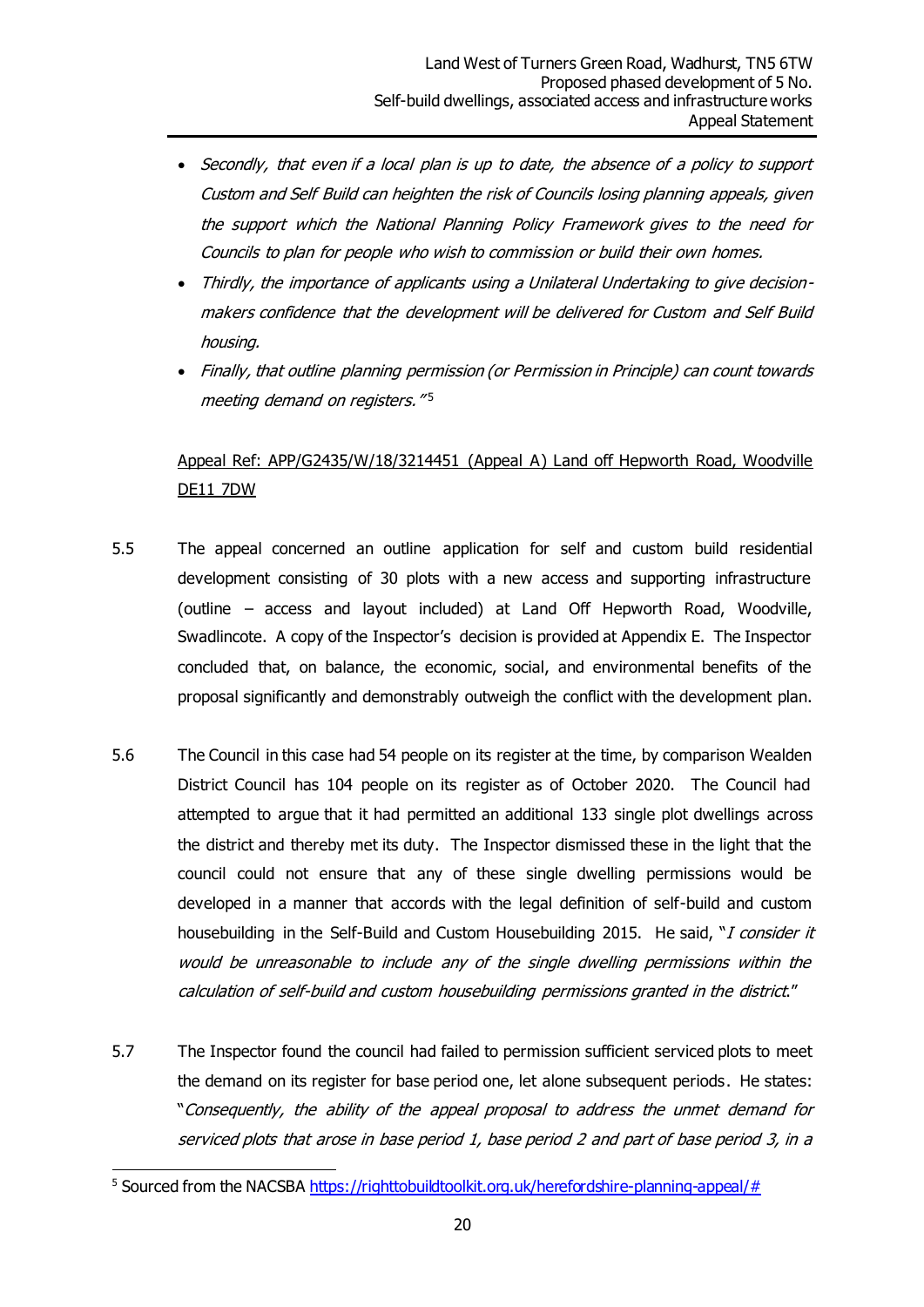comprehensively planned manner, is a material consideration that weighs strongly in favour of the appeal proposal." The proposal therefore would make a substantial contribution to meeting the demand.

5.8 The Inspector also recognised the socio-economic benefits of the self-build proposal and that the development of each property would create opportunities for local builders and other associated small local construction businesses, boosting employment and creating training opportunities. We invite the Inspector to equally value the socio-economic benefits in this scheme

### Appeal Ref: APP/C1435/W/17/3178137 Land to the west of Culpepper Close, Station Road, Isfield, East Sussex

- 5.9 The appeal in Wealden District concerned an outline application for residential development of 10 No. residential dwellings at land to the west of Culpepper Close, Station Road, Isfield with all matters reserved except access. A copy of the Inspector's decision can be found at Appendix F. The Inspector concluded that despite the moderate harm that the proposal would likely cause to the character and appearance of the area, including the rural setting of the village, this was outweighed by the substantial social and economic benefits of addressing the undersupply of housing in the district. He concludes: " I attach substantial weight to the provision of 10 residential units in the context of the very significant current housing land shortfall." (Paragraph 34)
- 5.10 In respect of a conflict with the development strategy and the Council's planning boundary the Inspector advises: "The site is also not located within an identified development boundary, though the weight I have given to the conflict with the Council's development strategy is substantially reduced due to considerable shortfall in housing land supply." (paragraph 33)
- 5.11 In relation to accessibility to services and facilities the Inspector notes:

"17. In the context of its rural location where accessibility is not normally able to be as good as in urban areas, I consider that the proposed development would have reasonable accessibility to services and facilities without being entirely dependent on the private car. I acknowledge, however, that residents may still opt to use their cars for travel for several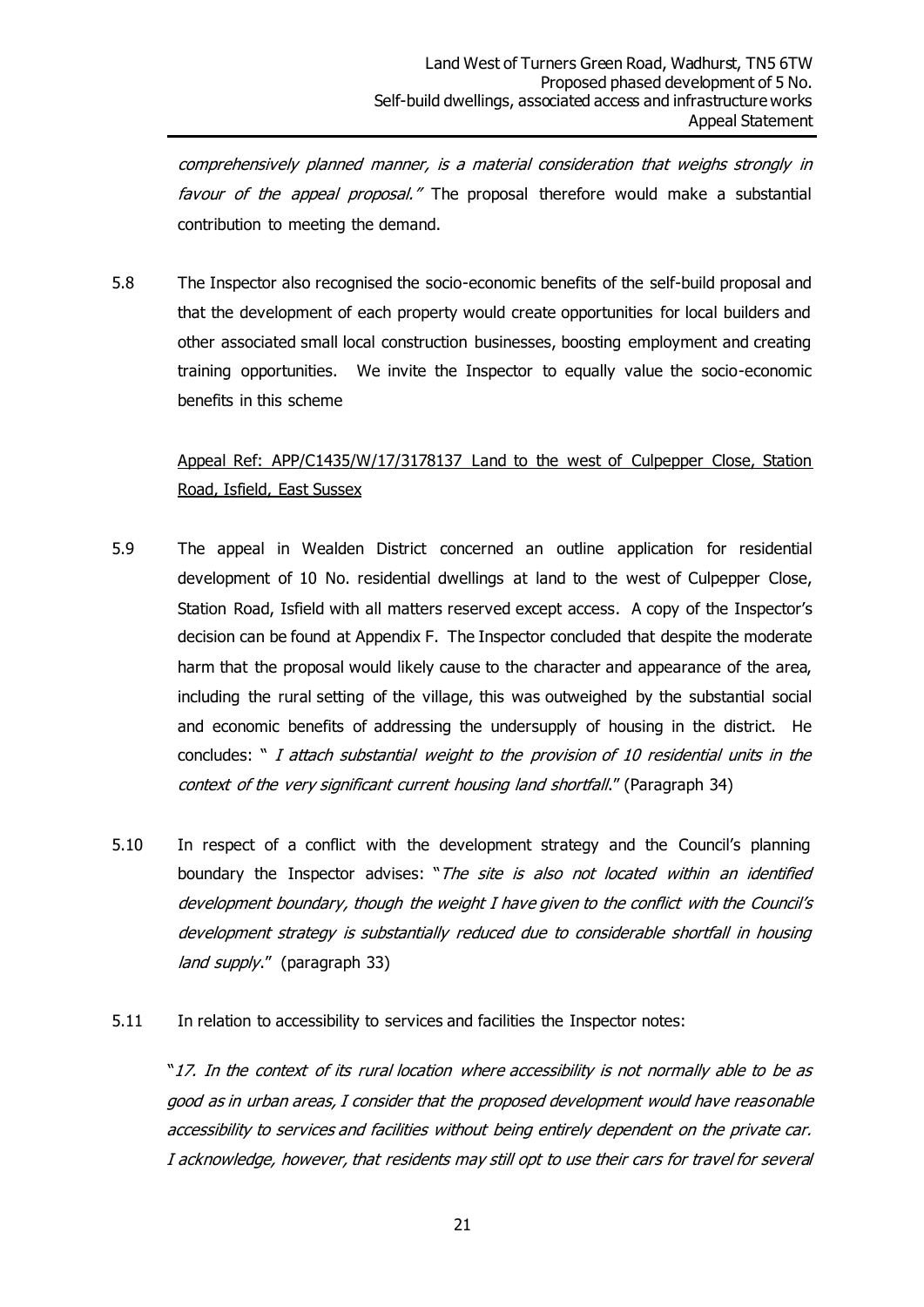journeys, particularly given the rather limited extent of services in Isfield itself. Bus services would also not provide the accessibility required later in the evening.

I therefore find that whilst there is reasonable accessibility without being dependent of the private car, the location of the site would not have the high level of accessibility generally sought by the relevant policies. It would therefore lead to some, albeit only moderate harm, in relation to the relevant accessibility aims of policies EN1 and EN2 of the LP, policy SP07 of the CSLP and the Framework. I have not, however, found any significant harm in relation to pedestrian safety impacts and find no harm in respect of policies TR3 and TR13 of the LP."

5.12 In our view, the Inspector correctly applies Government policy that does not seek to ban the use of the private car (particularly in rural areas) but seeks to avoid complete dependency. It is notable that Wadhurst sits higher in the settlement hierarchy to Isfield and benefits from a mainline train station. We would invite the Inspector to take a similar stance.

# Appeal Ref: APP/C1435/W/17/3179061 Windmill Feeds and Saddlery, Lewes Road, Cross in Hand, Heathfield, TN21 0TA

- 5.13 The appeal in Wealden District concerned a development proposal to convert an existing building known as "The Saddlery" into 3 apartments and the demolition of the warehouse to provide two detached dwellings at Windmill Feeds and Saddlery, Lewes Road, Cross in Hand, Heathfield TN21 0TA. A copy of the Inspector's decision can be found at Appendix G. The provision of new housing would not be within a defined settlement boundary. The Inspector concluded that "the weight to be given to conflict with the relevant policies in this regard is substantially reduced due to the Council's very significant shortfall in housing land supply." (paragraph 34).
- 5.14 Of significance is the Inspector's conclusion regarding the provision of five dwellings: "Set against the harm are the substantial social and economic benefits of addressing the under supply of housing in the District. I attach considerable weight to the provision of five residential units in the context of the very significant current housing land shortfall." (paragraph 35)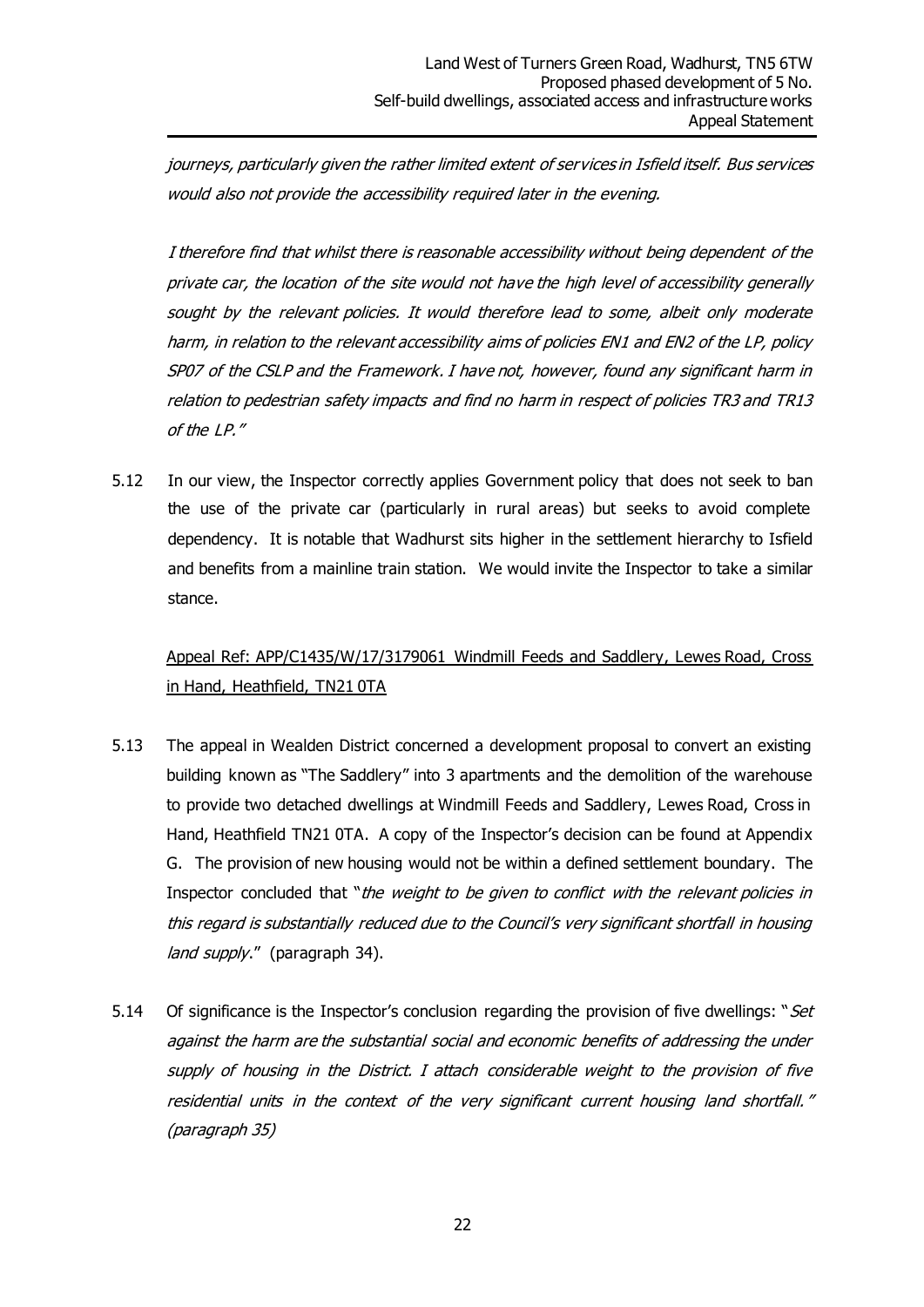Appeal Ref: APP/C1435/W/17/3189368 - Land adjacent to Recreation Ground, Framfield Road, Blackboys

- 5.15 The appeal in Wealden District concerned a development for 7 dwellings in Blackboys, which is described as an unclassified settlement in the adopted Core Strategy. Despite this, it was found to have suitable services and connectivity for 7 dwellings. A copy of the Inspector's decision is attached at Appendix H.
- 5.16 Paragraph 13 of the Inspector's Decision states:

"I find that although the location would not have as high a level of accessibility as sought by the Framework and development plan policies there is reasonable accessibility that would prevent full reliance upon private car. I conclude that the proposed development would be an appropriate location for new residential development in terms of accessibility to services and facilities. The proposal would therefore not materially conflict with Policies EN1 and EN2 of the Wealden Local Plan (LP), Policies SPO1, SPO7 and SPO8 of the CSLP and the Framework that seek, amongst other matters, to reduce the need for travel by car and concentrate development close to public transport opportunities."

- 5.17 This decision continues the trend in recent appeals in the district where residential developments have been found sustainable, despite being in relatively less accessible locations which have a more limited sustainable transport offer.
- 5.18 It is clear from the above appeal decision that the NPPF does not prohibit the likelihood that occupiers of dwellings in rural areas may rely upon the private car to meet their dayto-day needs; the option of an alternative is sufficient to meet the aims of the policy. This has now been consented by Wealden District Council.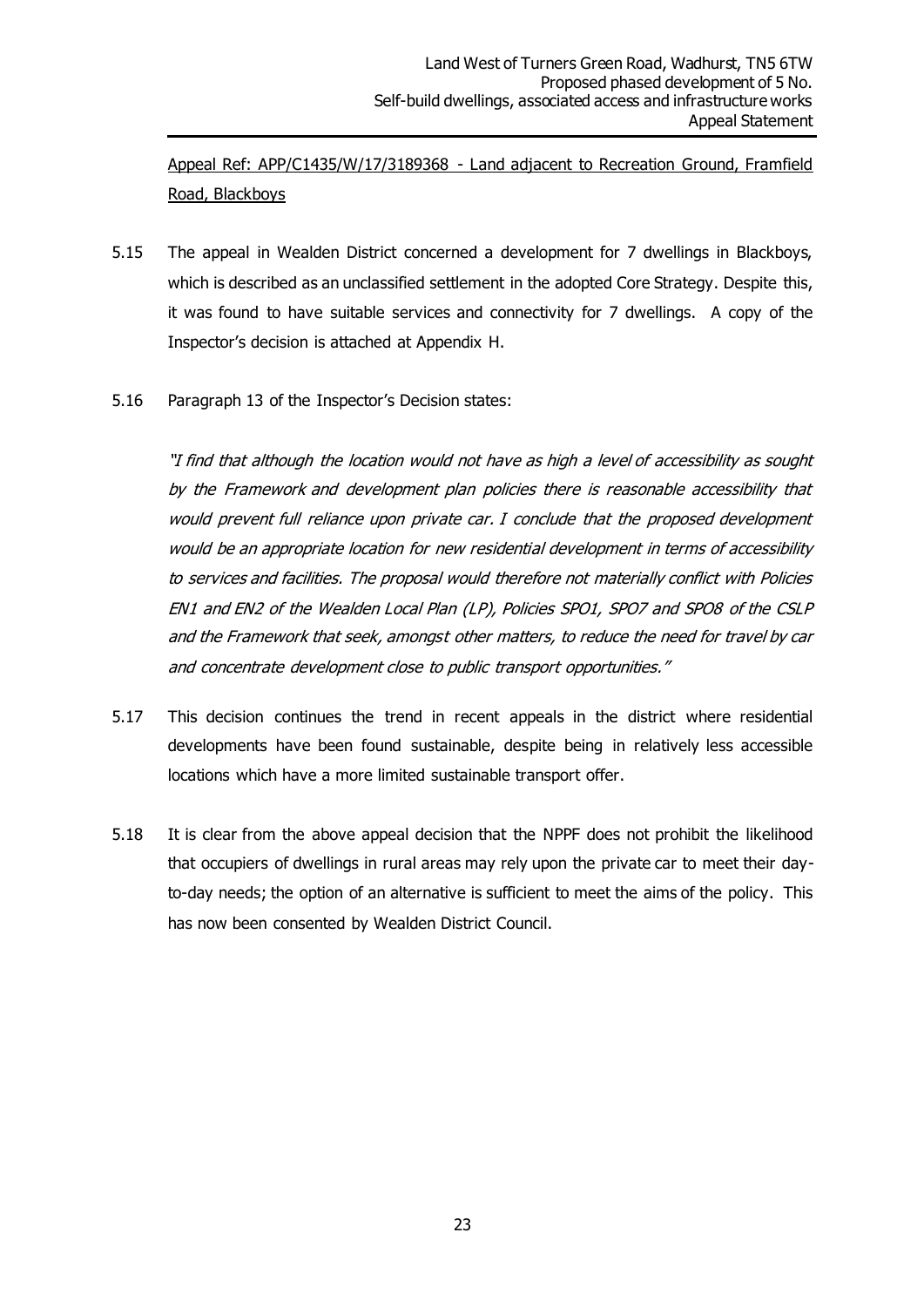#### **6.0 Planning Policy**

#### Wealden Local Plan 1998

- 6.1 Policies contained within the Wealden Local Plan (1998) can only be afforded weight in line with their consistency with the NPPF. This is in accordance with the approach taken by paragraph 213 of the Framework.
- 6.2 Policy GD2 confirms that outside development boundaries development will be resisted.
- 6.3 Policy DC17 restricts housing development to within development boundaries unless it conforms with other policies in the Plan.
- 6.4 These two policies are no longer defensible as tools to restrict housing development to the boundaries that were tightly drawn around settlements in 1998 and designed to meet the development needs up until 2004 in the absence of a five year housing land supply. They should be afforded greatly diminished weight.
- 6.5 Development within the AONB is addressed by Policy EN6. It asserts that development will only be permitted if it conserves or enhances the natural beauty and character of the landscape. It provides a list of eight considerations which the policy confirms will be paid "particular regard" when assessing development proposals. These criteria are:

(1) the landscape characteristics of the subareas identified in the High Weald landscape assessment;

(2) the well-wooded appearance, especially Ancient Woodlands, together with other woods, tree belts and hedges;

(3) undeveloped steep valleys and ghylls;

- (4) open heathland;
- (5) undeveloped ridge positions and other visually exposed locations;
- (6) areas of unspoilt or remote character;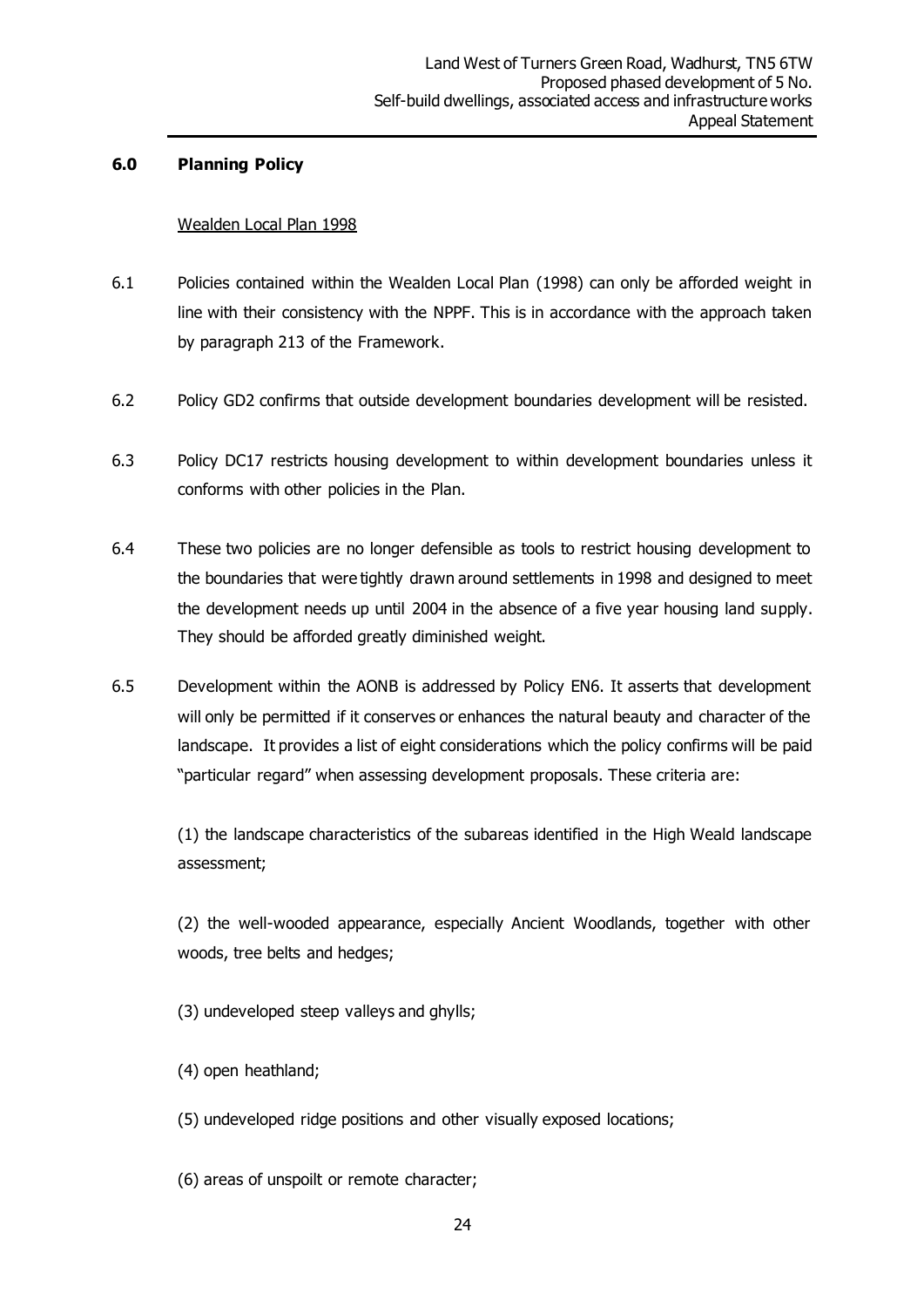(7) the traditional settlement pattern, building styles and materials;

(8) the High Weald Management Plan.

- 6.6 EN1 provides that the Council will "*pursue sustainable development, having regard to the* principles in Government guidance and its own Strategy for the Environment, in considering the location, layout and design of development..."
- 6.7 EN27 is a general design policy. It seeks to govern the scale, form, site coverage, density, use of materials, landscaping, and design of development with the aim of respecting the character of the area.

#### Wealden District Council's Core Strategy (2013)

- 6.8 The Council's decision notice includes a Spatial Planning Objective. We take objectives to be general aspirations and afford them less weight than actual planning policies. Nonetheless they form part of the Development Plan are addressed below.
- 6.9 SP03 indicates housing growth that is somewhat superseded and out of date, however of relevance here it also advises that "The majority of new housing will be accommodated within, or as sustainable extensions to, existing towns, while allowing for limited growth within those villages capable of accommodating development in a sustainable fashion." It is worth noting in this context that housing growth within this policy was not at the time considered to be a ceiling on growth.
- 6.10 WCS6 is the Rural Areas Strategy, which identifies Wadhurst as a 'Service Centre' the highest order of rural settlement and allocates 70 net additional dwellings. Figure 11 on p54 identifies growth potential of rural settlements and indicates Wadhurst has "high" growth potential.
- 6.11 WCS14 reiterates the presumption in favour of sustainable development that runs as a golden thread through the NPPF. The Core Strategy advises that:

"When considering development proposals the Council will take a positive approach that reflects the presumption in favour of sustainable development contained in the National Planning Policy Framework."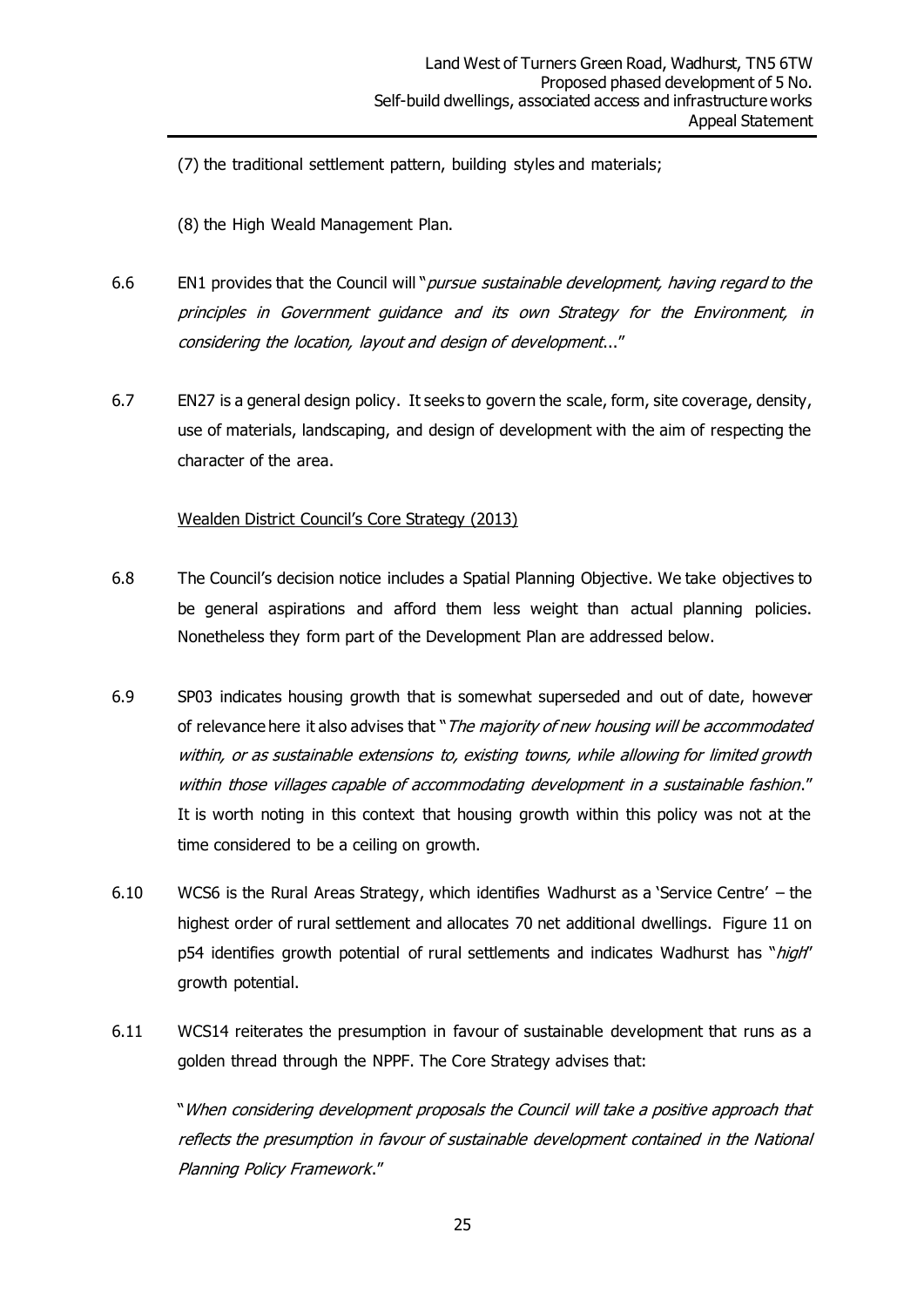- 6.12 It restates policy contained within the NPPF which confirms that planning permission will be granted unless material considerations indicate otherwise – taking into account whether any adverse impacts of granting permission would significantly and demonstrably outweigh the benefits, when assessed against the policies in the National Planning Policy Framework taken as a whole; or Specific policies in that Framework indicate that development should be restricted.
- 6.13 In essence, it brings the presumption in favour of sustainable development found at paragraph 14 of the 2012 Framework into the Development Plan and elevates it from a material consideration.

#### National Planning Policy Framework 2019

- 6.14 Paragraph 2 reiterates that planning law requires that applications be determined in accordance with the development plan unless material considerations indicate otherwise. It also advises that the NPPF is a material consideration.
- 6.15 Paragraph 7 refers to the purpose of the planning system to contribute to the achievement of sustainable development and articulates the well-known definition of meeting the needs of the present without compromising the ability of future generations to meet their own needs.
- 6.16 Paragraph 8 articulates the three overarching objectives, which are interdependent and need to be pursued in mutually supportive ways so that opportunities can be taken to secure net gains across each of the different objectives: economic, social, and environmental.
- 6.17 Paragraph 11 asserts that planning decisions should apply the presumption in favour of sustainable development. This means:

"approving development proposals that accord with an up-to-date development plan without delay; or

where there are no relevant development plan policies, or the policies which are most important for determining the application are out-of-date, granting permission unless: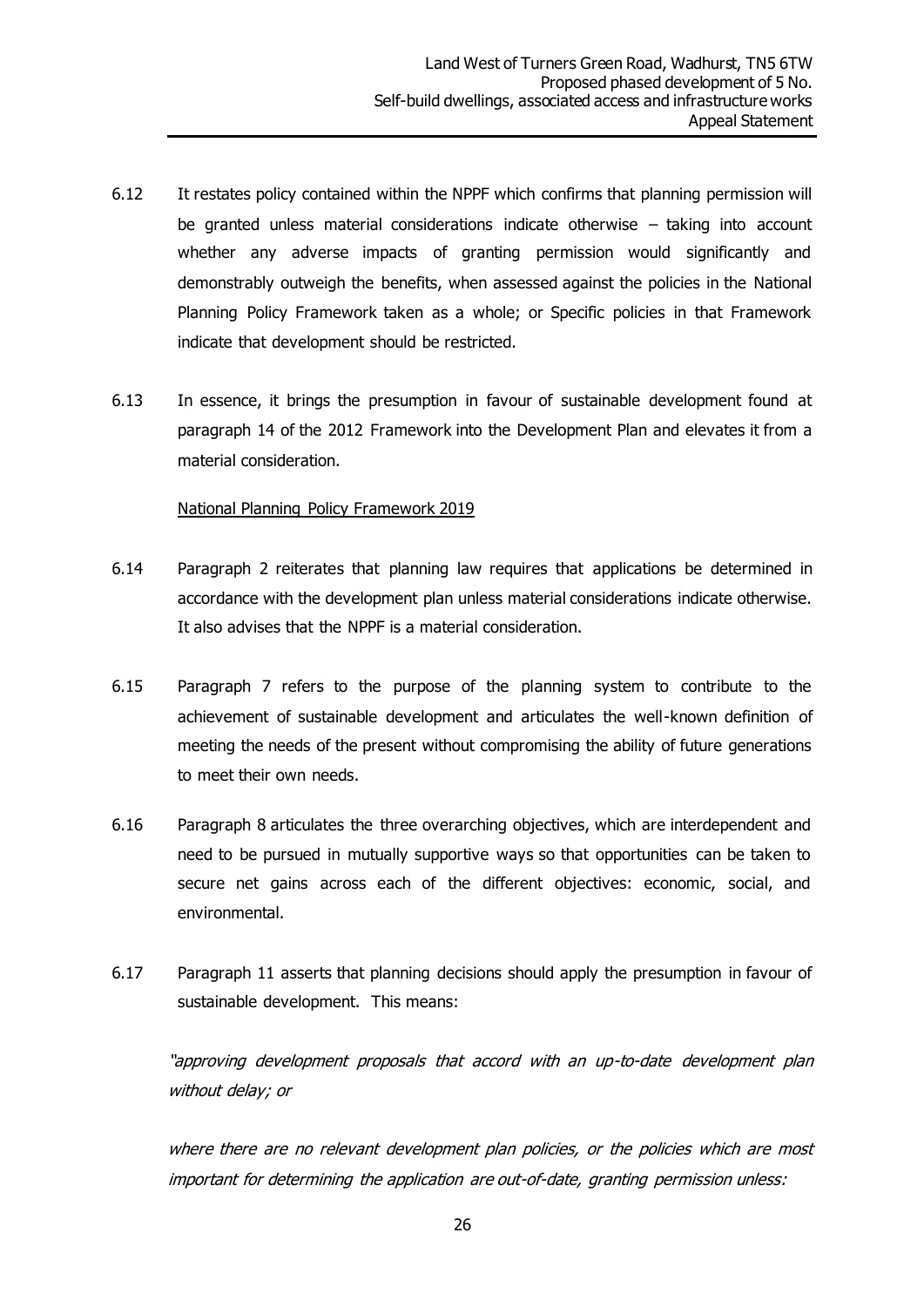- i. the application of policies in this Framework that protect areas or assets of particular importance provides a clear reason for refusing the development proposed; or
- ii. any adverse impacts of doing so would significantly and demonstrably outweigh the benefits, when assessed against the policies in this Framework taken as a whole."
- 6.18 Footnote 6 re-iterates that the policies referred to under part (i) are contained within the Framework, rather than those contained within the development plan. Areas or assets of particular importance include land designated as Areas of Outstanding Natural Beauty. Assessment of the proposal against paragraph 172 of the NPPF is therefore of great importance in establishing appropriate application of the planning balance. A recent High Court Judgement<sup>6</sup> confirmed that the AONB cannot of itself constitute a clear reason for refusal i.e., paragraph 11 is not disengaged just because the proposal is within the AONB, rather this is established using the first paragraph of 172 of the NPPF such that major development in the AONB could constitute a clear reason for refusal and non-major development should be assessed within the planning balance. Justice Holgate held at paragraph 53 of the Judgement:

"53. Interpreted in that straight forward, practical way, the first part of paragraph 172 of the NPPF is capable of sustaining a clear reason for refusal, whether in the context of paragraph 11(d)(i) or, more typically where that provision is not engaged, in the general exercise of development management powers."

6.19 Leading to this conclusion, at paragraph 52, the judge finds that where there are countervailing benefits there is a balance to be struck. The decision-maker should assess whether those benefits outweigh the harm, with the weight given to the harm being increased by the requirement to give "*great weight*" to it. The judge articulates that the "great weight" attached to the assessed harm to an AONB is capable of being outweighed by the benefits of a proposal, so as to overcome what would otherwise be a reason for refusal.

<sup>6</sup> Monkhill Ltd v SSHCLG [2019] EWHC 1993 (Admin), handed down on 24 July 2019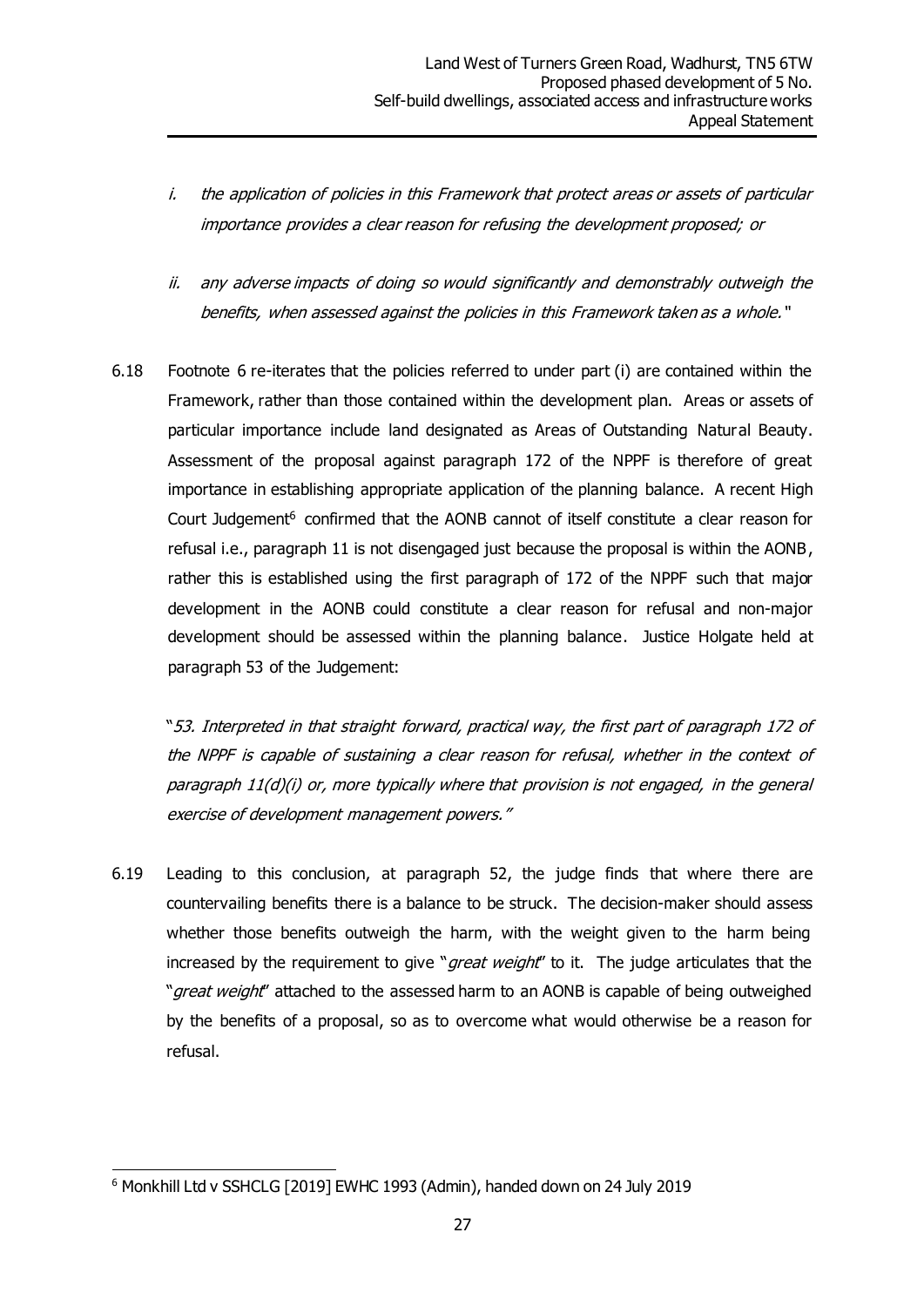- 6.20 Paragraph 38 of the NPPF relates to decision making. It indicates that decision-makers at every level should seek to approve applications for sustainable development where possible.
- 6.21 The NPPF contains policies specifically relevant to the delivery of housing in section 5 paragraphs 59 – 76. The tone for the application of these policies is set by the Government's express purpose for the policies set out in paragraph 59, which is "significantly boosting the supply of homes." It also encourages Councils to meet the objectively assessed needs for both market and affordable housing in full and identify a supply of specific, developable sites or broad locations for growth, for years 6-10 and, where possible, for years 11-15.
- 6.22 Paragraph 61 specifically refers to requirement for local planning authorities to reflect within planning policies different types of housing need including for people wishing to commission or build their own homes. Footnote 26 is of relevance here, as it refers to the Self Build and Custom Housebuilding Act 2015 and the requirement for planning authorities to keep a register for those seeking to acquire self-build plots and to have regard to this and to give enough suitable development permissions to meet the identified demand.
- 6.23 Small and medium sized sites can make an important contribution to meeting the housing requirement of an area and are often built-out relatively quickly. To promote this, inter alia, land to accommodate at least 10% of the area's housing requirement on sites no larger than one hectare should be found and planned for as per paragraph 68.
- 6.24 Paragraph 103 states that:

"Significant development should be focused on locations which are or can be made sustainable, through limiting the need to travel and offering a genuine choice of transport modes. This can help to reduce congestion and emissions, and improve air quality and public health. However, opportunities to maximise sustainable transport solutions will vary between urban and rural areas, and this should be taken into account in both plan-making and decision-making."

6.25 We interpret this to mean that larger developments should be located in the most sustainable locations. This is a principle with which we agree with. Equally as interesting is what Paragraph 103 does not say  $-$  it does not indicate that comparatively less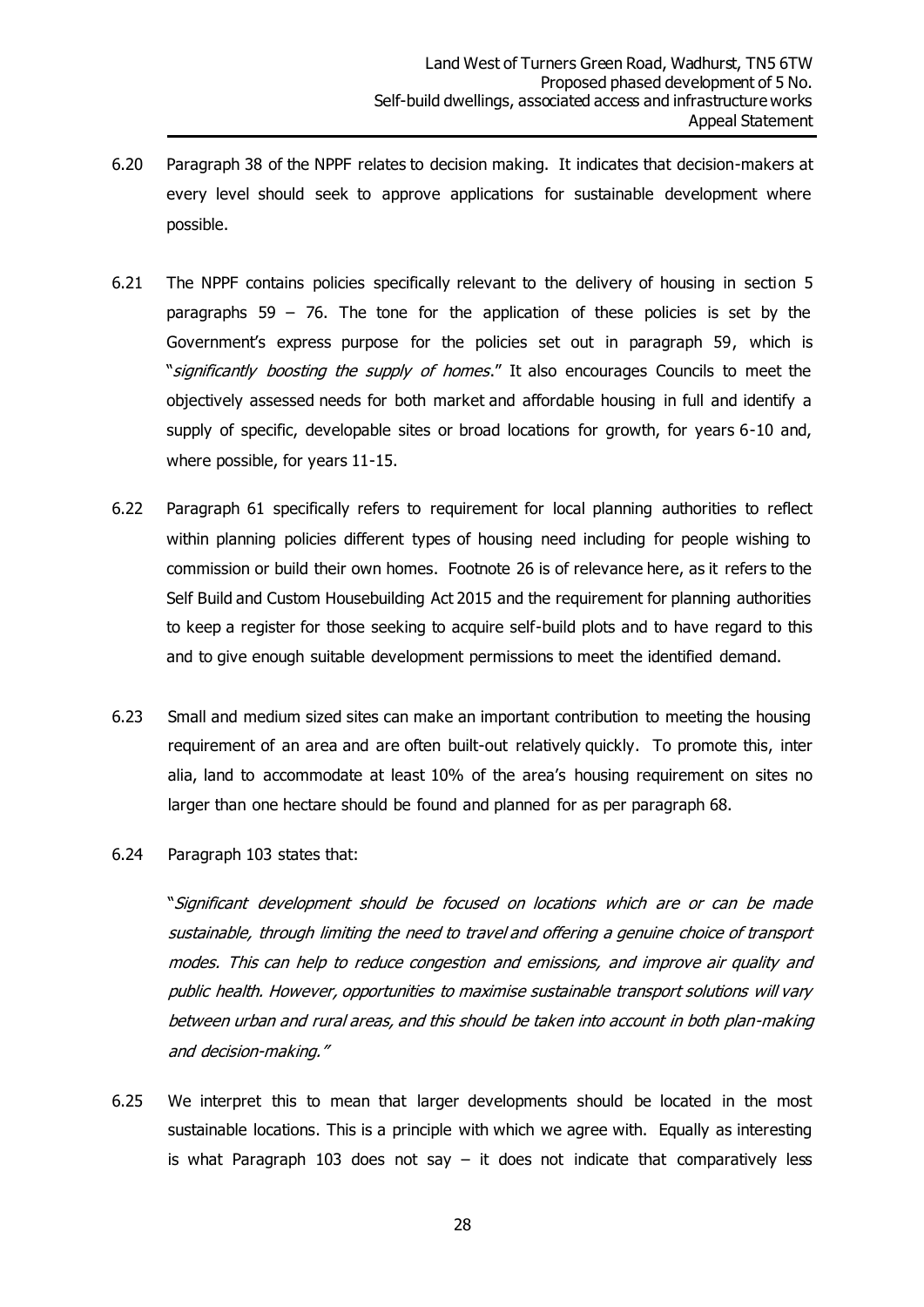sustainable locations should have no vehicle movements. We also note the important caveat in the last sentence of Paragraph 103 ensuring that development in rural areas is not precluded. It is clear that the Framework does not seek to preclude development in comparatively less sustainable locations and recognises the role that additional development can play in sustaining viable rural communities, nor ban the use of the private car altogether.

- 6.26 Paragraph 170 states decisions should contribute to and enhance the natural and local environment by (as relevant):
	- a) protecting and enhancing valued landscapes, sites of biodiversity or geological value and soils (in a manner commensurate with their statutory status or identified quality in the development plan);
	- b) recognising the intrinsic character and beauty of the countryside, and the wider benefits from natural capital and ecosystem services – including the economic and other benefits of the best and most versatile agricultural land, and of trees and woodland;
	- d) minimising impacts on and providing net gains for biodiversity, including by establishing coherent ecological networks that are more resilient to current and future pressures;
- 6.27 Paragraph 172 informs that great weight should be given to conserving and enhancing landscape and scenic beauty in Areas of Outstanding Natural Beauty (AONB), which have the highest status of protection in relation to these issues. Major development should the refused within the AONB other than in exceptional circumstances. Classification of a scheme as major development is a subjective rather than prescriptive consideration and is a matter for the decision maker to determine. The proposal has not been considered to be major development in the AONB and therefore this presumption against granting approval contained under paragraph 172 does not apply.

#### Manual for Streets (2009)

6.28 Paragraph 4.4.1 confirms walkable neighbourhoods are typically characterised by a range of facilities within 800 metres walking distance, which can be comfortably accessed on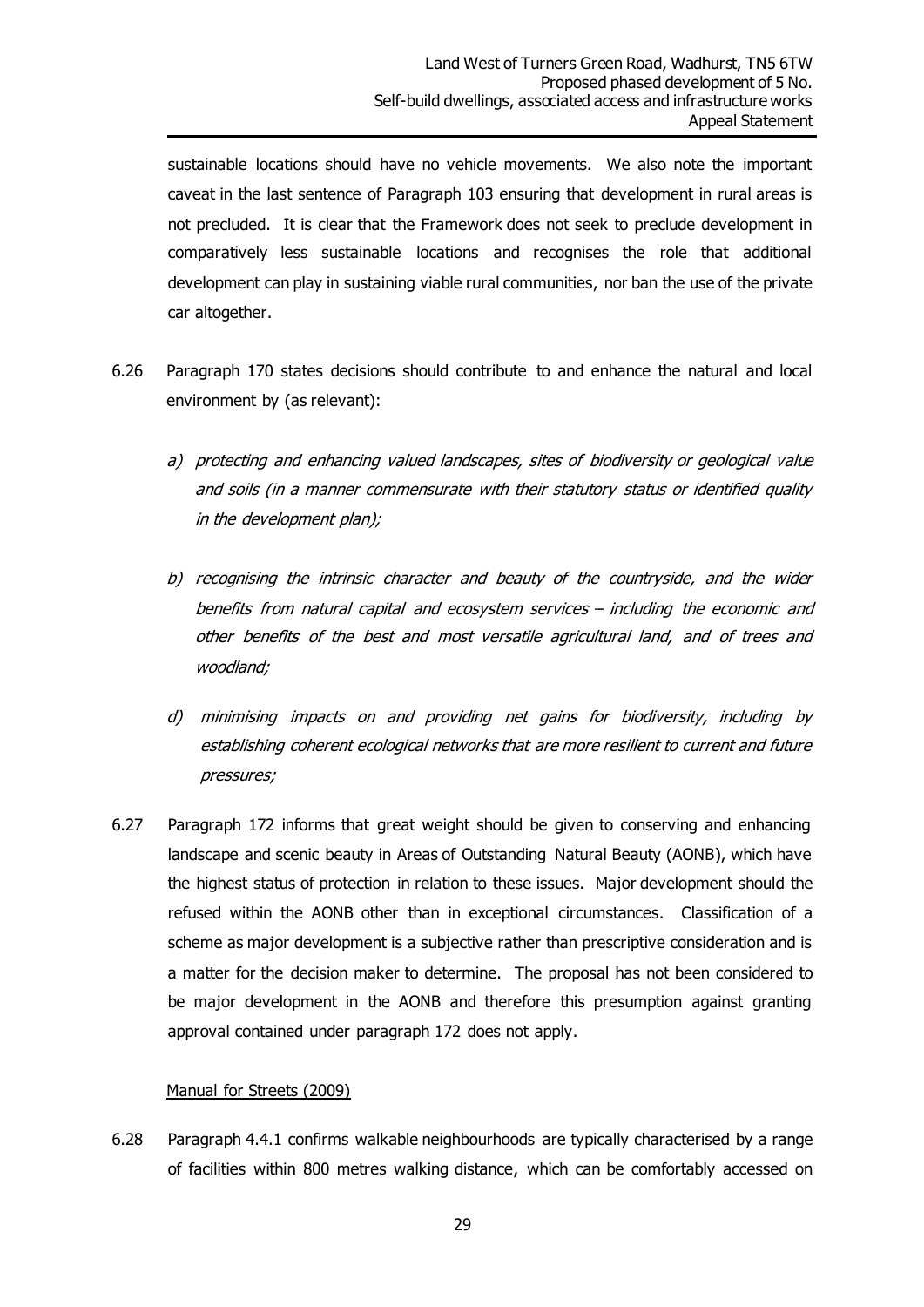foot. It is explicit though that this is not an upper limit and PPS13 (now redundant) states that walking offers the greatest potential to replace short car trips, particularly those under 2 km.

- 6.29 Paragraph 6.3.1 indicates that the propensity to walk is influenced not only by distance, but also by the quality of the walking experience.
- 6.30 In this case the key facilities that Wadhurst offers such as sports, play and recreation, primary school, and food shop are all accessible by foot within the 800m walking distance suggested by the Manual for Streets. A Unilateral Undertaking is offered to provide a short section of rural footpath connecting the site to the recreation ground.

#### Planning for the Future White Paper 2020

- 6.31 The White Paper Planning for the Future proposes some significant changes to the planning system, all underpinned by the need to deliver more homes more efficiently. In the Government's one-page summary it says the reforms aim for "the creation of a fast-track system for beautiful buildings and establishing local design guidance for developers to build and preserve beautiful communities."
- 6.32 Areas that are Protected under the new system would justify more stringent development controls to ensure sustainability, but development would not be precluded. "In the case of self and custom-build homes, local authorities should identify enough land to meet the requirements identified in their self-build and custom housebuilding registers. For Protected areas, the key and accompanying text would explain what is permissible by cross-reference to the National Planning Policy Framework." (p29)
- 6.33 Demonstrating that new development will be high quality and accord with local and national guidance will be a prerequisite for detailed approvals. Outline planning permissions granted via the local plan will be masterplan-led and subject to a condition that a masterplan and design codes are brought forward prior to detailed plans. Whilst areas designated as 'protect' will not benefit from the fast track process, this direction of travel and thinking regarding outline permission and conditioned design codes is interesting in respect of what is proposed in this case.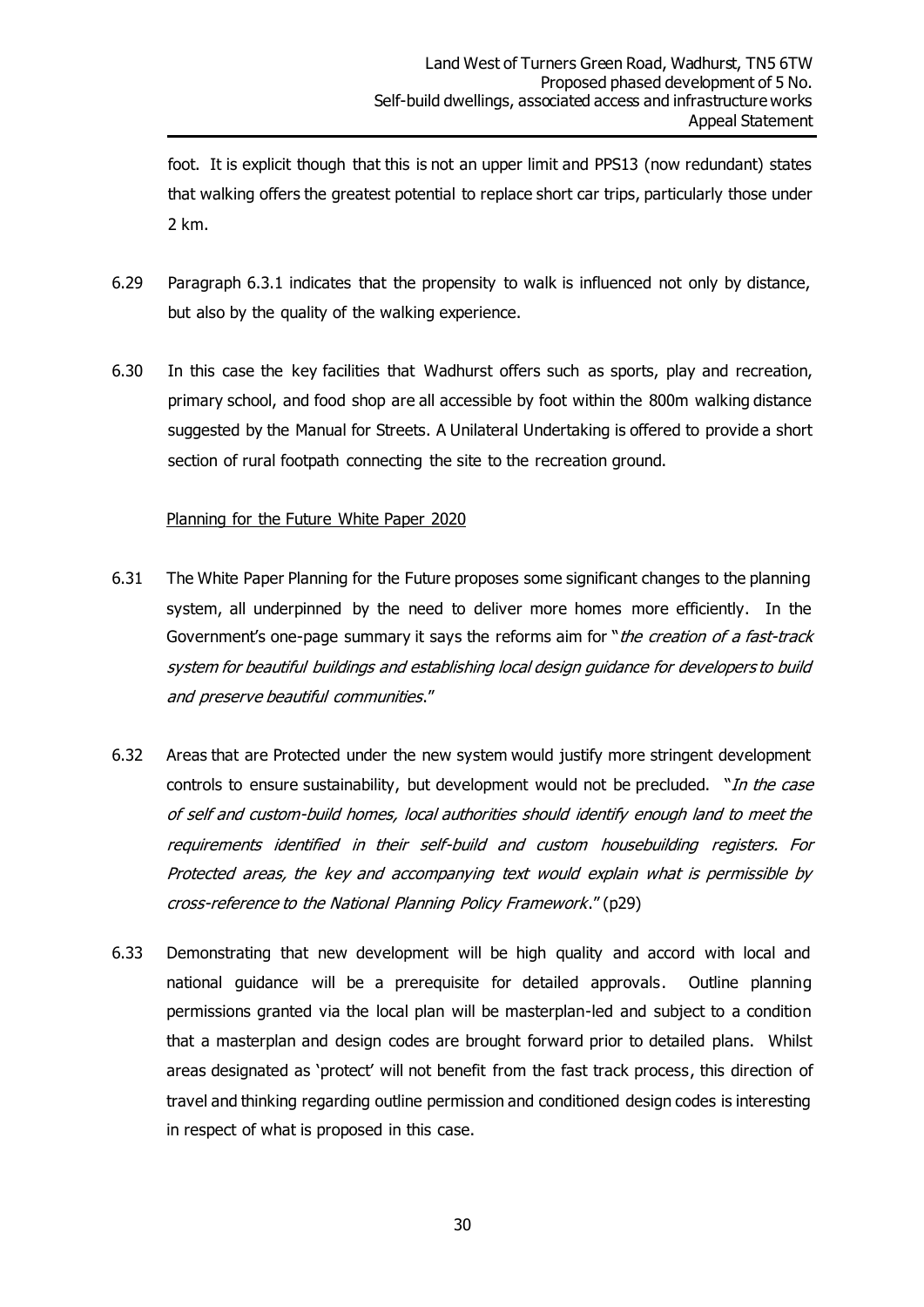#### Emerging Wadhurst neighbourhood Plan

6.34 The Wadhurst Neighbourhood Plan (WNP) is at an early stage of preparation with the Regulation 14 consultation not scheduled until May 2021<sup>7</sup> . The submission of the WNP to the local planning authority is currently scheduled for summer 2021, with potential examination in Autumn 2021. The WNP is therefore at such an early stage that it is not appropriate to afford it any weight, moreover there are no draft policies to consider at this stage.

<sup>7</sup> <https://www.wadhurstnp.org/actions-timing>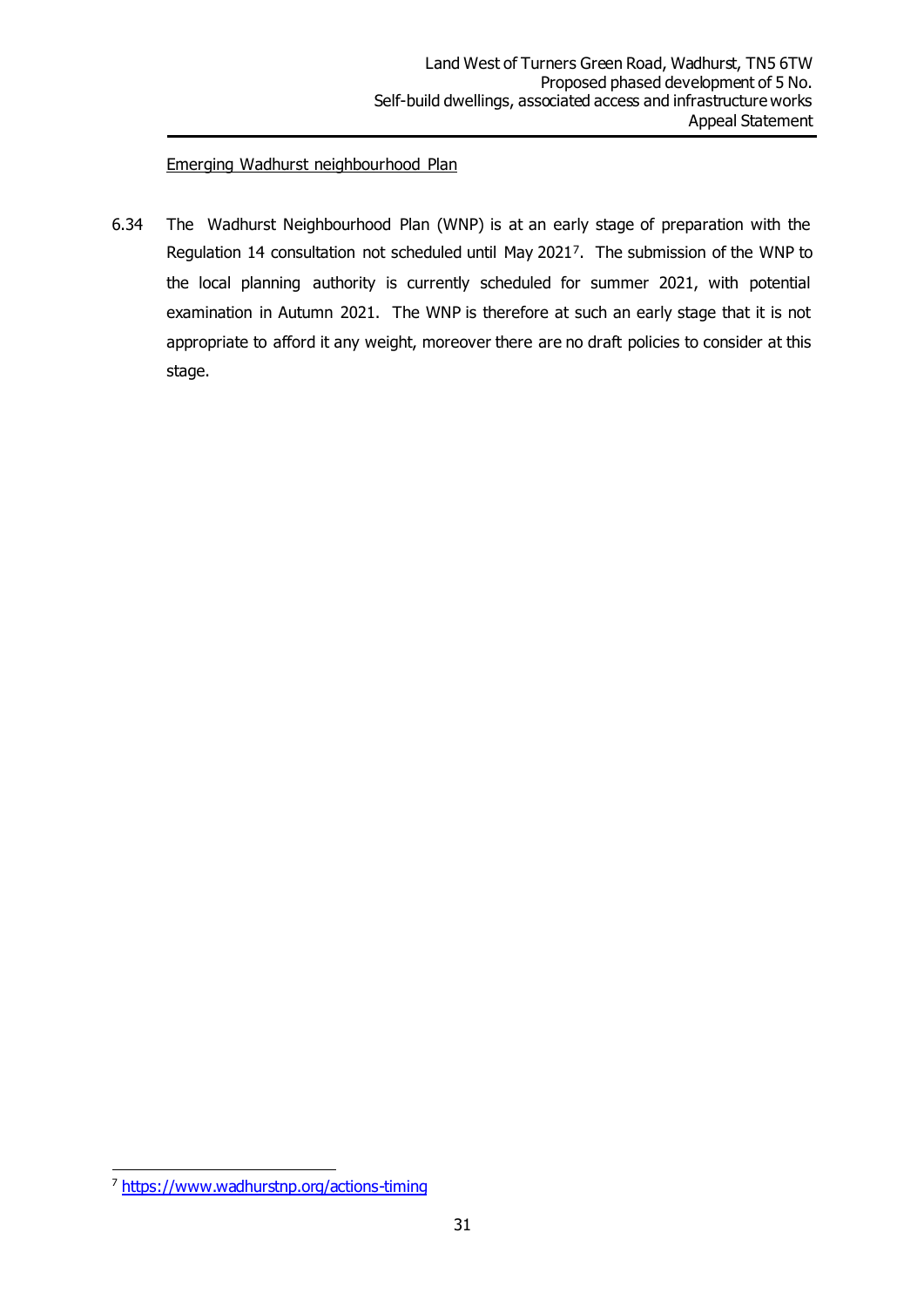#### **7.0 Five Year Housing Land Supply**

- 7.1 The Decision Notice makes clear that when measured against the full objectively assessed housing need, the Council does not have a five year supply of housing land.
- 7.2 In the latest Council published figures the housing land supply relates to the position as of 1 April 2020 and this is recorded to be 3.75 years. At the time of the decision the housing land supply position as of 1 April 2019 was 3.67 years. We would not dispute that the Council is still unable to demonstrate a five year supply, albeit a very modest improvement has been shown between 2019 and 2020 positions.
- 7.3 The weight to be attributed to the shortfall depends on a number of factors including the degree of housing shortfall, the steps being taken to rectify that shortfall, including how long they will take and the contribution the scheme makes to the overall housing supply. This stems from Hallam Land Management Ltd v Secretary of State for Communities and Local Government [2018] EWCA Civ 1808.
- 7.4 By granting planning permission for developments that are 'policy compliant' with the now withdrawn Submission Local Plan, the Council's housing land supply as of 1st April 2019 stood at 3.67 years. The land supply was not disputed by the Inspector determining the Mornings Mill appeal (APP/C1435/W/19/32230484) in December 2019.
- 7.5 The Council first acknowledged its housing shortage in the Committee Report for Council Ref: WD/2014/2320/MEA published on 2nd March 2016. In that Report it was estimated the Council had 4.28 years' worth of supply. The Council's housing land supply position has fluctuated since 2016 dropping as low as 2.65 years in 2017 and has constantly been below the required five year minimum<sup>8</sup>. In this respect the problem has been persistent for some 5 years as demonstrated by the Housing Land Supply Position Notes in Appendices I to M and the steps taken by the Council to rectify it, i.e., the submission Local Plan (January 2019) which potentially provided a solution, have been ineffective and since been withdrawn by the Council.

<sup>&</sup>lt;sup>8</sup> The 2018 position relied on a stepped trajectory in the Proposed Submission Local Plan (later withdrawn at Examination in Public) to bring it to 5.69 years; the position reverted back to 3.67 years as of 1st April 2019.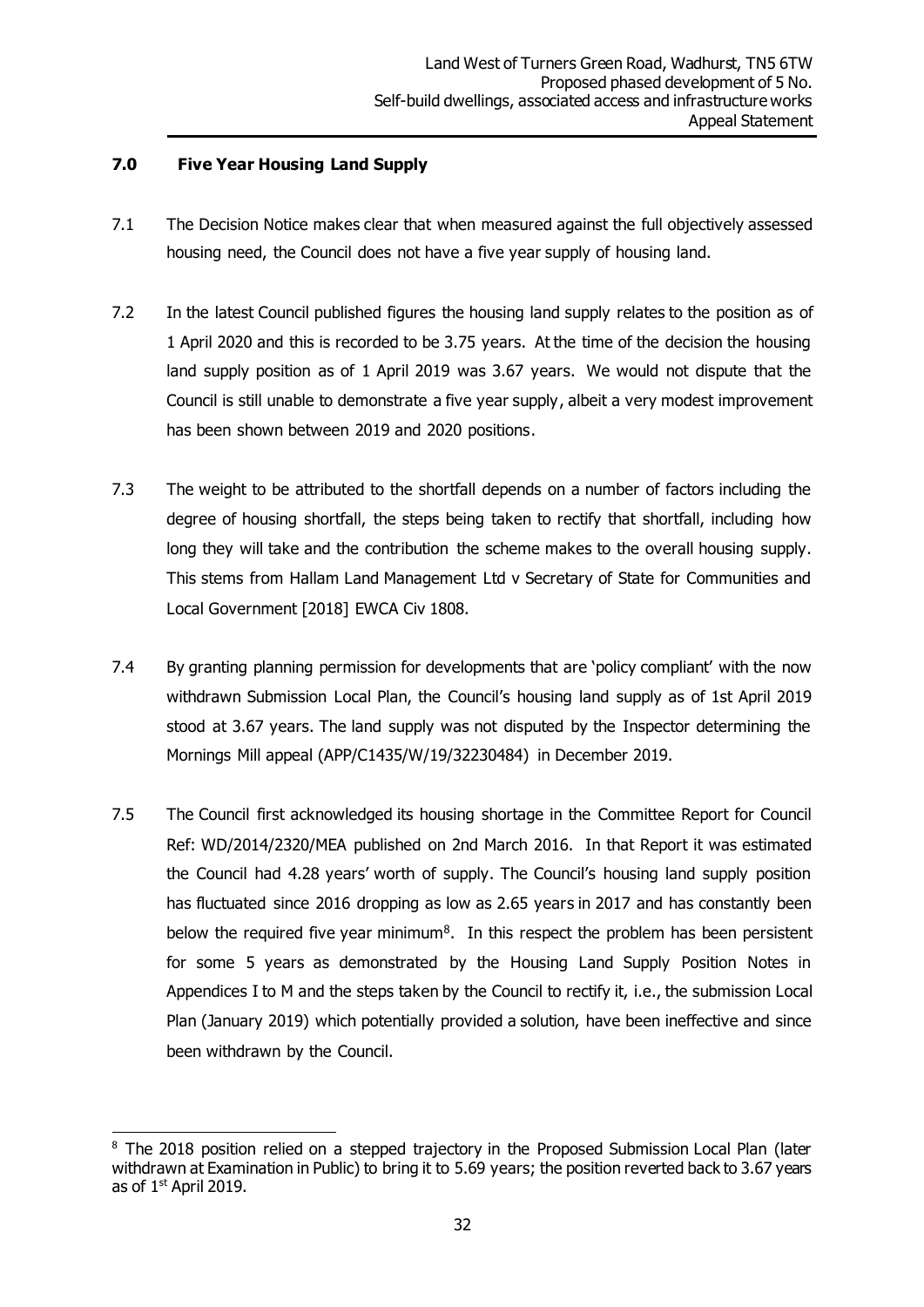- 7.6 Based on the evidence available, the degree of the shortfall is substantial. The Council needs to approve approximately 2,500 dwellings to obtain a five-year housing land supply. The Council is in the process of preparing a new Local Plan which may provide a solution, but this is way off with a timetable of some 2.5 years.
- 7.7 The shortfall has been present for a considerable period extending some 5 years. Inspectors in Appeal Ref: APP/C1435/W/17/3179061 (Cross in Hand) and APP/C1435/W/17/3178137 (Isfield) have attached "substantial" weight to the provision of 10 and 5 dwellings, respectively. It follows that the five dwellings proposed by this Appeal Scheme could also receive substantial weight.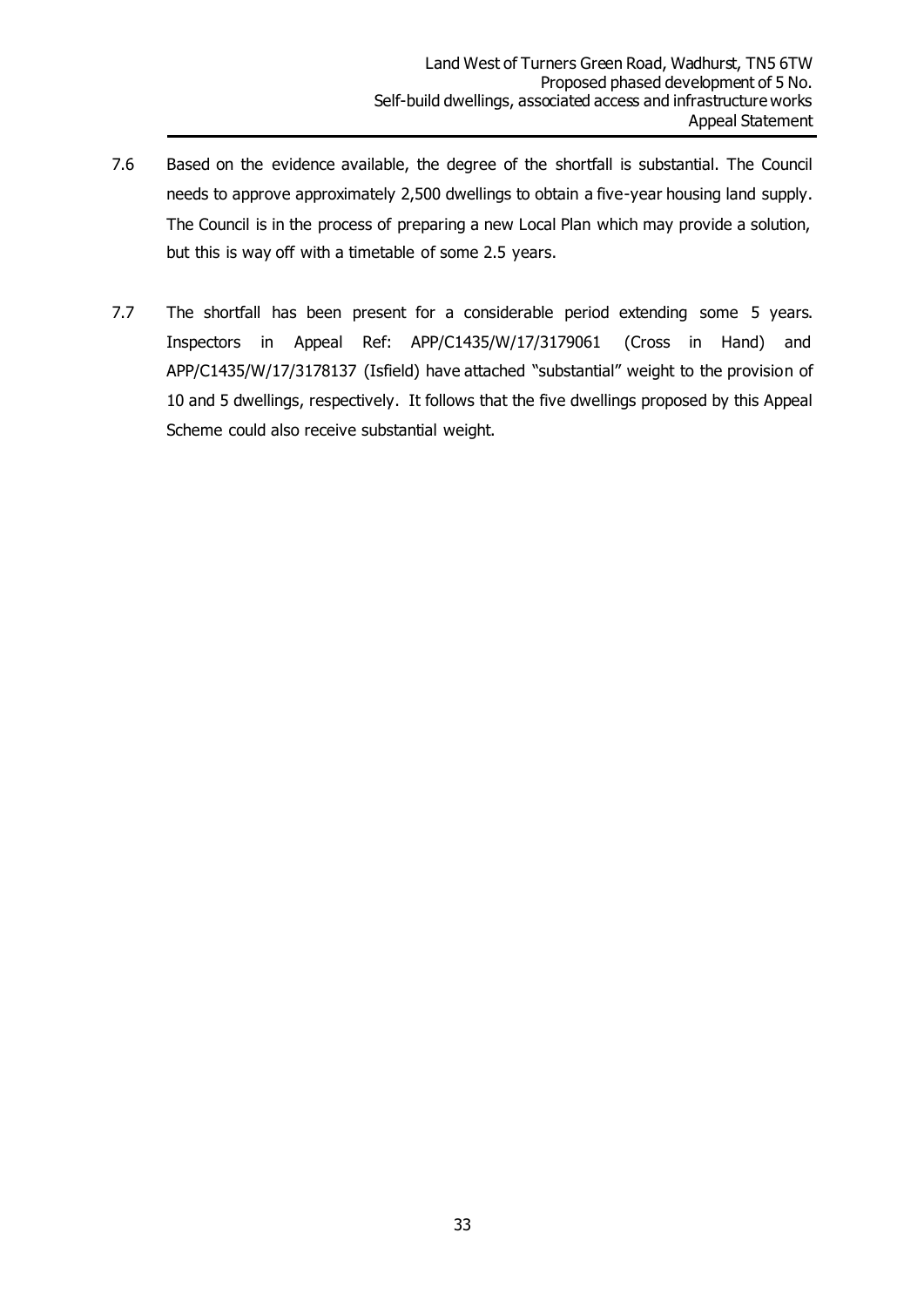#### **8.0 Rebuttal of the Council's Reasons for Refusal**

8.1 The Council's Reasons for Refusal (RfR) state:

"When measured against the full objectively assessed housing need, the Council does not have a 5 year supply of housing land. It is accepted that the NPPF requires applications for housing to be approved without delay, unless any adverse impacts of doing so would significantly and demonstrably outweigh the benefits, when assessed against the policies in the NPPF taken as a whole; or when specific policies in the Framework indicate development should be restricted.

The NPPF explains sustainable development has three objectives – economic, social and environmental. Planning policies and decisions need to guide development towards sustainable solutions while taking local circumstances into account.

The application site lies within the High Weald Area of Outstanding Natural Beauty outside the development boundary for Wadhurst defined within the adopted Wealden Local Plan (WLP) 1998 and retained in the adopted Wealden Core Strategy Local Plan (CSLP) 2013. It is located in an area where new residential dwellings would not normally be acceptable as they are contrary to the rural housing restraint policies within Saved Policies GD2 and DC17 of the WLP 1998 and WCS 6 of the CSLP 2013.

The site being on the northern edge of the village means that it is some distance from a number of the villages services and would rely on any future occupants to travel along roads without footpath and lighting to reach them, which is likely to discourage people from walking or cycling to reach these destinations. With this in mind, the occupiers of any dwelling here would be dependent on the use of the private car for most needs and services, which is the least sustainable mode of transport and would be in conflict with the environmental objectives of sustainability, as set out in paragraph 8 of the NPPF. As a consequence, the proposal is not considered to present a sustainable form of development in a rural location.

It is considered that any built development on this site would be very harmful to the landscape and scenic beauty of the High Weald AONB as it would extend the settlement of Turners Green out into open countryside onto a site which currently contributes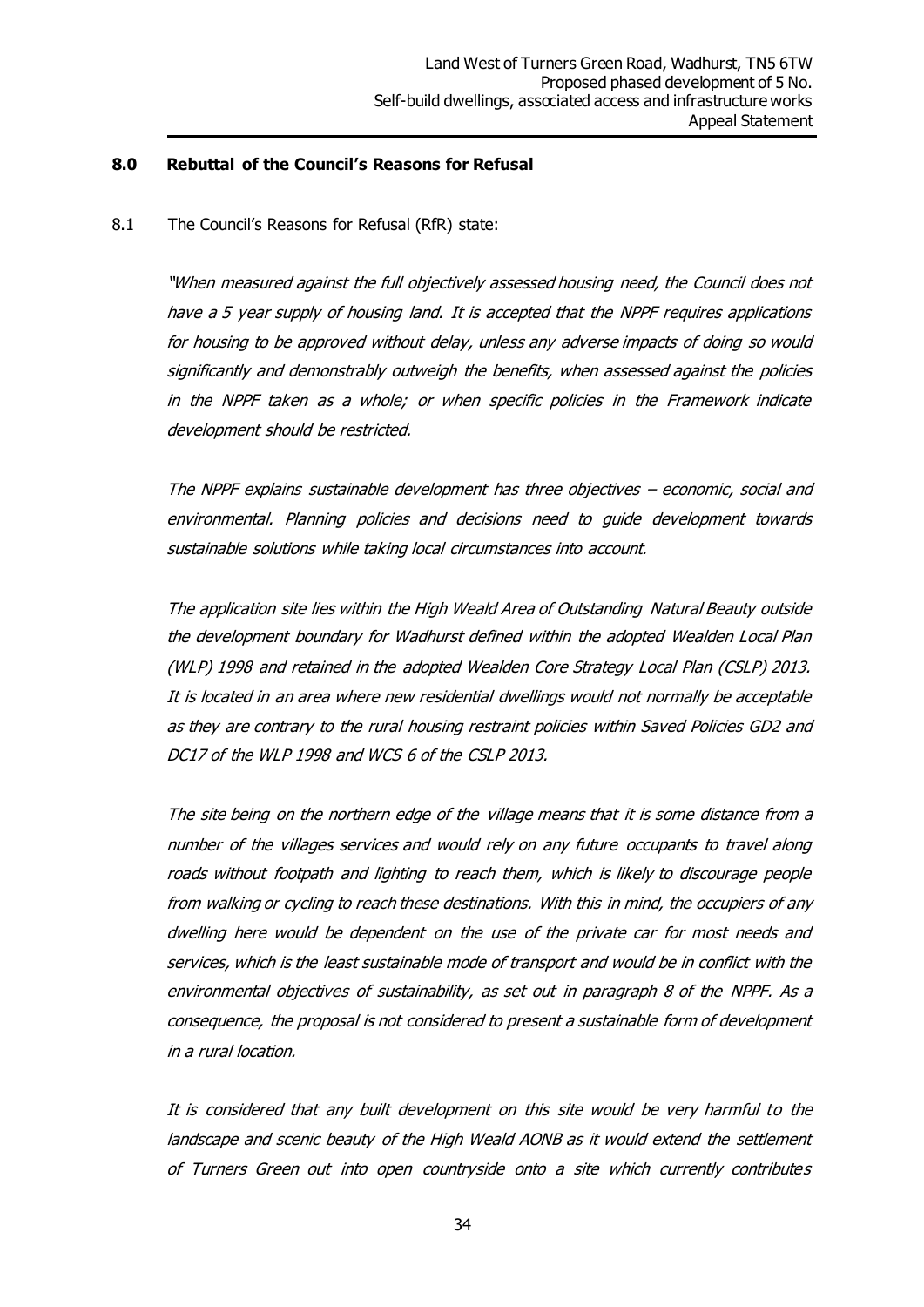positively to the character of the AONB and setting of Wadhurst village. In additional, the proposed cul-de-sac layout is contrary to the historic settlement pattern in this part of the High Weald contrary to the objectives S2 and S3 of the High Weald AONB Management Plan. This further exacerbates the harm of residential development on this sensitive urban edge. Moreover, the loss of the mature boundary hedgerow to facilitate the new access along with the associated engineering works given the change in levels between the highway and site will have a significant detrimental impact on the immediate streetscene and AONB. The Council acknowledges that it will need to allow some development within the AONB to meet its housing requirement. However, development on this sensitive urban edge extending built form into open countryside would cause harm to the intrinsic natural beauty of this part of the countryside where the designation as an AONB ensures the highest status of protection in relation to its landscape and scenic beauty.

The weight to be afforded to the delivery of five self build plots in terms of housing supply; helping to meet the Council's statutory obligations with respect to the duty under Section 2A of the Self-Build and Custom Housebuilding Act 2015 (as amended); support to the existing services and facilities in the village; and, short term economic benefit of the construction phase are outweighed by the significant adverse impacts identified. It is considered that overall the identified harm outweighs the benefits and that the proposal would not represent sustainable development under the NPPF.

The harmful effects of the proposals in this location would conflict with development plan policies other than those for the supply of housing and as such there are no material considerations that outweigh the conflict with the development plan. The proposals are contrary therefore to Saved Policies GD2, EN1, EN6, EN27 and DC17 of the Wealden Local Plan 1998, Spatial Planning Objectives SPO3 and Policies WCS6 and WCS14 of the Wealden Core Strategy Local Plan 2013, paragraphs 2, 7, 8, 11, 170 and 172 of the NPPF 2019. In addition it is considered that the development would run counter to the constraints and qualities of the designated landscape in terms of the advice at 2.6 and 2.7 of Chapter 2 of the Wealden Design Guide November 2008 (adopted as Supplementary Planning Guidance).

In coming to this decision to refuse permission, the Local Planning Authority have had regard to the requirement to negotiate both positively and pro-actively with the applicant, in line with the guidance at paragraph 187 of the National Planning Policy Framework.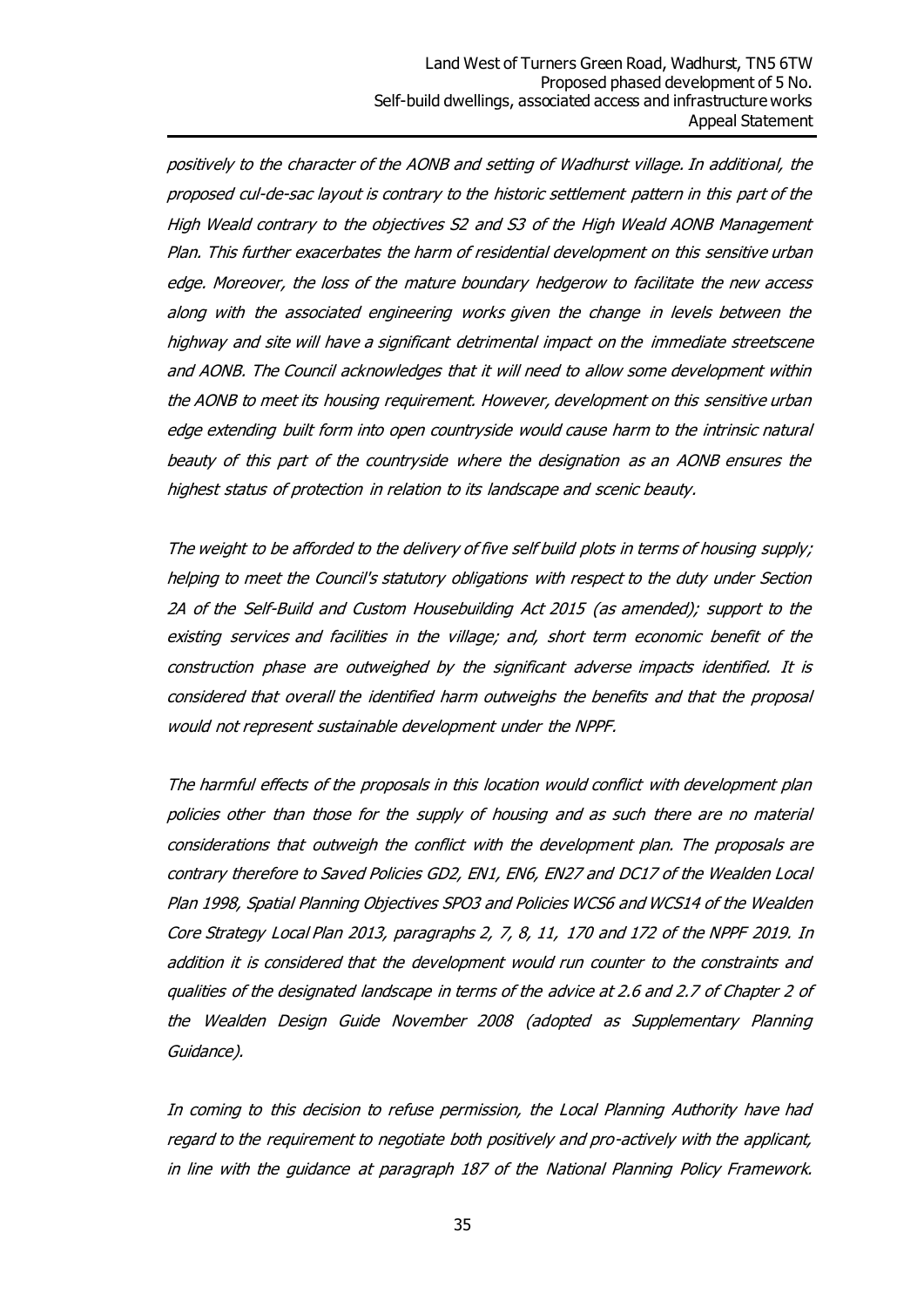However, the planning constraints leading to this refusal of a permission do not appear capable of resolution."

- 8.2 This section deals with the issues raised in this decision, in turn, and where relevant with reference to both the Landscape and Visual Assessment undertaken by Harper Landscape Architecture LLP and the Urban Design and Landscape Development Appraisal prepared by LDA Design.
- 8.3 Prior to the rebuttal of the RfR, it is worth noting the Appellant and Council's common ground within the reasons for refusal. Firstly, we agree the Council cannot demonstrate a five year supply of housing land and that this effectively engages Paragraph 11 of the NPPF. We would agree with the three objectives of sustainable development in paragraph 2 of the reasons for refusal. Paragraph 3 is also common ground insofar as the site is within the AONB, which as discussed above cannot of itself disengage paragraph 11 and is outside the defined development boundary. It is worth noting that this is the development boundary as at the 1998 Local Plan. The now withdrawn 2019 Submission Local Plan did not get far enough into the Examination in Public process for the Inspector to examine the proposed development boundaries contained within it and cannot therefore be relied upon for such purposes in this appeal. The remaining paragraphs of the RFR are refuted and will be considered further below.

#### Access to Services

- 8.4 The site is on the northern edge of the village, but it is within 800m and therefore walking distance of a range of services and facilities and contrary to the RFR (paragraph 4) that this would require travel along roads without footpath, there is footpath all the way from the recreation ground adjacent to the site into the village and key services such as primary school and food shop (within 800m) and on to the railway station. A good range of services and facilities including the train station and secondary school are within comfortable cycling distance. With nearby bus stops too, the site would clearly offer choice of transport modes.
- 8.5 The Council's assessment also fails to recognise the importance of the sport, recreation, children's play, and community facilities immediately adjacent to the site and so devalues this significant resource, its proximity to the site and its contribution to this sustainable location. The Appellant is prepared to submit a Unilateral Undertaking to connect by means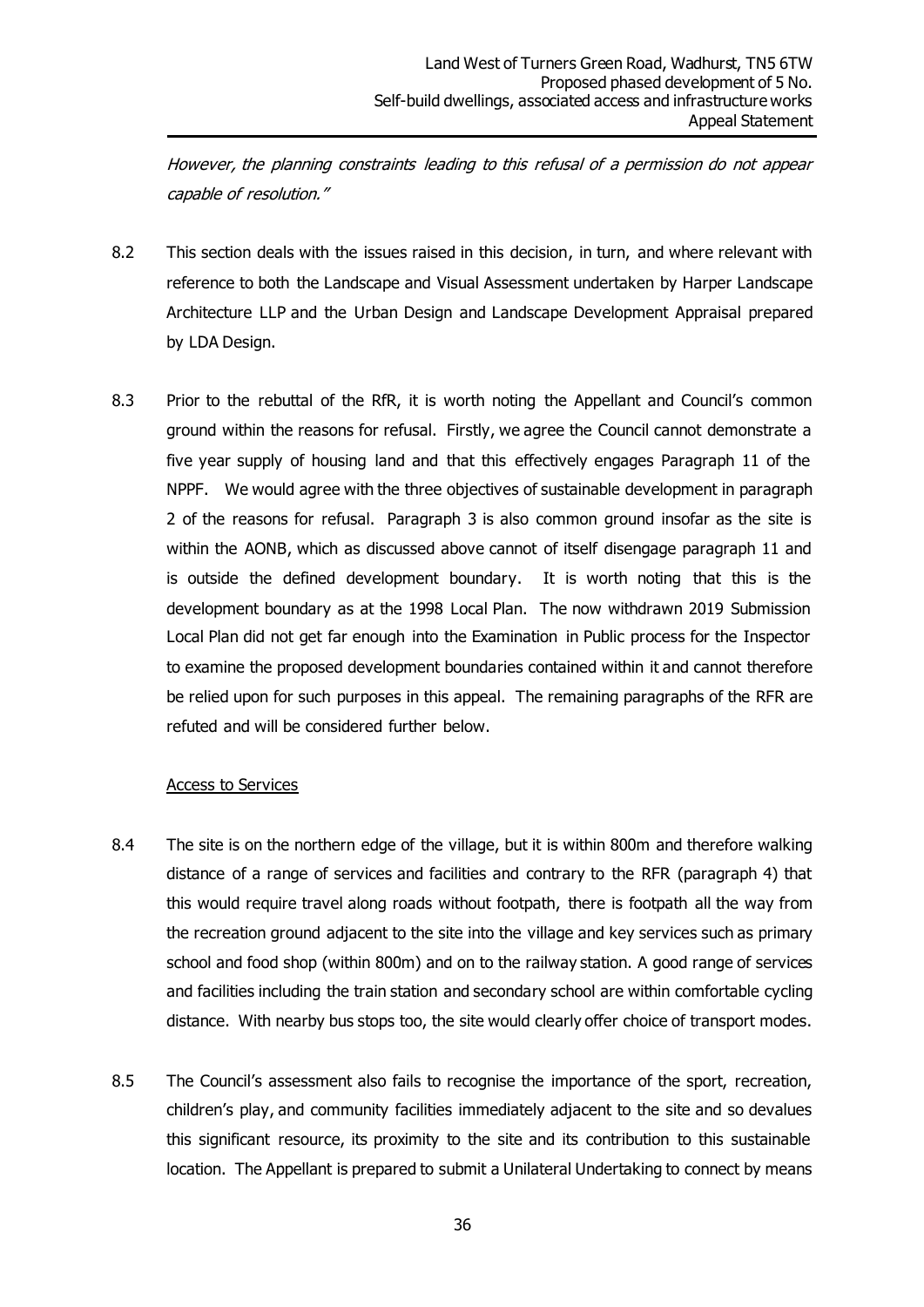of a rural footpath the wide verge at the site's eastern boundary with the recreation ground curtilage and parking area, such that passage on foot from the site into the village would be secured if the Inspector is minded to allow the appeal. Technical Plans and cost estimates for the proposed footway works are presented in Appendix N. Turners Green Road itself is currently well used by walkers accessing the PRoW and visits to the site have experienced a respectful shared use between cars, cycles, and pedestrians. Nonetheless a dedicated rural footway is considered to be beneficial for improving connectivity.

- 8.6 The settlement is considered by the Council to be sustainable (at the highest level of sustainability for rural settlements) and appropriate for high growth within the rural context. Described within the Core Strategy as a "Service Centre". With this in mind the conclusion by the Council that the site would be car dependent, when it is clearly so well located to services and facilities within a village context, appears to fail to understand that transport solutions will vary between urban and rural areas and that this should be taken into account in decision-making as per NPPF Paragraph 103.
- 8.7 Having wrongly made the assumption that future occupants would be discouraged from travelling by foot or cycle (or even electric scooter) to the varied services and facilities the village has to offer and determined that the proposed development would be car dependent; the RFR goes on to incorrectly assert that this would be in conflict with NPPF Paragraph 8 in respect of the environmental objective of sustainability; and simultaneously fails to apply Paragraph 9 that these objectives are not criteria against which every decision can or should be judged.
- 8.8 In respect of the sustainability objectives of Paragraph 8 of the NPPF, the Appeal site and proposed scheme are well aligned to the social, environmental, and economic objectives. In particular the scheme would offer five accessible homes to meet the identified self-build need within the district and would have particularly good accessibility to high quality sport, recreation and community facilities that are so vital for health and wellbeing, thus meeting the social objective. It would offer a net gain in biodiversity through native hedgerow planting and has the ability to guide the future design process through a conditioned design code based upon the principles of the High Weald and AONB design guides and that includes sustainability principles in relation to energy and thermal efficiency. There are different ways that this or a revised Design Code could be conditioned to ensure all subsequent applications lead to enhancing the built and natural environment. Economic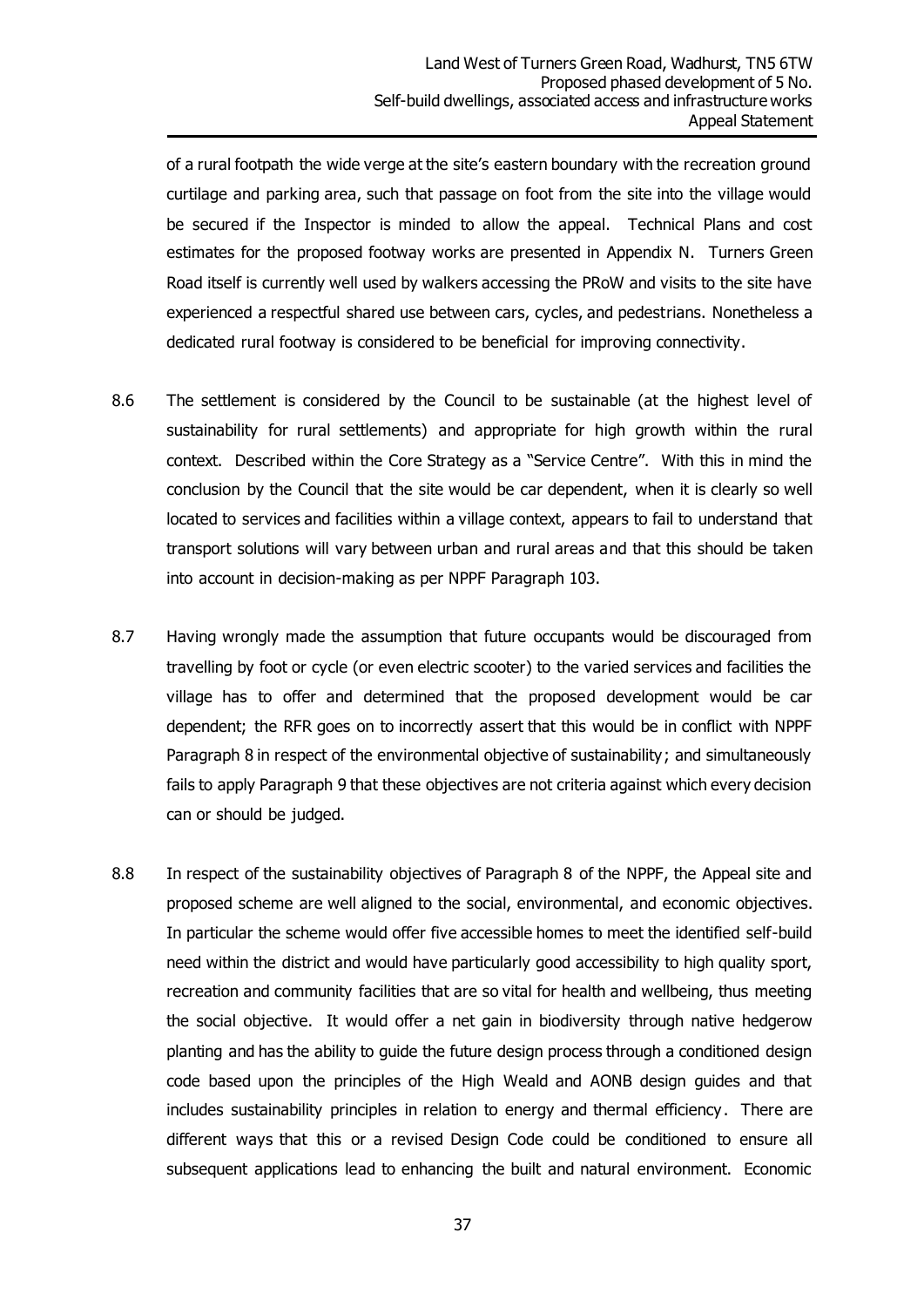benefits would be through the contribution the scheme would make to local trades and businesses through the individual construction phases and ongoing patronage of future occupants to local services and facilities – not least the Sparrows Green Recreation Ground.

8.9 We would therefore invite the Inspector to consider that a good balance of attributes across the three tenets of sustainable development would be achievable and, contrary to the concluding sentence of this paragraph of the RfR, this proposal would present a sustainable form of development in a rural location.

#### Landscape

8.10 Paragraph 5 of the RfR asserts that "any built development on this site would be very harmful to the landscape and scenic beauty of the High Weald AONB...". This paragraph of the RfR is queried in respect to its validity. The first section is, without being referenced, verbatim the consultation response from the AONB Unit, which is not necessarily the view of the AONB Joint Advisory Committee and does not have a statutory consultee status. Moreover, it contains errors that lead us to query whether undue weight has been applied to this response and whether a lack of scrutiny of it has impeded the authority from approaching the decision making process in this case in a positive and creative way as required by NPPF 38. A section of the consultation response is provided below with points of query in bold and the full response is appended at Appendix O.

#### "The Proposal

The proposal is to provide plots for 5 self-build dwellings with **access** off Turners Green Road **approximately opposite Balaclava Lane**. The application is in outline form with only the access road and the plot locations shown.

The site is part of a **post-medieval field system** and has a **historic routeway** (public footpath) **crossing it from the location of the proposed access road** to the site's western boundary. The field is elevated above the surrounding countryside and has **views northwards** down across the valley. Its **character is typical of the older field systems** in the High Weald in that it has robust boundary vegetation and it forms an attractive part of the High Weald landscape. As noted several times in the LVIA there is little inter-visibility between the site and the settlement of Turners Green to the southeast, but as a consequence the **site feels very much part of the wider countryside**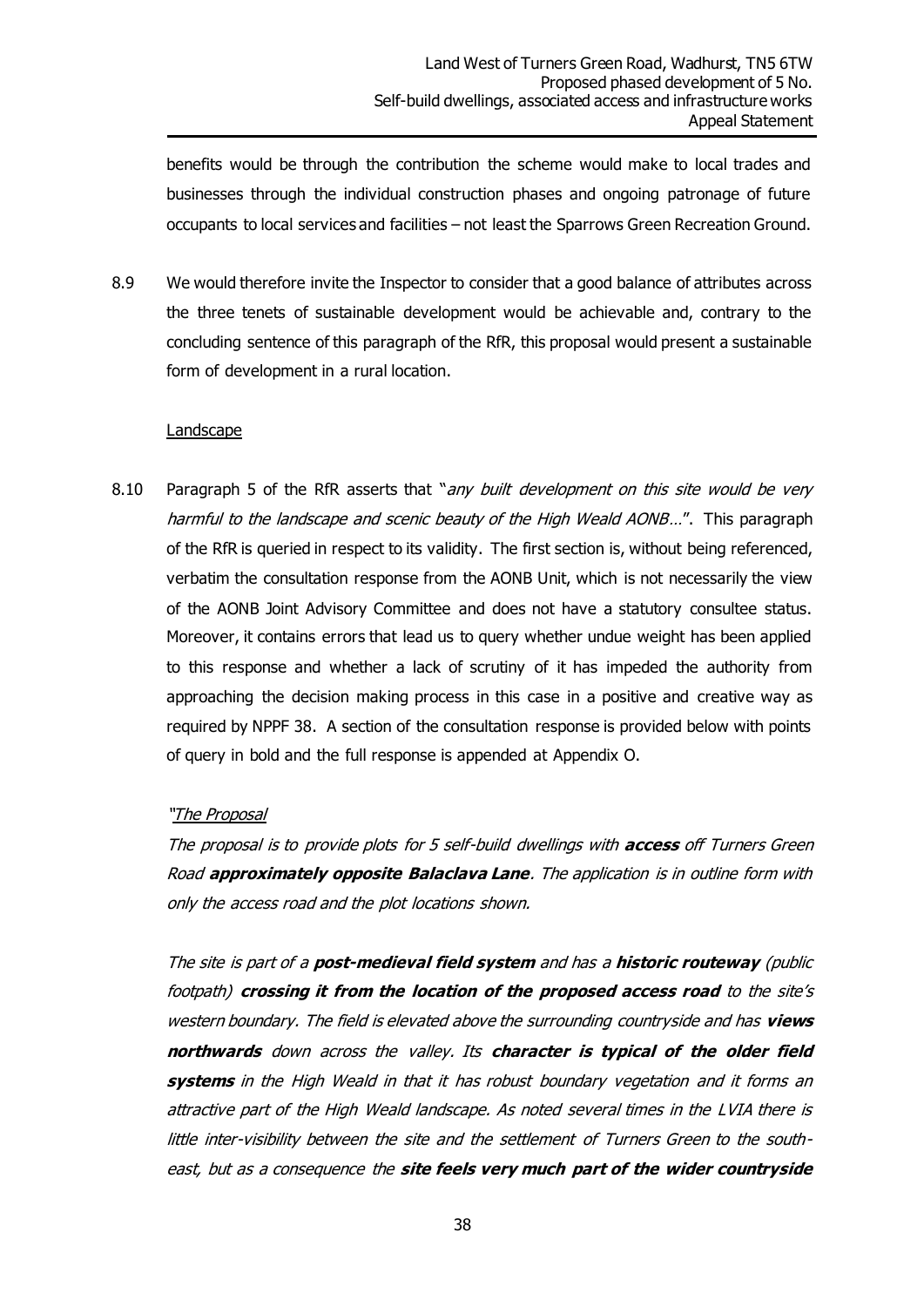rather than relating to the settlement. This impression is reinforced by the rural nature of Turners Green Road at this point, itself a historic routeway.

It is considered that **any built development** on this site would be **very harmful** to the landscape and scenic beauty of the High Weald AONB as it would extend the settlement of Turners Green out into **open countryside** onto **a site which currently contributes positively to the character of the AONB.** In addition, the **proposed cul-de-sac layout is contrary to the historic settlement pattern in this part of the High Weald contrary to objective S2 of the Management Plan**. The **lack of any design guidelines** for the self-build dwellings means that it is impossible to say whether the buildings themselves will enhance the architectural quality of the High Weald, but the proposed **layout certainly doesn't reflect the character of the High Weald** as required by objective S3 of the Management Plan."

8.11 The table below provides a response to the observations of the High Weald AONB Unit's response, concentrating on those highlighted in bold above. This response has drawn on information gathered from site visits, the LVIA and the Urban Design and Landscape Development Appraisal and consultation with the Landscape Professionals, a review of historic maps, and the AONB Management Plan.

| <b>AONB Officer</b><br>observations                                                                                                                                                                                                                    | <b>Response</b>                                                                                                                                                                                                                                                                                                                                                                                                              |
|--------------------------------------------------------------------------------------------------------------------------------------------------------------------------------------------------------------------------------------------------------|------------------------------------------------------------------------------------------------------------------------------------------------------------------------------------------------------------------------------------------------------------------------------------------------------------------------------------------------------------------------------------------------------------------------------|
| Access<br>approximately<br>opposite Balaclava Lane                                                                                                                                                                                                     | It is the PRoW that is approximately opposite Balaclava<br>Lane                                                                                                                                                                                                                                                                                                                                                              |
| The site is part of a post-<br>medieval field system<br>Its character is typical of the<br>older field systems in the<br>High Weald in that it has<br>robust boundary vegetation<br>and it forms an attractive<br>part of the High Weald<br>landscape. | The Site is likely to be an early enclosure but not part of<br>an Ancient field system.<br>The Site is divided from the rest of the field by a recent<br>post and rail fenced boundary.                                                                                                                                                                                                                                      |
| a historic routeway (public<br>footpath) crossing it from<br>the location of the proposed<br>access road                                                                                                                                               | No evidence to suggest the PRoW across the site is an<br>historic routeway (often narrow, deeply sunken and<br>edged with trees, hedges, wildflower-rich verges, and<br>boundary banks), it runs atop the crest of the agricultural<br>field. We would suggest the public footpath emerged<br>around the Victorian era and the coming of railway to<br>Wadhurst, providing a short cut to the station from<br>Turners Green. |

**Table 1:** Response to AONB Unit Consultation Response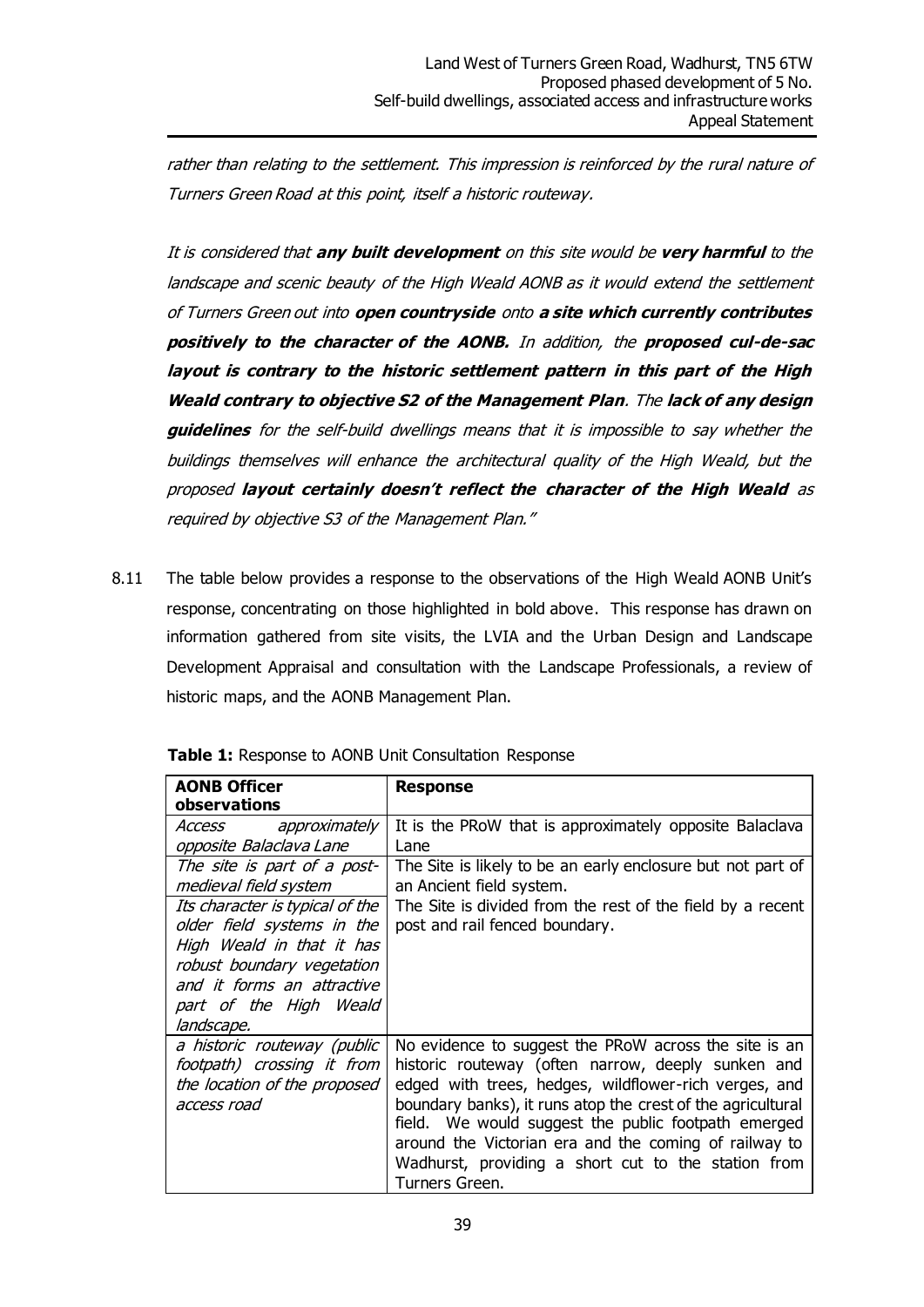|                                                                                                                                                                                                                         | The indicative layout is not fixed, and plot sizes can vary,<br>therefore potential to restrict development to south of the<br>PRoW and maintain views from the PRoW away from the<br>settlement if desired can be secured by the Council at<br>reserved matters stage.<br>The PRoW does not cross the site from the location of the<br>proposed access road, rather from approximately<br>opposite Balaclava Lane.                                                                                                                                                                                                                                                                                                                                                           |
|-------------------------------------------------------------------------------------------------------------------------------------------------------------------------------------------------------------------------|-------------------------------------------------------------------------------------------------------------------------------------------------------------------------------------------------------------------------------------------------------------------------------------------------------------------------------------------------------------------------------------------------------------------------------------------------------------------------------------------------------------------------------------------------------------------------------------------------------------------------------------------------------------------------------------------------------------------------------------------------------------------------------|
| northwards<br>down<br><i>Views</i><br>across valley                                                                                                                                                                     | Long distance views from the site are westwards;<br>northerly views are impeded by the dwelling on Three<br>Oaks Lane and strong boundary hedges and trees.                                                                                                                                                                                                                                                                                                                                                                                                                                                                                                                                                                                                                   |
| the site feels very much part<br>of the wider countryside<br>rather than relating to the<br>settlement.                                                                                                                 | There are clusters of existing dwellings and independent<br>dwellings close-by in the 'wider countryside' that are<br>separated from the settlement edge by a greater distance<br>than the proposed development.<br>As layout is reserved, with ample opportunities for layout<br>options to deliver five dwellings within the site, the<br>proposed development could take more the form of a<br>cluster that is a form clearly appropriate for either<br>settlement edge or wider countryside.                                                                                                                                                                                                                                                                              |
| the rural nature of Turners<br>Green Road at this point,<br><i>itself a historic routeway.</i>                                                                                                                          | The alignment and character of Turners Green Road will<br>be retained by the development.<br>There is already existing residential development on this<br>part of Turners Green Road directly opposite the Site.<br>Only a narrow entrance will be created in the boundary<br>hedgerow.<br>Entering Turners Green existing settlement is already<br>visible in this location on this historic route.                                                                                                                                                                                                                                                                                                                                                                          |
| any built development on<br>would be very<br>this site<br>harmful to the landscape<br>and scenic beauty of the<br>High Weald AONB as it<br>would extend the settlement<br>of Turners Green out into<br>open countryside | consideration<br>The<br>observation excludes<br>οf<br>$\mathsf{a}$<br>development on this site'. Fails to consider the potential<br>for development to respond to the High Weald Design<br>Guide and the potential to meet High Weald Management<br>Plan Objective S1 regarding small scale development and<br>S2 to enhance the architectural quality of the High Weald.<br>The site is not considered open countryside given the<br>site's location within the Sensitive Urban Edge and the<br>proximity of the dwellings to the north, west and east of<br>the site. Development of the site will not extend beyond<br>established<br>limits<br>of the<br>surrounding<br>the<br>built<br>development and therefore the harm from developing the<br>site would be moderate. |
| site<br>which<br>currently<br>а<br>contributes positively to the<br>character of the AONB<br>proposed cul-de-sac layout<br>is contrary to the historic                                                                  | The AONB is a mix of buildings and settlement in<br>landscape, the relationship between them is an intrinsic<br>part of the High Weald landscape. The High Weald AONB<br>Housing Design Guidance sets out how this mix can be<br>following<br>achieved<br>by<br>established<br>principles<br>οf<br>building<br>and<br>approaching<br>landscape<br>design.<br><b>The</b><br>proposed development will follow this guidance, and is<br>conceived to be an appropriate built form response for<br>the settlement edge setting.<br>Application is in Outline and layout is not fixed and with<br>the relatively low number of proposed dwellings for the                                                                                                                          |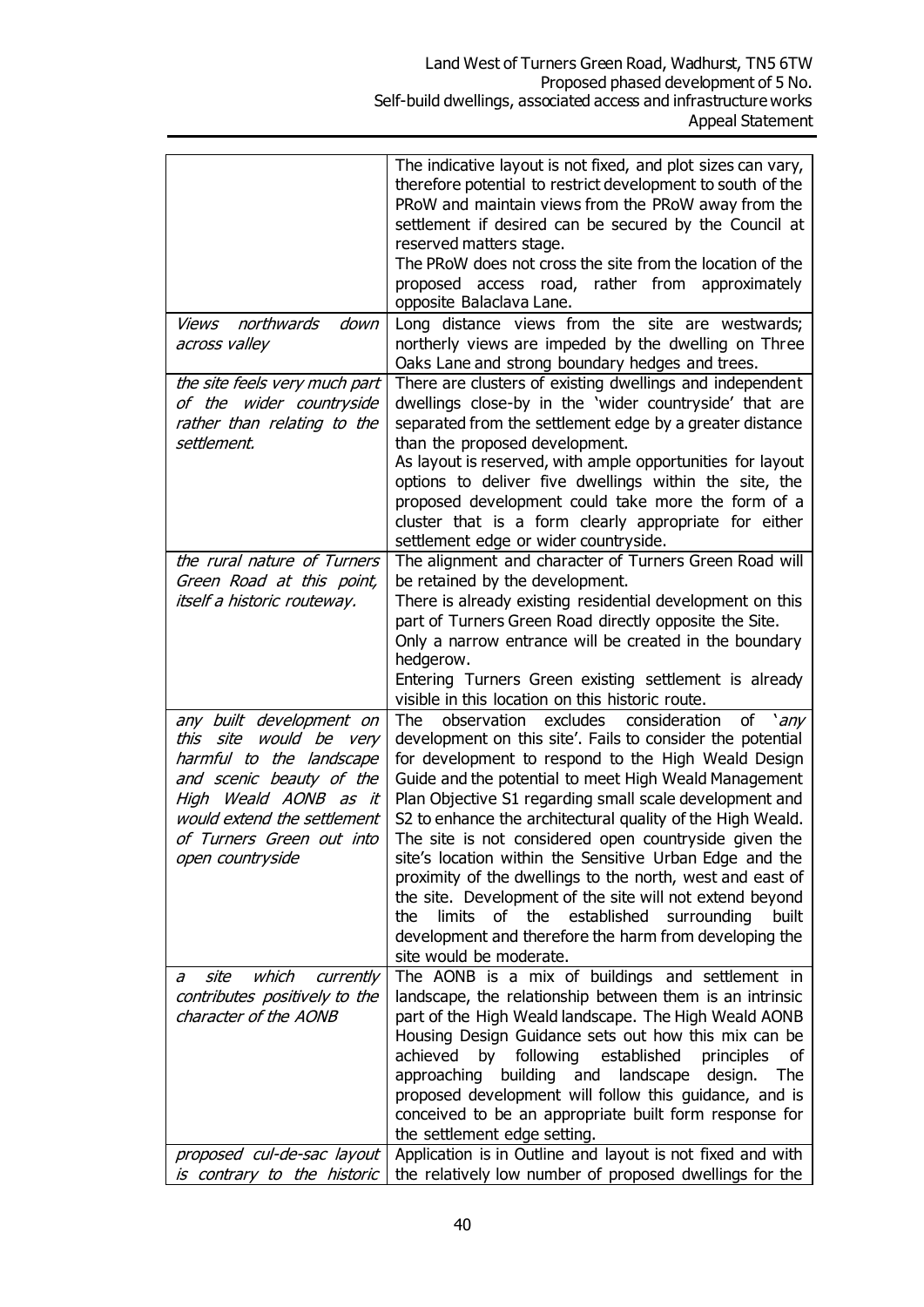| settlement pattern in this<br>part of the High Weald<br>contrary to objective S2 of<br>the Management Plan                                                                                                 | size of site, multiple options exist for the Reserved<br>Matters Application regarding layout.<br>The Site access is proposed as not to be adopted, and<br>therefore the form and design of the access will not be<br>constrained by the highway authority adoption and<br>design requirements.<br>Cul-de-sac development is a noted part of the Wadhurst<br>settlement pattern and the whole of Wadhurst is within<br>the AONB so it could not be said to be out of character<br>with this AONB settlement. The 1998 Local Plan states:<br>"The larger settlement of Durgates, Sparrows Green and<br>Turners Green comprises principally residential estate<br>development. To the north-east of Station Road, existing<br>development is relatively compact in its form and<br>comprises both modern cul-de-sac and older terrace and<br>semi-detached development served off narrow winding<br>roads, often 'country lane' in their character." (19.37.5) |
|------------------------------------------------------------------------------------------------------------------------------------------------------------------------------------------------------------|--------------------------------------------------------------------------------------------------------------------------------------------------------------------------------------------------------------------------------------------------------------------------------------------------------------------------------------------------------------------------------------------------------------------------------------------------------------------------------------------------------------------------------------------------------------------------------------------------------------------------------------------------------------------------------------------------------------------------------------------------------------------------------------------------------------------------------------------------------------------------------------------------------------------------------------------------------------|
| lack of any design guidelines<br>for the self-build dwellings<br>means that it is impossible<br>to say whether the buildings<br>themselves will enhance the<br>architectural quality of the<br>High Weald, | Design guidance for the dwellings was provided that<br>included design parameters, design principles and design<br>coding. Engagement with this document could have been<br>beneficial prior to responding.<br>There would be a limited range of choices for some<br>aspects of the dwelling designs, and greater flexibility for<br>the internal layouts and finishes. Plot boundaries and<br>access treatments would be prescribed. The development<br>would be managed by a custom-build developer which<br>would allow self-build purchasers to select from the range<br>of choices, but all choice and combinations will be derived<br>from the High Weald AONB design guidance.<br>If the submitted Design Code is not satisfactory a<br>condition or S106 obligation could require the submission<br>of an approved Design Code prior to the submission of<br>the Reserved Matters Applications.                                                      |
| the<br>proposed<br>layout<br>certainly doesn't reflect the<br>character of the High Weald<br>as required by objective S3<br>of the Management Plan.                                                        | S3 requires developments to be designed in accordance<br>with High Weald AONB design guidance. See above.                                                                                                                                                                                                                                                                                                                                                                                                                                                                                                                                                                                                                                                                                                                                                                                                                                                    |

8.12 It would seem that this response has unduly influenced the Council's willingness to approach the application in a positive and creative way. There is a strong suite of tools produced by the High Weald AONB Unit and the Council for use in guiding architectural quality, design, layout – all matters that are reserved for subsequent phases and, nonetheless, which the Applicant (now Appellant) had sought to consider and address through the submission of a detailed Design Code (a framework to guide reserved matters applications), to potentially be conditioned, that was totally missed by the AONB Unit. There was opportunity for the Council to engage with the Design Code and seek any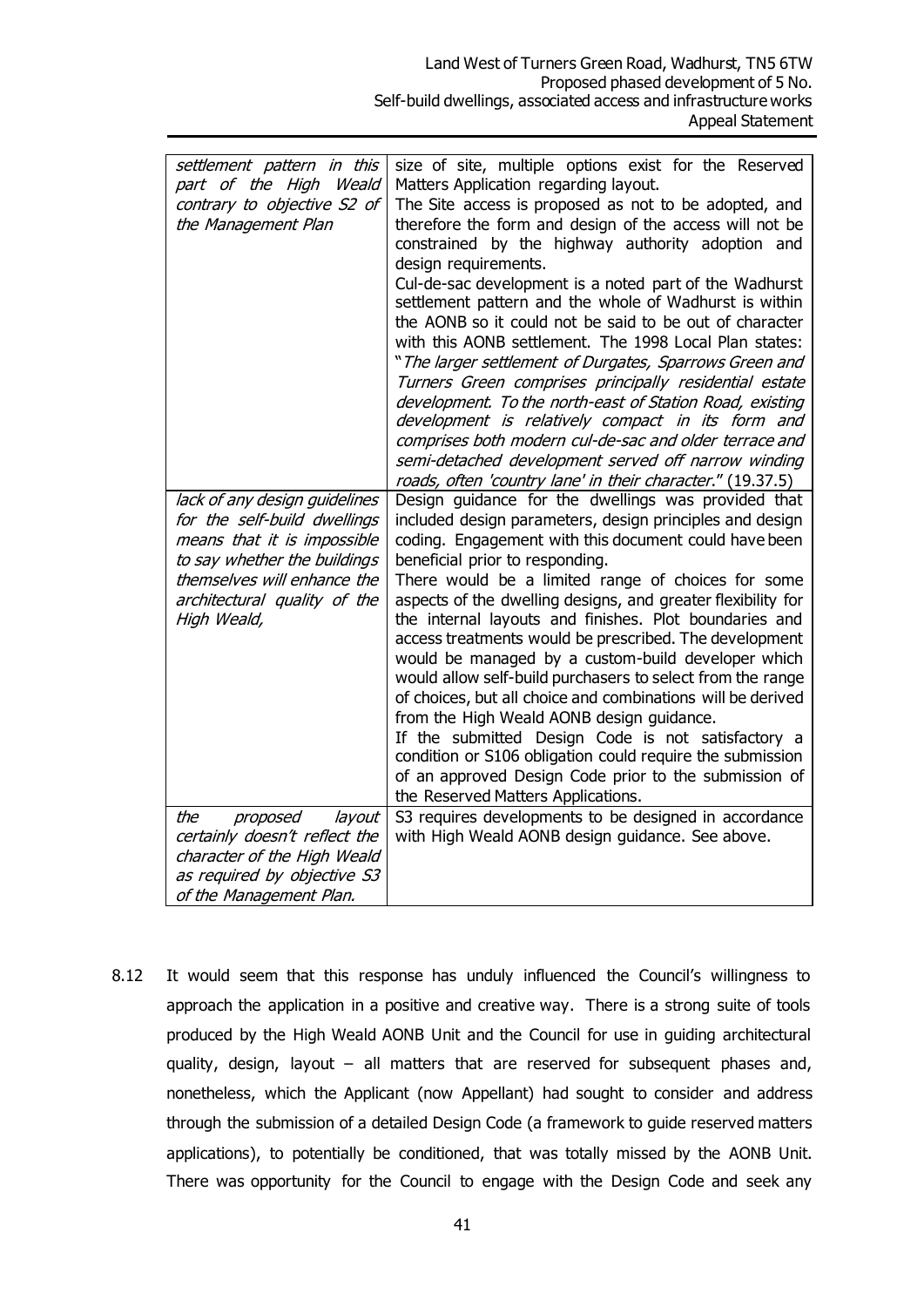amendments, guided as necessary by input from the AONB Unit, to ensure future layout options and design would enhance the architectural quality of the High Weald and ensure development would reflect the character of the High Weald in its scale, layout, and design, as per AONB Objective S2. Instead, the Council, knowing that the AONB Unit response was incorrect on this topic chose not to reengage them on the matter. This is especially disappointing given the Case Officer was alerted by the Applicant to the apparent oversight by the AONB Unit and seemingly chose not to seek any clarification (a copy of correspondence is provided at Appendix P). The Officer's Report, (a copy is provided at Appendix Q) clearly refers to the Design Code and tellingly stops just short of copying the offending sentence from the AONB Unit response into the Decision Note RfR.

- 8.13 The Council concludes in the final paragraph of the RfR that the planning constraints leading to the refusal do not appear capable of resolution, this is thought to largely result from the High Weald AONB Unit response that "any built development would be very harmful', which as we have shown is not well founded. The appeal site is identified as having "Low Landscape Capacity", again because of the character area it lies within rather than any innate qualities it possesses. The Council's Landscape and Settlement Character Assessment rightly acknowledges that even if an area is identified as having "Low Landscape Capacity" this expressly and unequivocally does not mean no development can take place in the area. The LVIA supporting the application identifies a limited zone of visibility, with Significant landscape impacts limited to the local landscape which is already in proximity of residential development. It finds that during construction and on completion impacts will be Not Significant except for three viewpoints close to the site or within the site which would be Significant. The development will have the most direct impact on the views from the PRoW crossing the site.
- 8.14 The report makes recommendations for mitigation and takes account of the potential for hedgerow subdivision of the proposed development plots, and separation of the PRoW crossing the Site, although further enhanced mitigation could be provided to benefit the effectiveness and to reduce the Significance further to achieve a greater level of acceptability. The LVIA recommends that there are good grounds to grant planning consent. This recommendation is made on the basis that there are limited impacts on a very localised area of landscape, and with the right detailed proposals the proposed development would be in accordance with landscape related planning policy.

42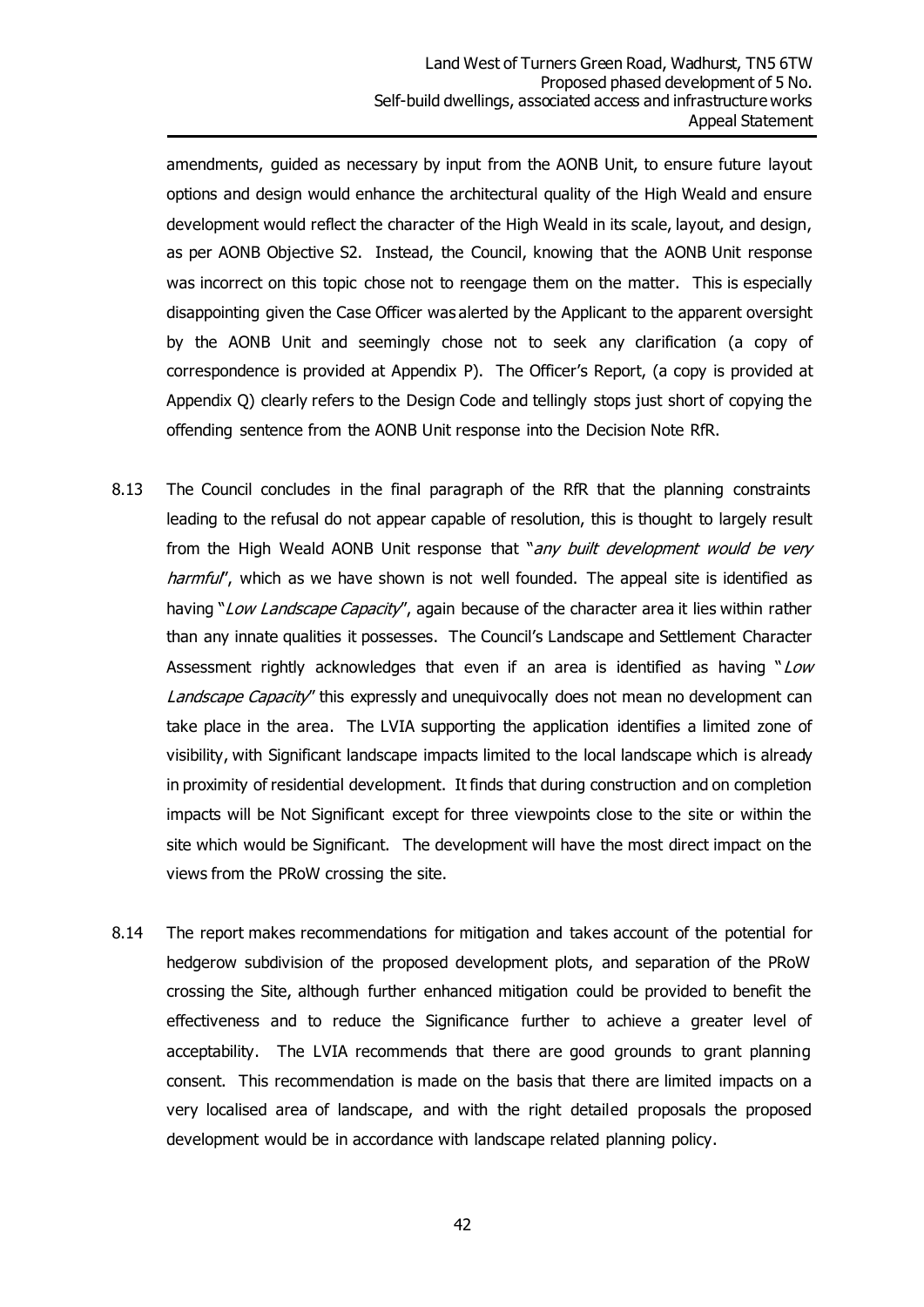- 8.15 A further landscape technical assessment has been undertaken in the form of an Urban Design and Landscape Development Appraisal to support this Appeal and any future resubmission; this is provided at Appendix R. The purpose of this appraisal is to assess, in general terms, the suitability of the Site for residential development from an urban design, landscape and visual perspective; consider other relevant environmental constraints and opportunities; and make recommendations for the design of the proposed development, including mitigation measures considered appropriate for the location within the High Weald AONB, and being located on the settlement edge.
- 8.16 This report concludes: "In the area of the Site there is focus within the High Weald AONB on Ancient Woodland, ancient field systems, habitat connectivity, increasing biodiversity, and climate change resilience and adaptation. The Site and its development do not affect Ancient Woodland and ancient field systems, and the development has the scope and opportunity to increase the effectiveness of habitat connectivity, increasing biodiversity, and climate change resilience and adaptation in the AONB." It is therefore considered plausible that through careful application of the High Weald AONB design principles, selfbuild development in this location is capable of conserving and enhancing the landscape in accordance with paragraph 172 of the NPPF.

#### Self-Build

- 8.17 The weight to be afforded to five self-build plots, as per paragraph six of the RfR has been under considered when set within the context of a housing land supply of some 3.67 years<sup>9</sup> and 104 individuals on the Self Build and Custom Housebuilding Register (Appendix S). The Council has no planning policy mechanism to deliver self-build plots. One of the most popular choices of location for such a plot is recorded as being Wadhurst. An additional piece of research has been undertaken by Custom Build Homes in support of this Appeal, which highlights that true demand for self-build plots could be far higher due to a lack of awareness of local registers; their survey data, which has been accepted in other appeals is presented in Appendix T.
- 8.18 72% of applicants on the Council's register are interested in a plot of land under 1,500 square metres in size, which this development proposal could deliver for all five of its plots given all matters are reserved except access. Current indicative layout and plot size would

<sup>&</sup>lt;sup>9</sup> Now marginally improved with 3.75 years being recently published for 1<sup>st</sup> April 2020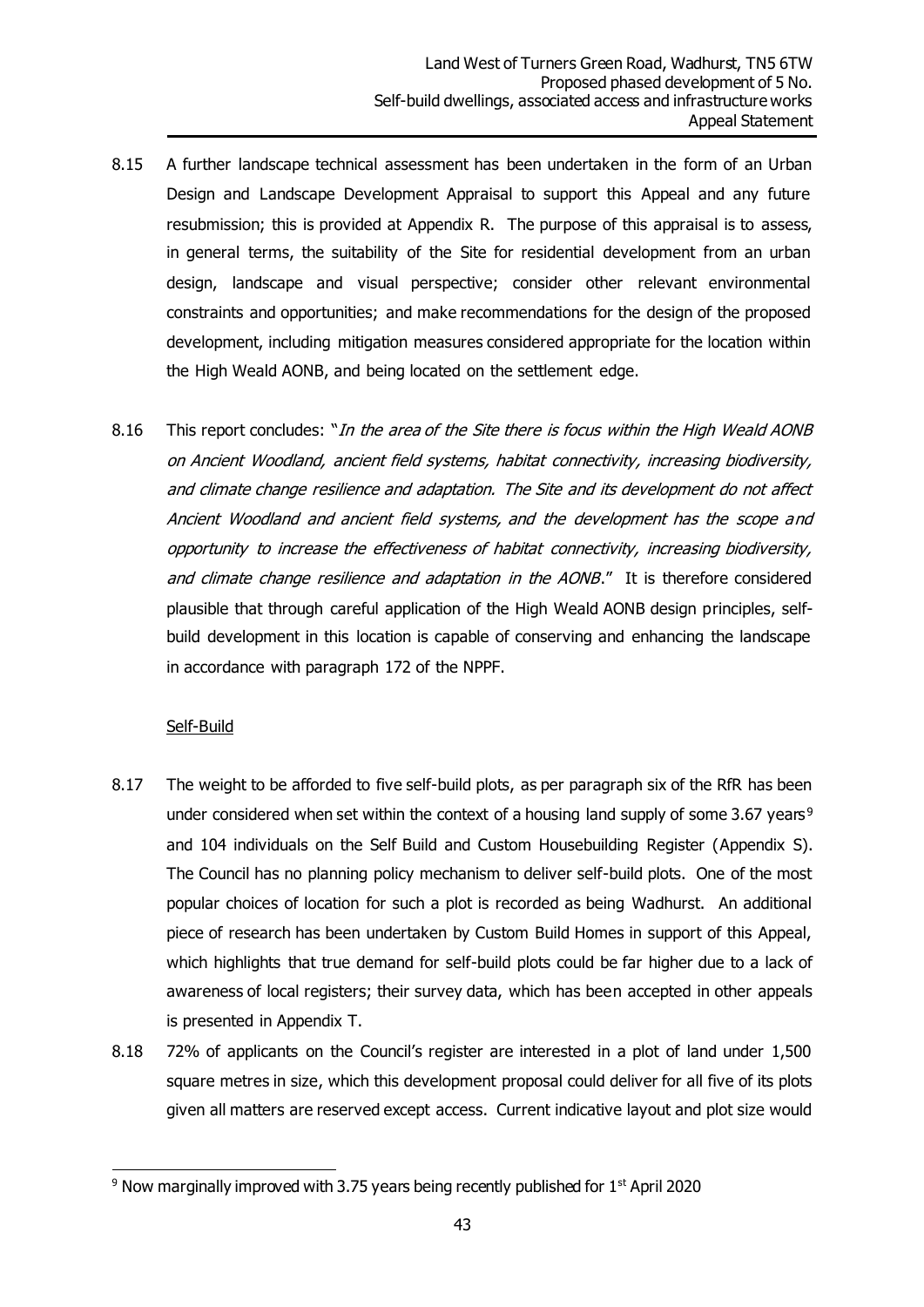deliver four plots between 1,000 and 1,499 square metres, specifically preferred by 26% of the Register's individuals.

- 8.19 The Cross in Hand Appeal referred to in Section 6, for a development site within this district, could have guided the Council to the appropriate amount of weight to be placed on the provision of five residential units: "Set against the harm are the substantial social and economic benefits of addressing the under supply of housing in the District. I attach considerable weight to the provision of five residential units in the context of the very significant current housing land shortfall." This is before adding the additional weight that the Duty under the Self-Build and Custom Housebuilding Act places on decision-making for the Council. It is not clear from the latest published AMR Section 6 (Appendix U) whether the Council has granted any relevant permission for the requisite base periods. This site would make a meaningful contribution to Base Period 2 (to October 2020) or 3 (to October 2021), which each require 24 permissions. Annex 2 of this AMR confirms that based on the projected delivery of housing development with detailed planning permission (small sites with 9 or less (net) units) as of 1 April 2019 that 553 dwellings will be delivered within the five year period. This accounts for a total of 11.6 per cent of the total housing delivery showing the cumulative value of small sites to the overall supply. Its notable that this excludes 'minor' outline schemes with planning permission, so the true contribution is even higher.
- 8.20 Within the penultimate paragraph of the RfR the Council asserts that there are no material considerations that outweigh the conflict with the development plan, despite the fact that the strategic policies are out of date, there is no five year supply of housing land and the Council has a legal duty under the Self Build and Custom Housebuilding Act to deliver serviced plots. Paragraph 2 of the NPPF referred to in the Council's penultimate paragraph refers to applications for planning permission be determined in accordance with the development plan, unless material considerations indicate otherwise; the age of the development plan, the extent and prolonged nature of the district's housing need and land supply, the legal Duty to self-build and custom housebuilding are clearly strong material considerations in favour of allowing the appeal. We would contend these material considerations should have been given greater weight in respect of any perceived or actual conflict with the out-dated development plan, as in our view the proposal accords with the NPPF policies 2, 7, 8, 11, 170 and 172.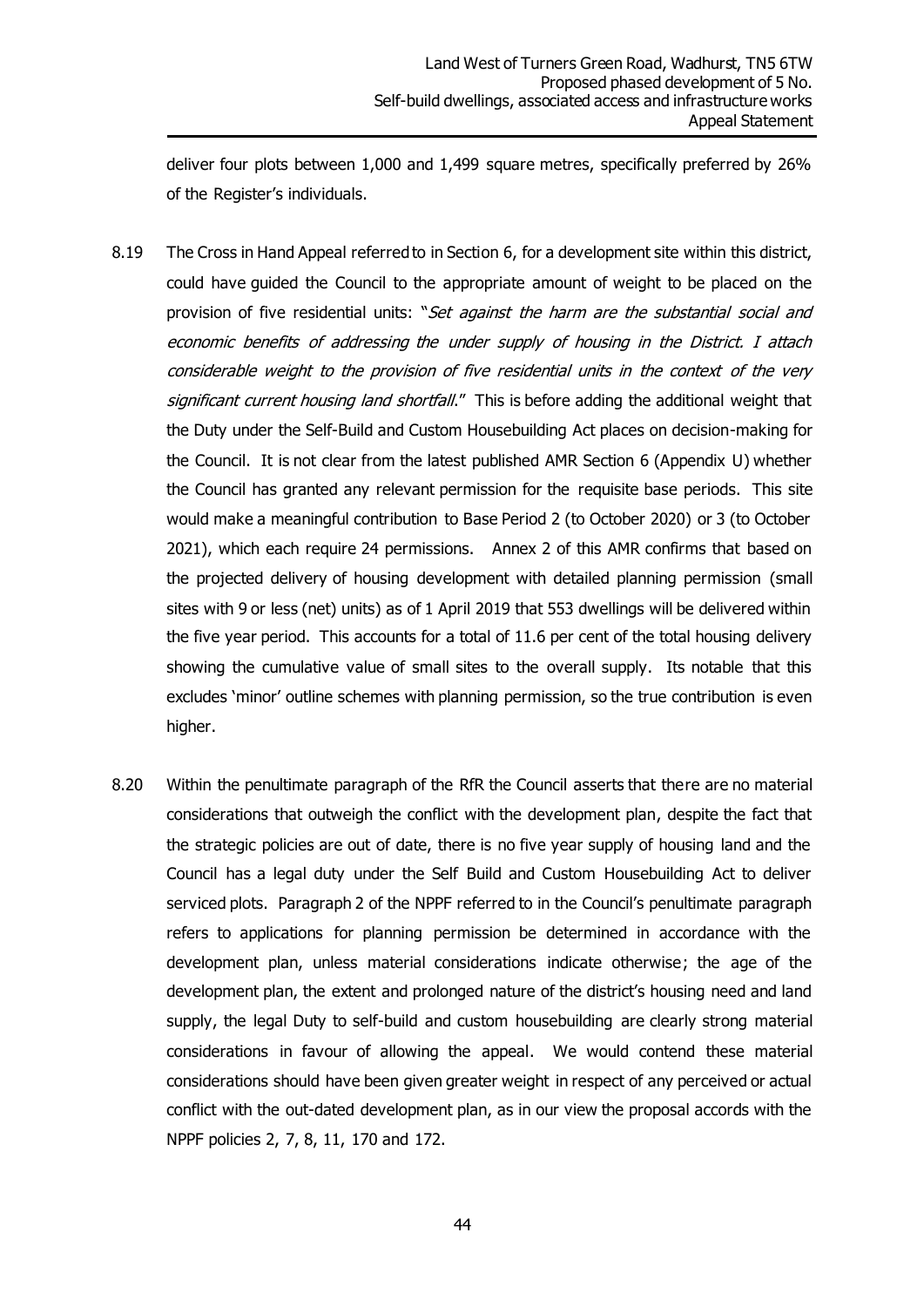#### Wealden Design Guide

- 8.21 Turning to the notion that the development would run counter to the constraints and qualities of the designated landscape in terms of the advice at 2.6 and 2.7 of Chapter 2 of the Wealden Design Guide November 2008; paragraph 2.7 refers to the vulnerability of fringes of settlements to development that fails to respect local distinctiveness in terms of materials, design, detailing and relationship to neighbouring buildings. The Appeal proposal and the submitted planning application demonstrate considerable thought was given to the special qualities of the High Weald AONB. The Design and Access Statement, the Design Code, the LVIA and the Urban Design and Landscape Development Appraisal show a high level of commitment to understanding the context of the site and the settlement of Wadhurst, both wholly within the AONB, and to providing the most appropriate form of development within that context. It is not considered that the development proposal is in any way in conflict with paragraphs 2.6 and 2.7 of the Wealden Design Guide 2008.
- 8.22 Further to the purported conflict with 2.6 this is most likely in relation to the following constraints from the bullet point list:
	- Extensive views to and from ridges
	- The natural beauty of the High Weald
	- The natural elements of scenic beauty
- 8.23 The remaining nine bullet points would not seem relevant to this site. Responding to the three identified constraints in the above bullet points: As demonstrated by the LVIA, "whilst the Landscape Sensitivity, at a district scale is judged as High this is the least sensitive part of LSA 7 owing to its adjacency to Sparrows Green residential area, its local amenities and the landscape detractors." (paragraph 5.57).
- 8.24 Despite the site being located along the Wadhurst ridge line, the site is visually well contained to the north, south and east with wide, framed, open views from higher parts of the Site towards the west. Views from across the valley to the west have limited public viewpoints and see the site as discrete and predominantly screened (LVIA para 5.71). The more recent Urban Design and Landscape Development Appraisal concurs with this at section 2.5: "From the wider landscape there may be distant views of the proposed development from equivalent high ground located 3-4 km to the west, however, the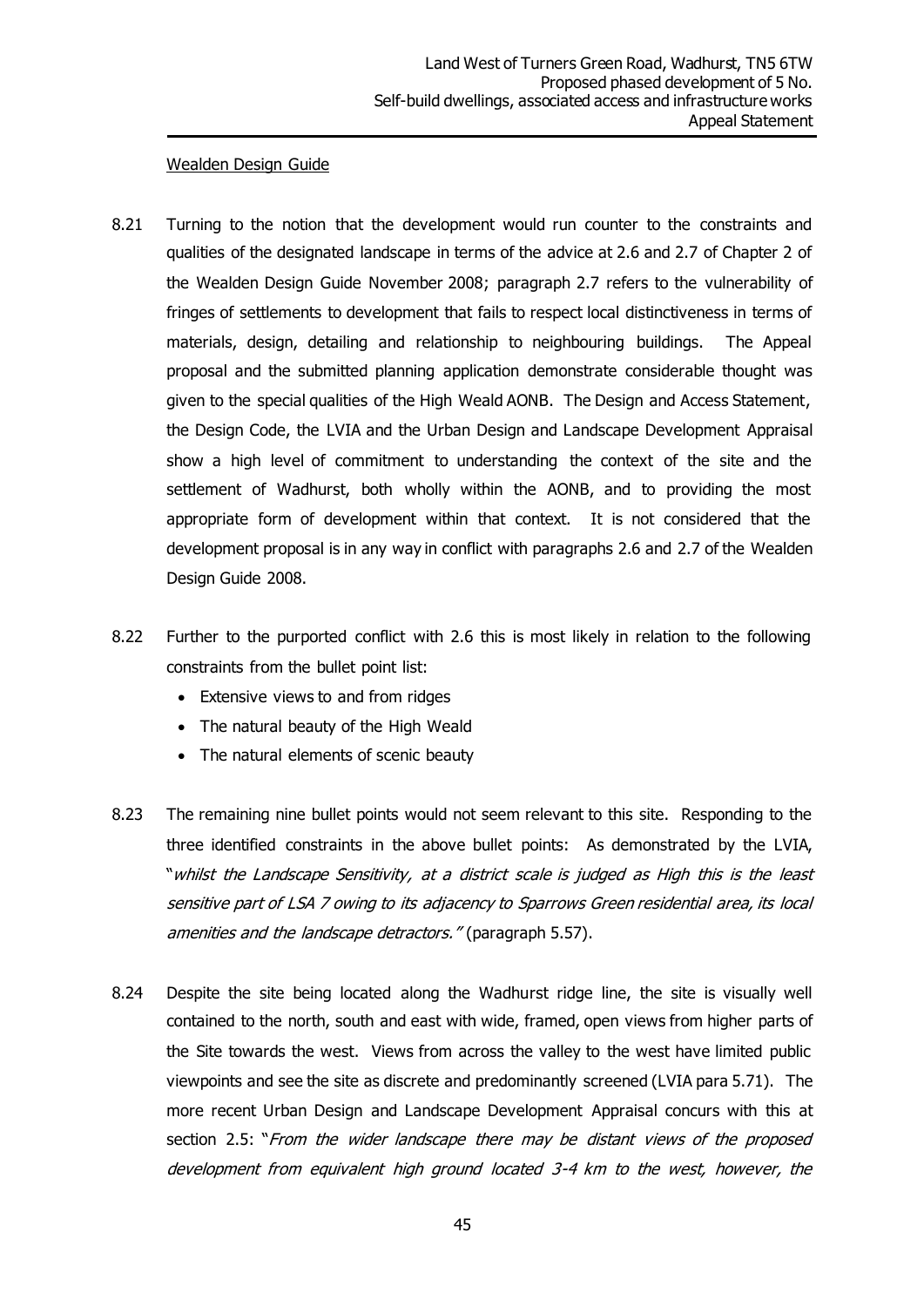dwellings would largely be obscured by inventing vegetation and the views will be of the wider landscape, and the far horizon would be visible beyond and in other directions, resulting in the site being a very indistinct part of the view."

- 8.25 In the area of the Site there is focus within the High Weald AONB on Ancient Woodland, ancient field systems, habitat connectivity, increasing biodiversity, and climate change resilience and adaptation. The Site and its development do not affect Ancient Woodland and ancient field systems, and the development has the scope and opportunity to increase the effectiveness of habitat connectivity, increasing biodiversity, and climate change resilience and adaptation in the AONB.
- 8.26 The landscape reflects human interaction with the landscape, which has changed and will continue to change. The need for residential development is one of many changes. The AONB is a mix of buildings and settlement in landscape, the relationship between them is an intrinsic part of the High Weald landscape. The suite of High Weald Design Guides and together with the High Weald AONB Management Plan set out how this mix can be achieved by following established principles of approaching building and landscape design. The proposed development will follow this guidance and is conceived to be an appropriate built form response for the settlement edge setting.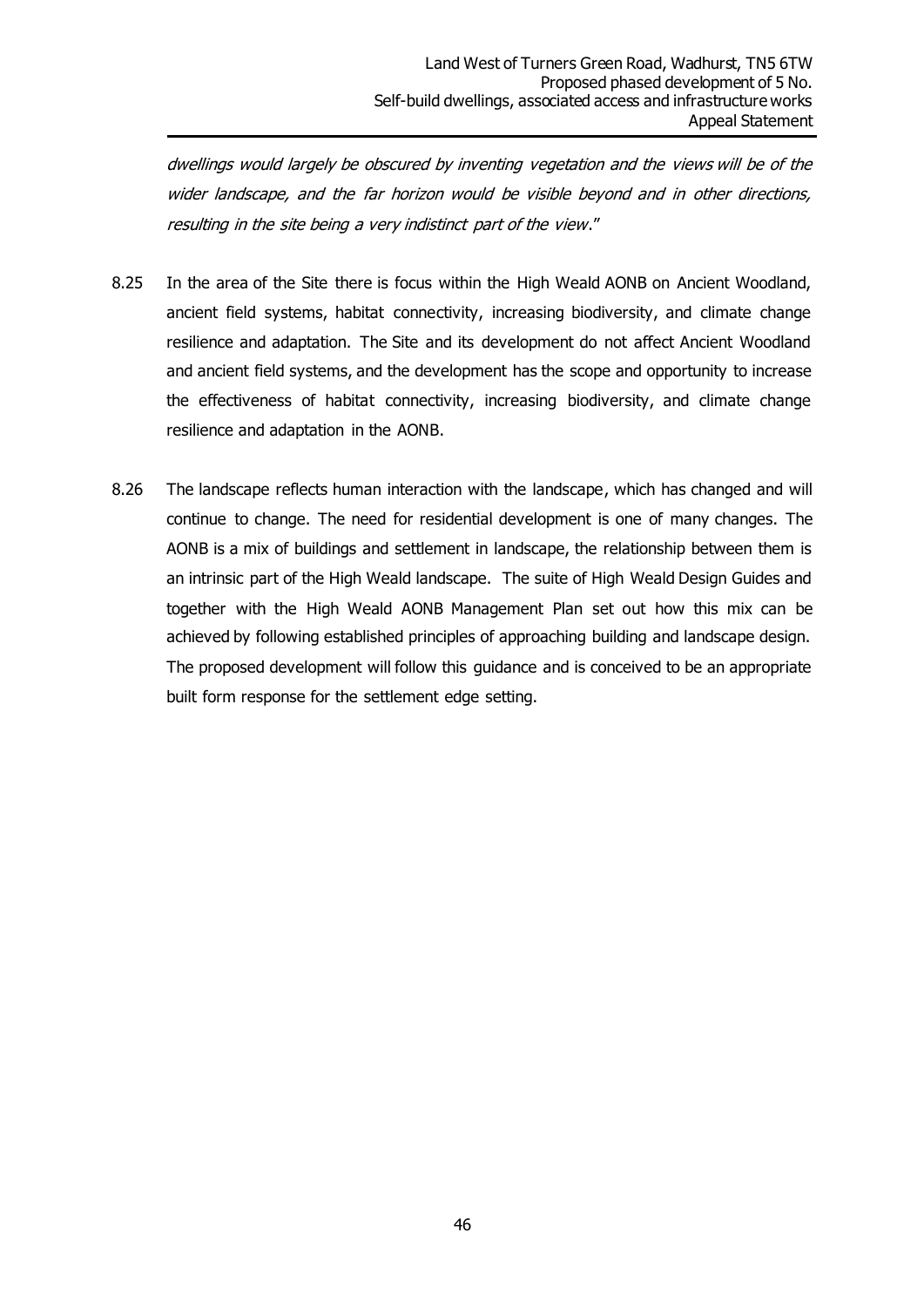#### **9.0 Conclusions**

- 9.1 The appeal proposal would deliver five, highly desirable, self-build plots in a sustainable rural location, helping the council to fulfil its legal duty to provide for individuals registered on its Self-Build and Custom Housebuilding Register. The village of Wadhurst is a Service Centre within the development plan, described as a sustainable location with a range of jobs, services and facilities; the site is within walking distance of sports, recreation, community, primary school, and food shopping facilities within Wadhurst and there is footpath the significant majority of the way. A Unilateral Undertaking is submitted to provide a short rural footpath connecting the site to the Recreation Ground, meaning the site would be fully connected by footpath to the services and facilities. The site is close to bus stops with connections to the local train station in Wadhurst connecting Hastings to London. The site is within cycling distance of the train station and would be considered highly accessible by electric cycle and scooter.
- 9.2 The small scale nature of the proposal, the consideration given by the proposal to the design requirements of the High Weald Design Guides and AONB Management Plan and the existing character of the settlement has led to a conclusion within the LVIA and Urban Design and Landscape Development Appraisal that significant impacts would be localised and with the right detail proposals at the reserved matters application stage, the proposed development would be in accordance with landscape related planning policy.
- 9.3 It is concluded that the proposal would offer an opportunity for much needed new selfbuild housing and can deliver planted boundaries aimed at enhancing the landscape at the Sensitive Urban Edge (SUE). The Sparrows Green Recreation Ground is very suburban in character and with the illuminated tennis courts would suggest that the sensitivity is less along this specific section of the designated SUE boundary as it touches the Site and that landscape proposals could enhance this edge. As the Site is adjacent to the suburban land uses of Sparrows Green Recreation Ground and is not close to Ancient Woodland, nor displaying evidence of ancient field system characteristics or arable cultivation, it is not typical of that on which the High Landscape Sensitivity is evidenced. Furthermore, it is queried whether the Council's RfR can reasonably consider the site as both within the Sensitive Urban Edge and within "open countryside" simultaneously.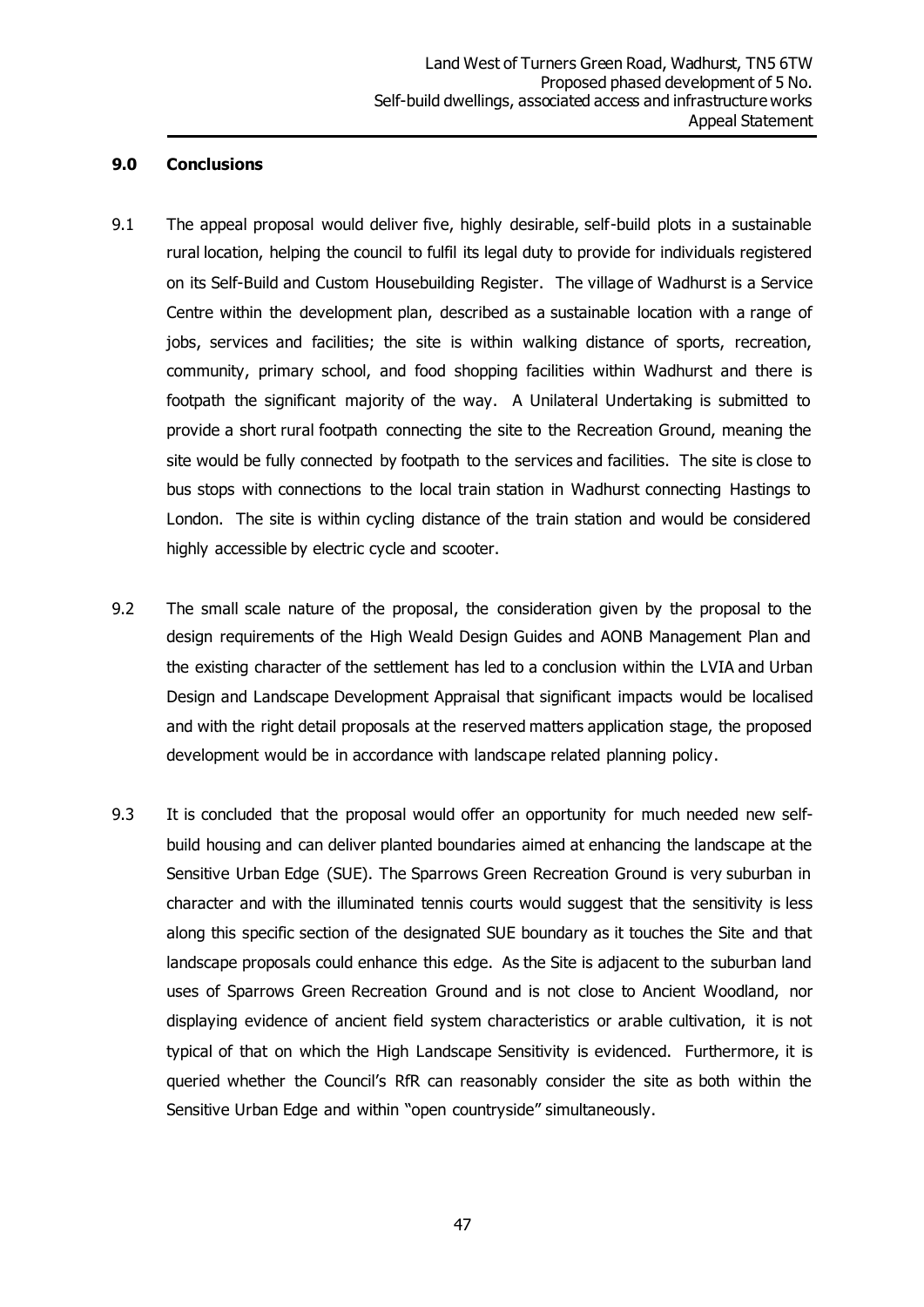- 9.4 The development will have the most direct impact on the views from the Public Right of Way (PRoW) crossing the site. The LVIA makes recommendations for mitigation and takes account of the hedgerow subdivision of the proposed development plots, and separation of the PRoW crossing the Site, although enhanced mitigation could be provided to benefit the effectiveness and to reduce the Significance further to achieve a greater level of acceptability.
- 9.5 The High Weald landscape reflects human interaction with the landscape, which has changed and will continue to change. The need for residential development is one of many changes. Support is given to the appeal proposal by the Government's desire to "*boost* significantly the supply of housing" and this is particularly important given the current five year housing land supply shortage in Wealden District.
- 9.6 The Supreme Court has been unmistakably clear that:

"If a planning authority that was in default of the requirement of a five-years supply were to continue to apply its environmental and amenity policies with full rigour, the objective of the Framework could be frustrated. The purpose of paragraph 49 is to indicate a way in which the lack of a five-years supply of sites can be put right." (Paragraph 83)

- 9.7 Essentially, every policy that restricts development should be afforded less weight in the planning balance as the need for housing and the weight afforded to delivering it assumes greater prominence in the overall balancing exercise.
- 9.8 Although the scheme would introduce new built development in to the AONB, the degree of harm would be limited taking account of the urban edge setting and the existing development nearby and surrounding the site. The site has been sensitively designed to ensure a minimal landscape impact. The site would nestle neatly into the existing settlement pattern and the proposal's impact on the wider landscape would be limited and as such, despite the great weight that should be afforded to the protection of AONBs paragraph 172 does not provide a clear reason for refusal in this case (as acknowledged on the Council's Decision Notice) and the presumption in favour of sustainable development found at paragraph 11 is engaged.